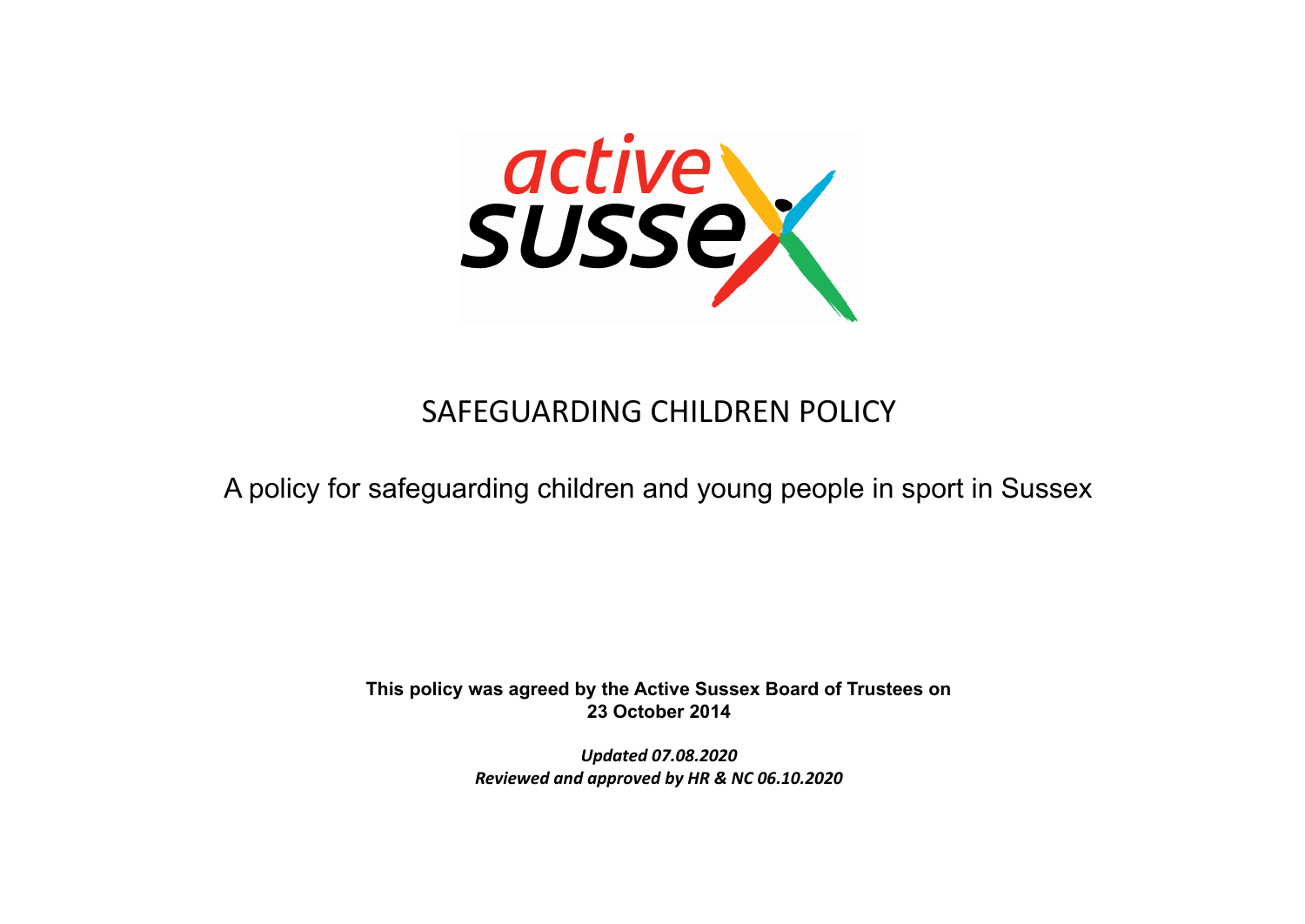# **Content**

| Foreword                                                                                                                                                                                                                                                                                                                                                                                                                                                                                                                                                                                                                                                                                                 | $\overline{2}$ |
|----------------------------------------------------------------------------------------------------------------------------------------------------------------------------------------------------------------------------------------------------------------------------------------------------------------------------------------------------------------------------------------------------------------------------------------------------------------------------------------------------------------------------------------------------------------------------------------------------------------------------------------------------------------------------------------------------------|----------------|
| <b>Policy Statement</b>                                                                                                                                                                                                                                                                                                                                                                                                                                                                                                                                                                                                                                                                                  | 3              |
| <b>Policy objectives</b>                                                                                                                                                                                                                                                                                                                                                                                                                                                                                                                                                                                                                                                                                 | $4 - 6$        |
| <b>Confidentiality and Information sharing</b>                                                                                                                                                                                                                                                                                                                                                                                                                                                                                                                                                                                                                                                           | 7              |
| <b>Implementation, Monitoring and Review</b>                                                                                                                                                                                                                                                                                                                                                                                                                                                                                                                                                                                                                                                             | 8              |
| Appendices<br>A. Minimum standards for Safeguarding<br>B. Contact details (including details of vulnerable adult boards)<br>C. Dealing with concerns/allegations about the welfare of a young person<br>D. Reporting process<br>E. Incident report form<br>Photography/video policy and guidance<br>F.<br>G. Photography/video consent forms<br>H. Electronic communication protocols<br>Social Media guidance<br>I.<br>Information sharing flowchart<br>J.<br>K. Duty of care guidance<br>Managing challenging behaviour<br>L.<br>M. Guidance on addressing the additional vulnerability of certain groups of children<br>N. Away Trips and Hosting briefing<br>O. Including Young LGBT People in Sport | $9 - 46$       |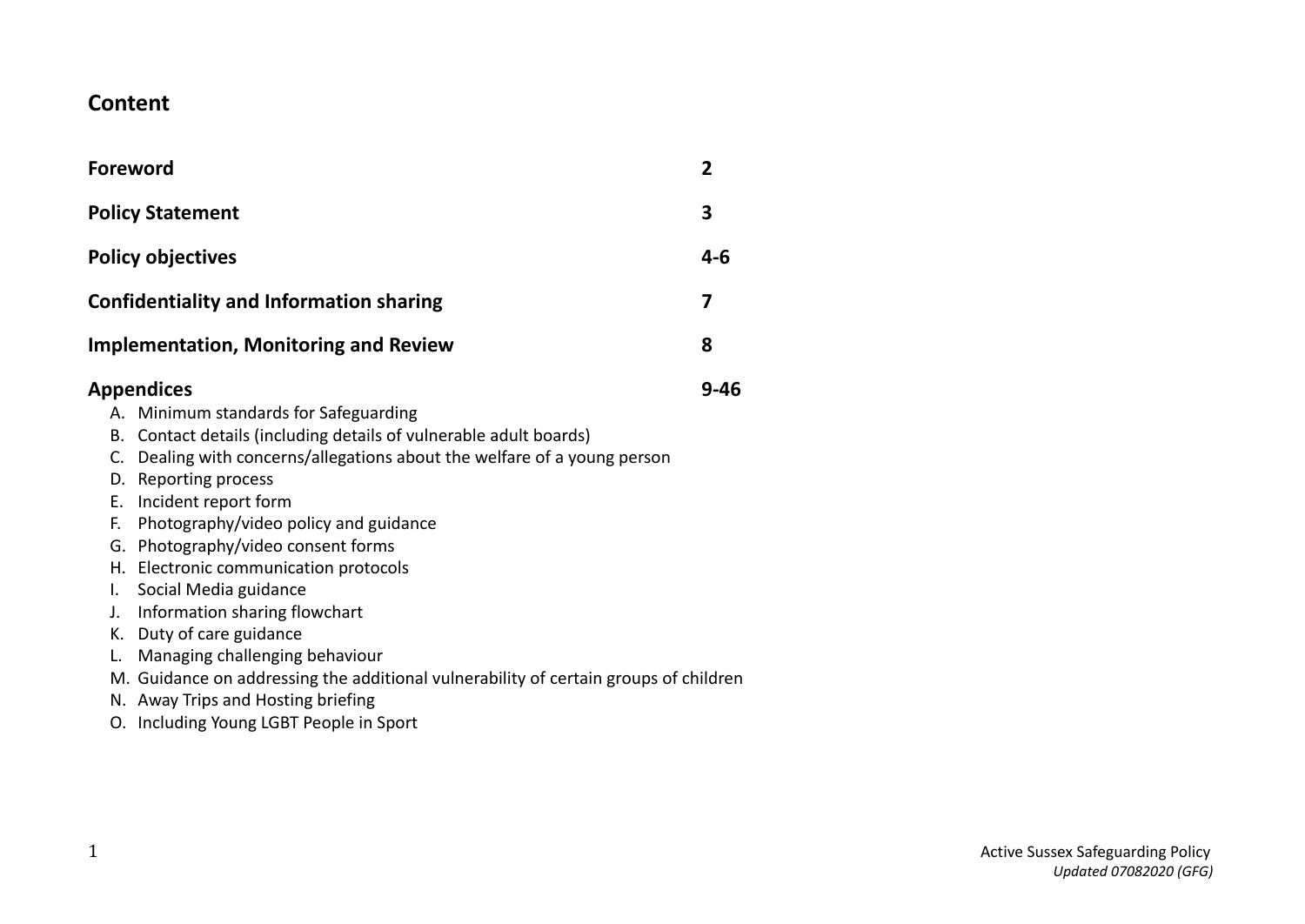# **Referenced documents**

- *▪ Working Together to Safeguard Children (HM [Government,](https://www.gov.uk/government/publications/working-together-to-safeguard-children--2) 2018)*
- *▪ Defining 'Supervision' and Regulated Activity Sport and Recreation Sector Guidance (SRA & CPSU, March 2013)*
- *▪ Active Sussex Trust Handbook #*
- *▪ Child Protection in Sport Unit (CPSU) resources*
- Information sharing Advice for practitioners providing safequarding services to children, young people, parents and carers (Published by the Department for *Education, July 2018)*

# **Terms and Abbreviations**

*Child or young person - Anyone under the age of 18, including those with a disability Parents - generic term to represent parents, guardians and carers CPSU – Child Protection in Sport unit SCP - Safeguarding Children Partnerships CPO - Child Protection Officer LSO/DSO – Lead Safeguarding Officer/Deputy Safeguarding Officer NGB - National Governing Body AP – Active Partnership*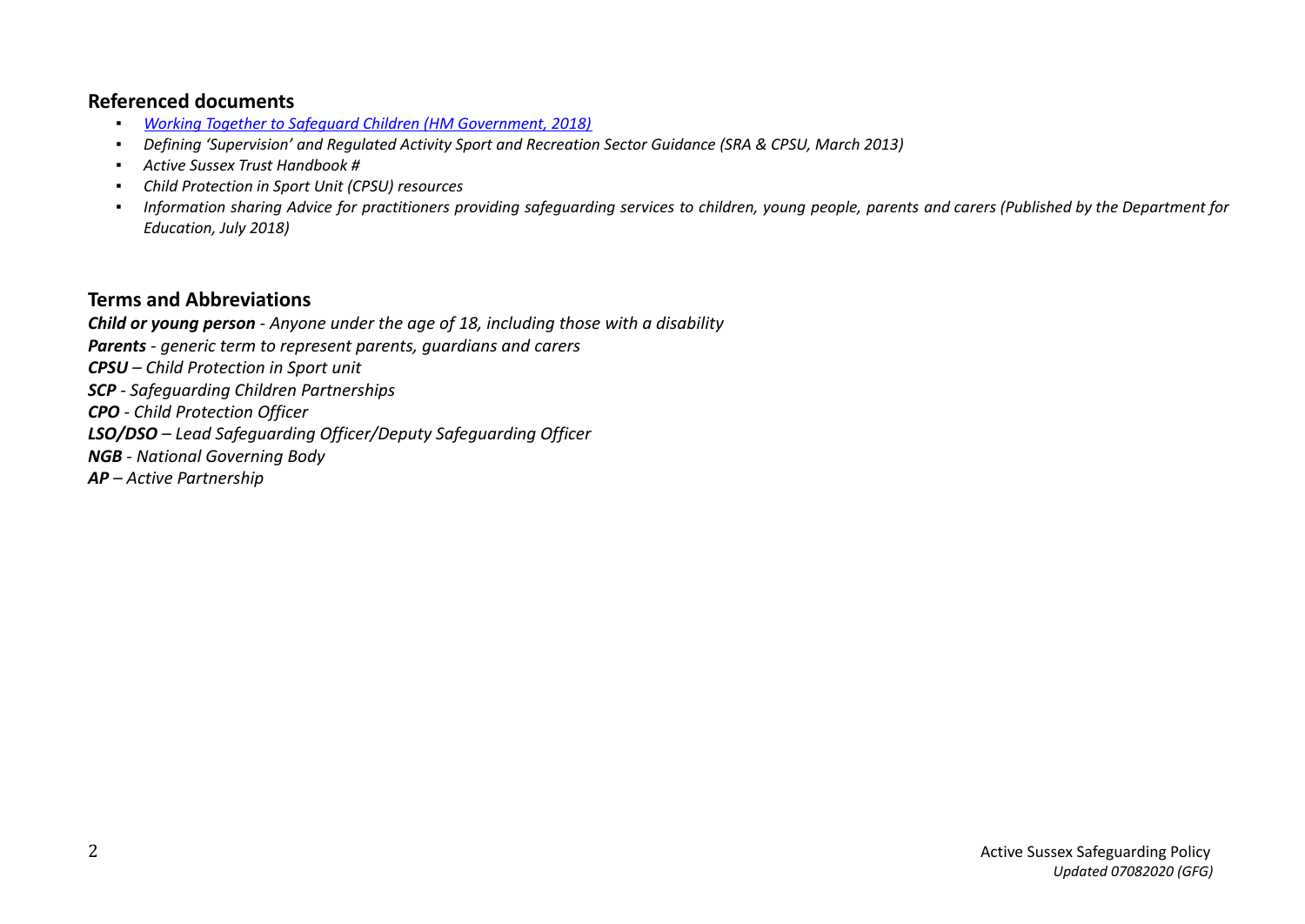# **Foreword**

Active Sussex recognises the importance that sport and physical activity can have in enriching a person's quality of life, and we want to ensure safe, quality, sport and physical activity provision is customary practice across the county, and the welfare and safety of participants is recognised as the responsibility of everyone involved. *It's up to all of us!*

By fulfilling our Business priorities (Appendix A) we hope to drive our aims for more safe, quality sports and physical activity opportunities in Sussex, to achieve our vision of creating a more physically active county by 2017.

Active Sussex is committed to working in partnership with all agencies to ensure that the information and training opportunities are made available for all staff, coaches and volunteers to guide them in best practice when working with children and young people. Adopting best practice will help to safeguard children and young people from potential abuse as well as protecting staff, volunteers and other adults in positions of responsibility from potential false allegations of abuse.

We acknowledge that partners such as Local Authorities (LA), National Governing Bodies of Sport (NGBs), Sports Club, educational institutions and other private or third sector organisations, will have their own policy to adhere to when they organise activities.

However, it will be a requirement that all organisations carrying out activities on behalf of Active Sussex or receiving funding from Active Sussex to deliver, will declare they have appropriate safeguarding policy and procedures in place, and meet the required minimum standards. A statement to that affect is placed within Service Level Agreements.

Active Sussex recognises it has a strategic focus and is an influencing body for many key partner organisations, with little direct responsibility for delivery. The only exceptions are very occasional events such as the School Games. In these events, Active Sussex has the responsibility for organising the core event services whilst other organisations (such as schools, LA, NGBs) are directly responsible for the children and young people in their care. The roles, responsibilities and procedures related to specific events are set out in event safety manuals along with specific Welfare and Safeguarding Manuals.

While this policy and its procedures are specifically focused on safeguarding of children and young people in sport, the principles of best practice should apply to all participants (including vulnerable adults) who should equally be assured of a safe and enjoyable experience. The Sport and Recreation Alliance has also produced a resource pack with UK Sport and The Ann Craft Trust to help governing bodies and other sport and recreation organisations safeguard adults in their sport, which we will use in the current absence of an Active Sussex Vulnerable Adults Safeguarding Policy and procedures document.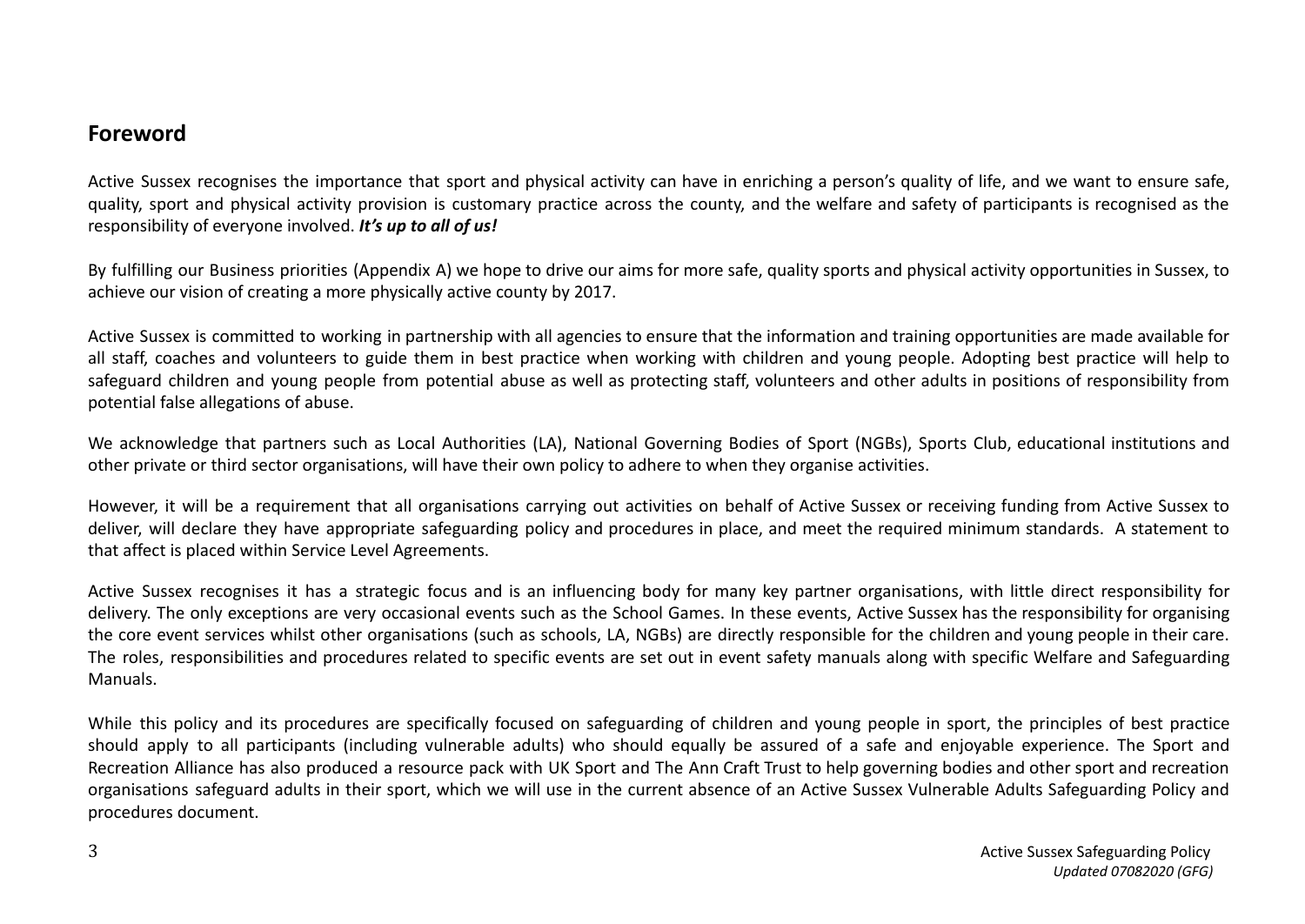# **Policy Statement**

Active Sussex is committed to promoting the safety and welfare of children and young people engaged in sporting activities locally. It aims to contribute to safeguarding by:

- Committing to the Child Protection in Sport Unit's Safeguarding Framework.
- Implementing and demonstrating best safeguarding practice when, core staff, delivery staff, helpers or volunteers, are providing services, activities and programmes.
- Working with partners to establish and implement agreed, consistent minimum safeguarding standards for sports activities locally.
- Requiring those individuals or organisations that are funded or commissioned to provide any services to effectively address safeguarding requirements.
- Maximising its influence to promote safeguarding practice and principles within its wider partnership roles and relationships.

Safeguarding compliance is monitored by the Chief Executive and reported via the HR & Nominations Committee which includes the lead Trustee for safeguarding, to the Full Board of Trustees on a quarterly basis. The Board of Trustees endorses these aims, and supports Active Sussex in this work and the development of an implementation plan.

Active Sussex fully recognise our moral and legal responsibilities under The Children Act 2004 and are committed to working collaboratively in line with *Working Together to Safeguard Children (HM Government, 2018)* guidance to provide a duty of care for children and young people, to safeguard their welfare and to protect them from abuse.

Active Sussex will work in partnership to ensure that children and young people irrespective of age, gender, disability, race, ethnic origin, nationality, colour, parental status, religious belief, class or social background, sexual preference or political belief, are able to take part in sport (as a participant or volunteer) in a fun, safe environment and are protected from harm or abuse.

Active Sussex will ensure that all incidents of suspicious poor practice and allegations of abuse should be taken seriously and responded to swiftly and appropriately in accordance with disciplinary procedures or, where necessary, through referral to statutory agencies. It is the responsibility of the child protection experts to determine whether or not abuse has taken place but it is everyone's responsibility to report any concerns

Confidentiality should be upheld in line with the Data Protection Act 1998 and Human Rights Act 1998.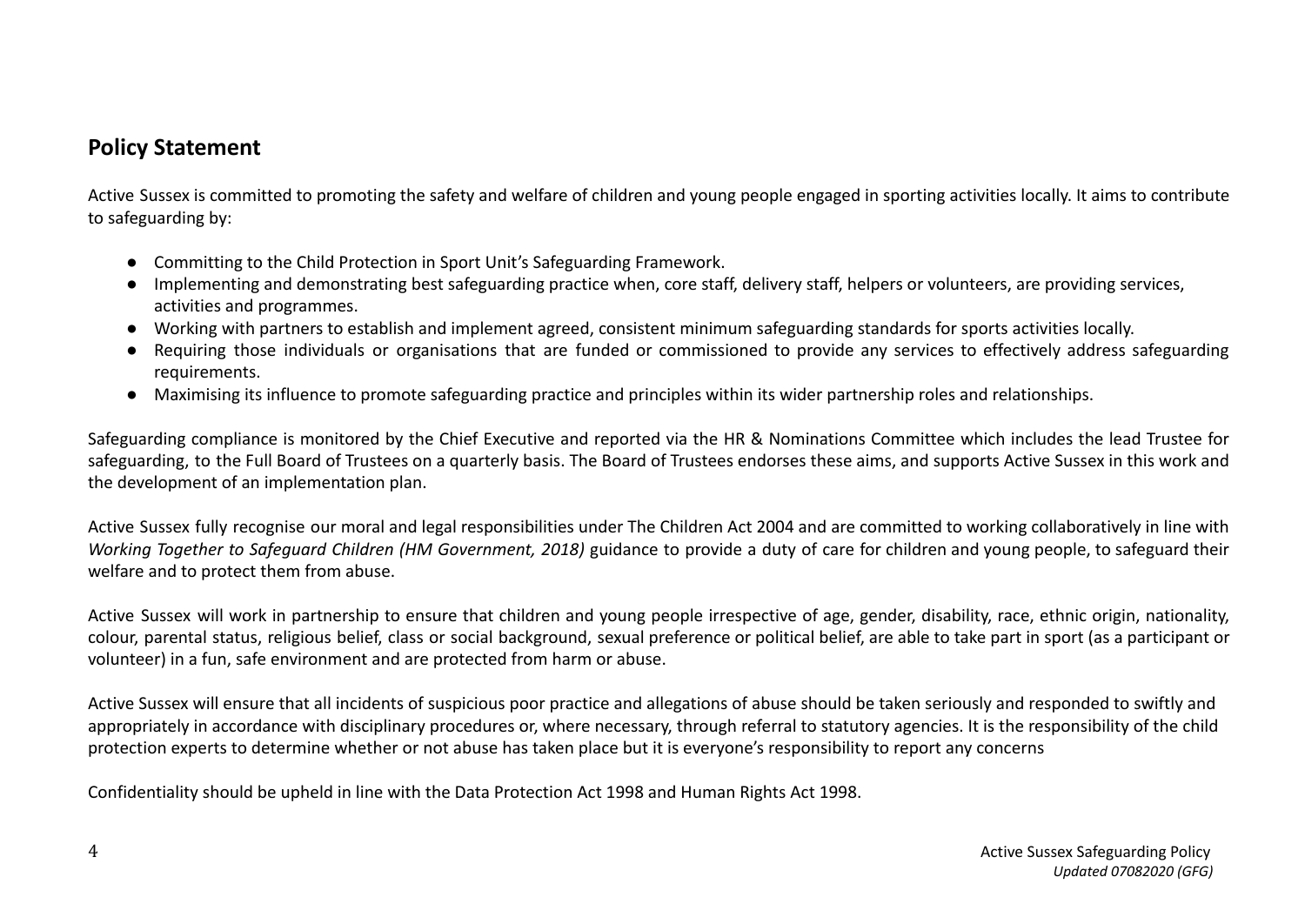# **Policy objectives**

## **Corporate responsibilities**

- Ensure that there is strong organisational commitment to safeguarding across all core staff and trustees, which is clearly reflected in the culture, policies, working practices, attitudes and behaviours
- Ensure all core staff are given the opportunity to input into the Implementation plan from their respective work areas
- Promote a culture that ensures children and young people are listened to and respected as individuals
- Include a requirement to address safeguarding minimum standards within partnership funding and commissioning criteria and contractual arrangements (Appendix B)
- Ensure an equitable sports programme is delivered that offers equal access to all within the Active Sussex area
- Ensure updates and outcomes of the implementation plan are included in all necessary reporting

## **Recruitment and selection**

- Take all reasonable steps to assess the suitability of all staff (paid and volunteer) to work with children and young people using safeguarding checks as required by legislation. Active Sussex will refer to the *Defining 'Supervision' and Regulated Activity Sport and Recreation Sector Guidance (March 2013)* to determine if a DBS check is required
- Require all new staff and trustees to complete a self-declaration form (Appendix C) as a pre-employment/appointment check
- Require staff and volunteers to adopt best practice to safeguard and protect children and young people from abuse, and themselves against false allegations and abide by the Active Sussex Codes of Conduct within the *Active Sussex Trust Handbook* and Safeguarding Policies and Procedures
- Managers should be sensitive to any concerns about poor practice or abuse and act on them at an early stage. They should also offer appropriate support to those who report concerns or make complaints
- Ensure all staff clearly understand the Active Sussex Grievance and Disciplinary Procedures as set out in the *Active Sussex Trust Handbook* and are able to raise concerns in a confidential way
- Formal complaints made against any Active Sussex staff and volunteers, will also be dealt with using the Active Sussex Grievance and Disciplinary Procedures in the *Active Sussex Trust Handbook*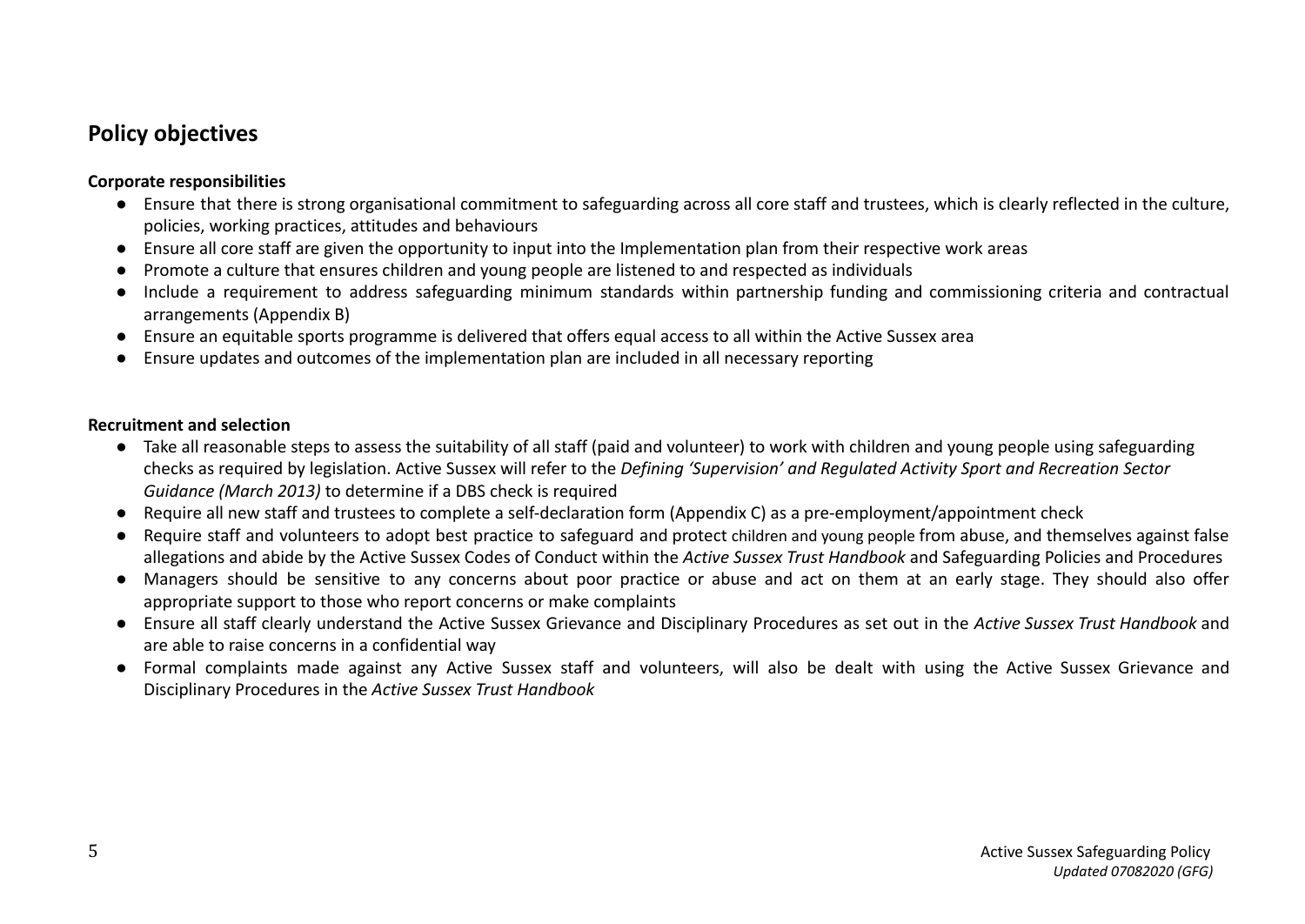# **Training**

- Provide a comprehensive induction for all staff (paid and volunteer), which includes familiarisation with the Safeguarding Policy and associated procedures and the Active Sussex disciplinary/appeals procedures
- Were necessary, appropriate training will be identified and implemented to enable individuals to recognise their responsibilities with regard to their own good practice, recognising poor practice and reporting suspected concerns of possible abuse.
- Ensure staff (paid and volunteer) with designated responsibilities in relation to safeguarding children and young people, are provided with training to enable them to develop the necessary skills and knowledge and have regular opportunities to update their knowledge and understanding
- Delivery staff must have the appropriate, up to date qualifications or training, in line with the minimum standards of each NGB, if working with children and young people.
- Training will be organised by Active Sussex to raise awareness of safeguarding issues. Delivery staff are encouraged to attend the following;
	- o 'Safeguarding and Protecting Children' UK Coaching workshop;
	- o First Aid (recognised by Health and Safety Executive e.g. 'An Appointed Persons First Aid', St John's Ambulance First Aid qualifications);
	- o 'How to Coach Disabled People in Sport' UK Coaching workshop

# **Operational procedures**

- Ensure there are designated members of staff with clearly defined roles and responsibilities in relation to safeguarding (Appendix B)
- Ensure there are clear and unambiguous procedures in place in respect of safeguarding, which provide step-by-step guidance on what action to take if there are concerns about a child's safety or welfare (Appendix C and D)
- Establish robust processes for recording incidents, concerns and referrals and storing these securely in compliance with relevant legislation (Appendix E)
- Develop clear processes for dealing with complaints about unacceptable and/or abusive behaviour towards young people and vulnerable adults, with clear timescales for managing and resolving these complaints
- Respond to any allegations appropriately and implement the appropriate disciplinary and appeals procedures
- Ensure that where there is direct responsibility for running/providing activities or services, operating standards are set out to ensure the highest possible standard of care
- Implement good practice protocols in relation to the use of photography/video equipment and use of electronic communication and social media (Appendix F, G H & I)
- All staff and volunteers should be given the opportunity to provide feedback on any events and work carried out and the provision made to safeguard children and young people, and the practice of all those involved
- As far as is reasonably practicable, Active Sussex has a duty of care to ensure that all volunteers work in a safe and supportive environment, and are appropriately matched to volunteer opportunities
- Respect and promote the rights, wishes and feelings of children and young people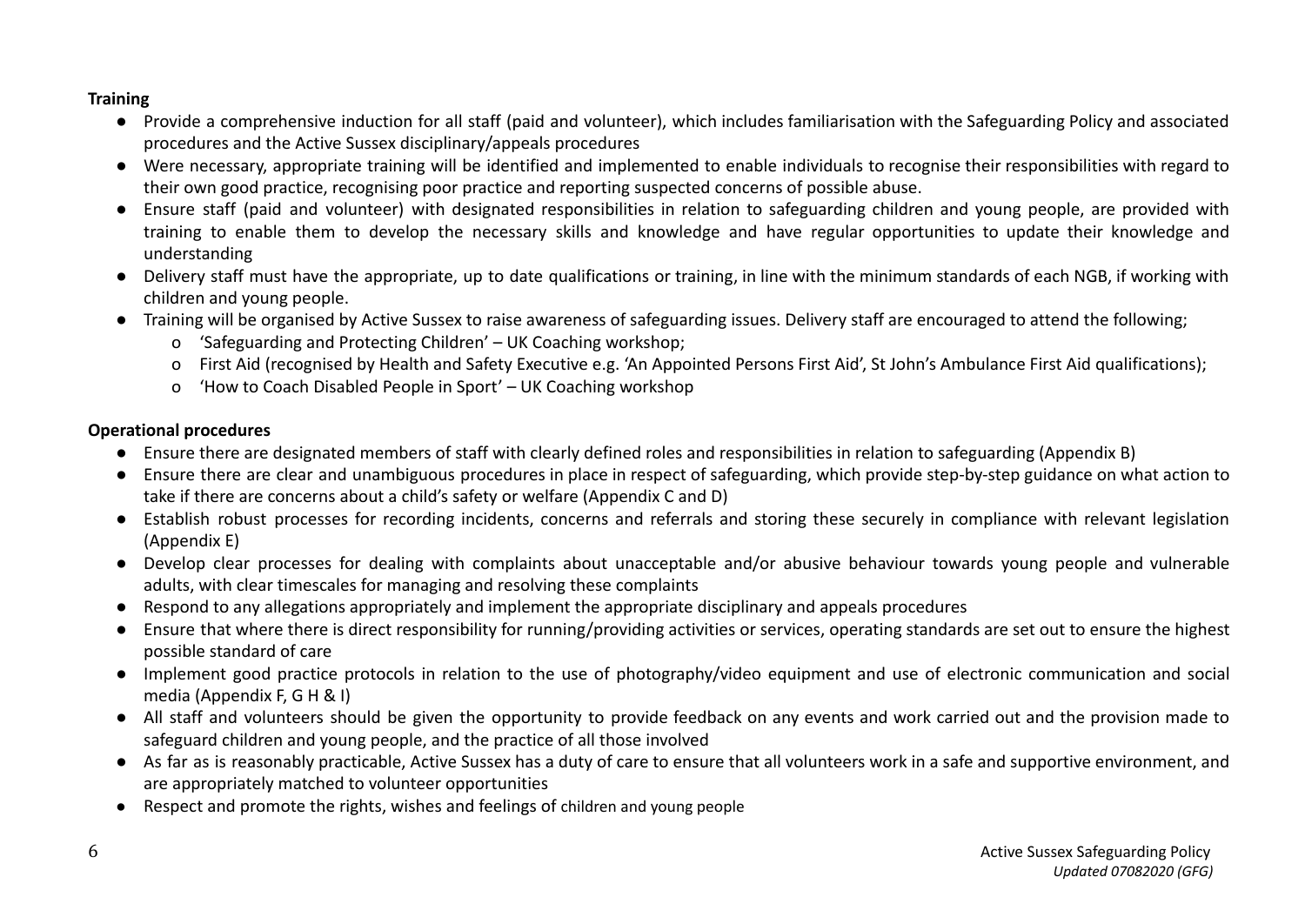## **Advocacy and communication**

- Be a champion of safeguarding in the county for sport
- Actively promote the Partnership's commitment to safeguarding children and young people to all.
- Make contact details for Active Sussex designated Safeguarding lead officers, statutory agencies, CPSU and the NSPCC Child Protection Helpline readily available for dealing with concerns of children, young People and Vulnerable Adults (Appendix B)
- Ensure that safeguarding procedures are available to all and actively promoted
- Provide children, young people and their parents/carers with information on where to go for help and advice in relation to abuse, harassment and bullying
- Provide access to specialist advice, information and resources, ensuring designated CPO or Welfare leads are aware of this support
- Assist individuals involved both during and following an incident or allegation of abuse, or a complaint to access professional support
- Make arrangements for supervision and support to be provided to staff and volunteers during and following an incident or allegation
- Raise awareness of different types of abuse and promote best safeguarding practices and principles
- Ensure children and young people are aware of their right to be safe from abuse
- Publicise the complaints process to all those involved with the organisation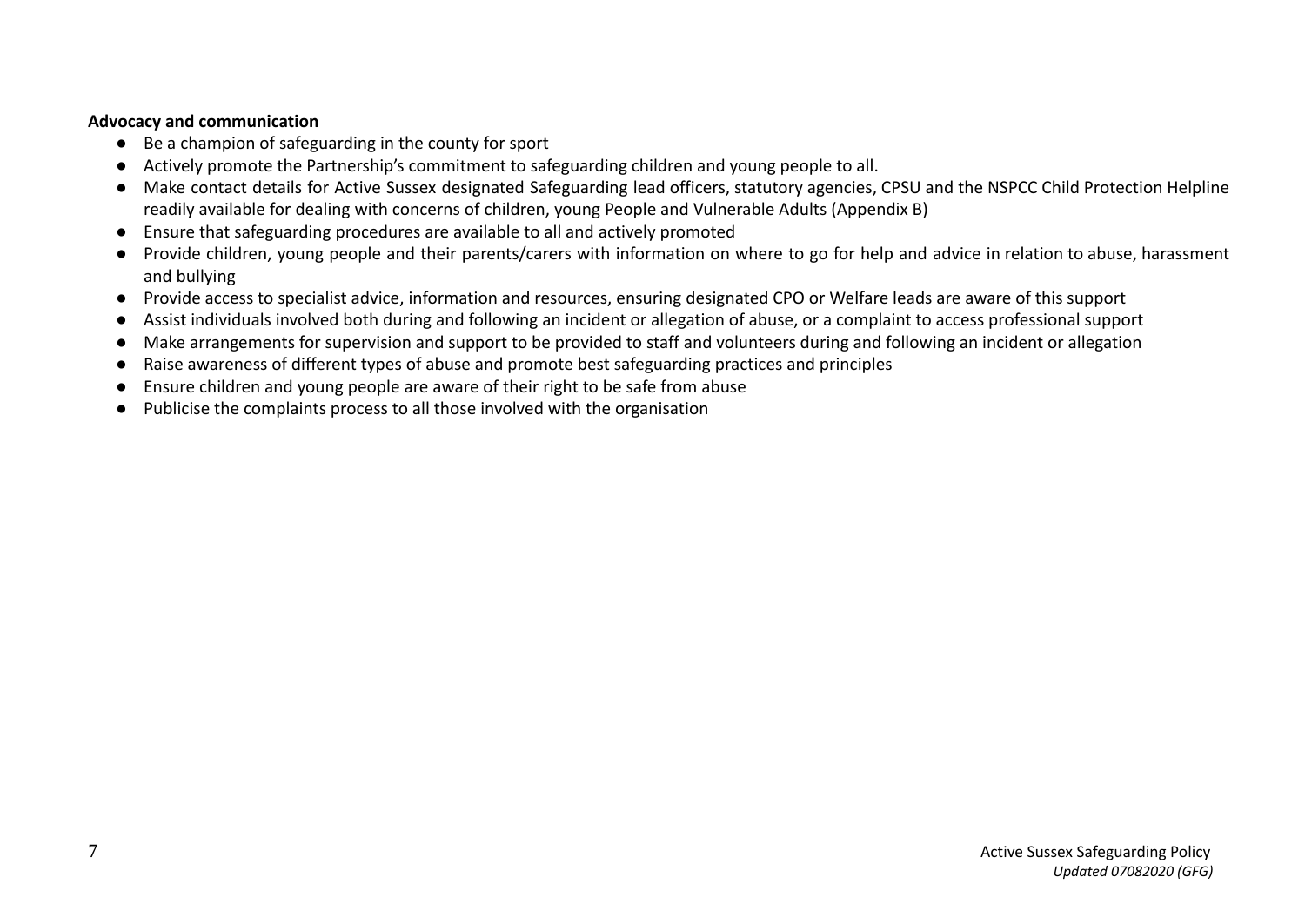# **Information sharing**

Confidentiality is vital when dealing with sensitive issues such as child abuse. At an early stage it protects the interests of the child or young person as well as the alleged abuser.

Confidentiality is upheld in line with the Data Protection Act 1998 and the Human Rights Act 1998. Personal information about children, young people and their families will usually be confidential and should not be disclosed to a third party without explicit consent. However, the law allows for the disclosure of confidential information where this is necessary to safeguard the welfare of a child or young person.

All staff (paid and volunteer) are actively encouraged to pass on any concerns about poor practice or possible abuse to designated lead Safeguarding/Child Protection Officers or statutory agencies in line with reporting procedures highlighted in Appendix D.

Active Sussex will use an information sharing flowchart developed in line with good practice guidance by The Department for Children, Schools and Families (DCSF) as the basis for decision-making regarding information sharing (Appendix J)

Decisions to share information will be made using case-by-case judgements. In all cases, the safety and welfare of a child or young person will be the overriding consideration.

Disclosure of confidential information must be justifiable in each case, according to the particular facts. Active Sussex will clearly record the reasons why a decision to share or not to share information was made.

Active Sussex will also adhere to the Disclosure and Barring Service (DBS) Code of Practice as stated in the *Active Sussex Trust Handbook*.

All data collected in regard to a safeguarding concern will be held in line with the Data Protection Act 2018 and General Data Protection Regulation (GDPR).

# **Implementation, Monitoring and Review**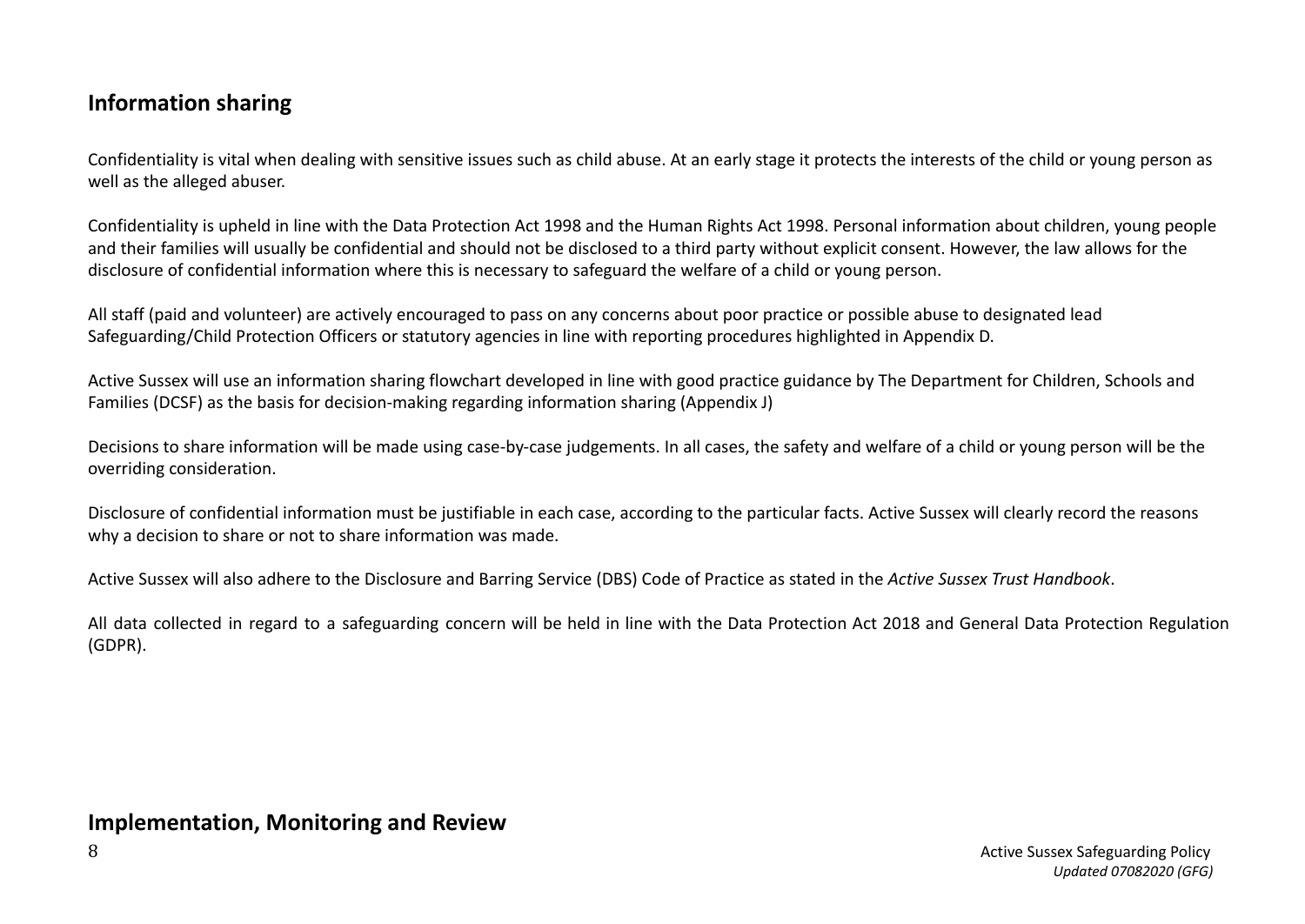Active Sussex is committed to the CPSU Safeguarding Framework, and as such has created a Safeguarding Implementation plan, which underpins practical delivery of outlined policy aims and objectives.

The purpose for the implementation plan is to;

- **●** Disseminate Active Sussex's Safeguarding message so that it reaches and influences all related sporting organisations to safeguard people in sport
- **●** Operate sound recruitment procedures for paid and voluntary staff in sport
- **●** Identify and enable the appropriate safeguarding training for Active Sussex core staff, delivery staff and volunteers within the county
- **●** Remain updated with legislation related to safeguarding
- **●** Monitor and update the implementation plan annually to keep Safeguarding high on the sporting agenda
- **●** Measure the impact of the policy and procedures on an annual basis

The Implementation plan will be formally updated twice a year by working with relevant core staff responsible for actions named in the plan to supply updates, and finalised by the Safeguarding subgroup. Mechanisms will be put in place to enable partners and other stakeholders to be part of the policy review process when necessary.

This group consisting of the lead safeguarding officer, deputy safeguarding officer, Chief Executive and lead Trustee for safeguarding, will formally assess the Implementation plan prior for review by the CPSU as part of Sport England's formal performance review process. The plan highlights the action that needs to be taken, by whom, how and when in order to implement Safeguarding Policy and Procedures.

General safeguarding progress will be reported throughout the year in team meetings by the Safeguarding Lead Officer and quarterly to the Board of Trustees via the lead Trustee for Safeguarding.

This safeguarding policy will be reviewed at least every 2 years. Where there are legislation changes, or a significant incident occurs then the policy will be reviewed more often. The review will be carried out by the above group. The policy will then be taken to The Board of Trustees for approval.

All staff will be given a briefing and a copy of the updated policy.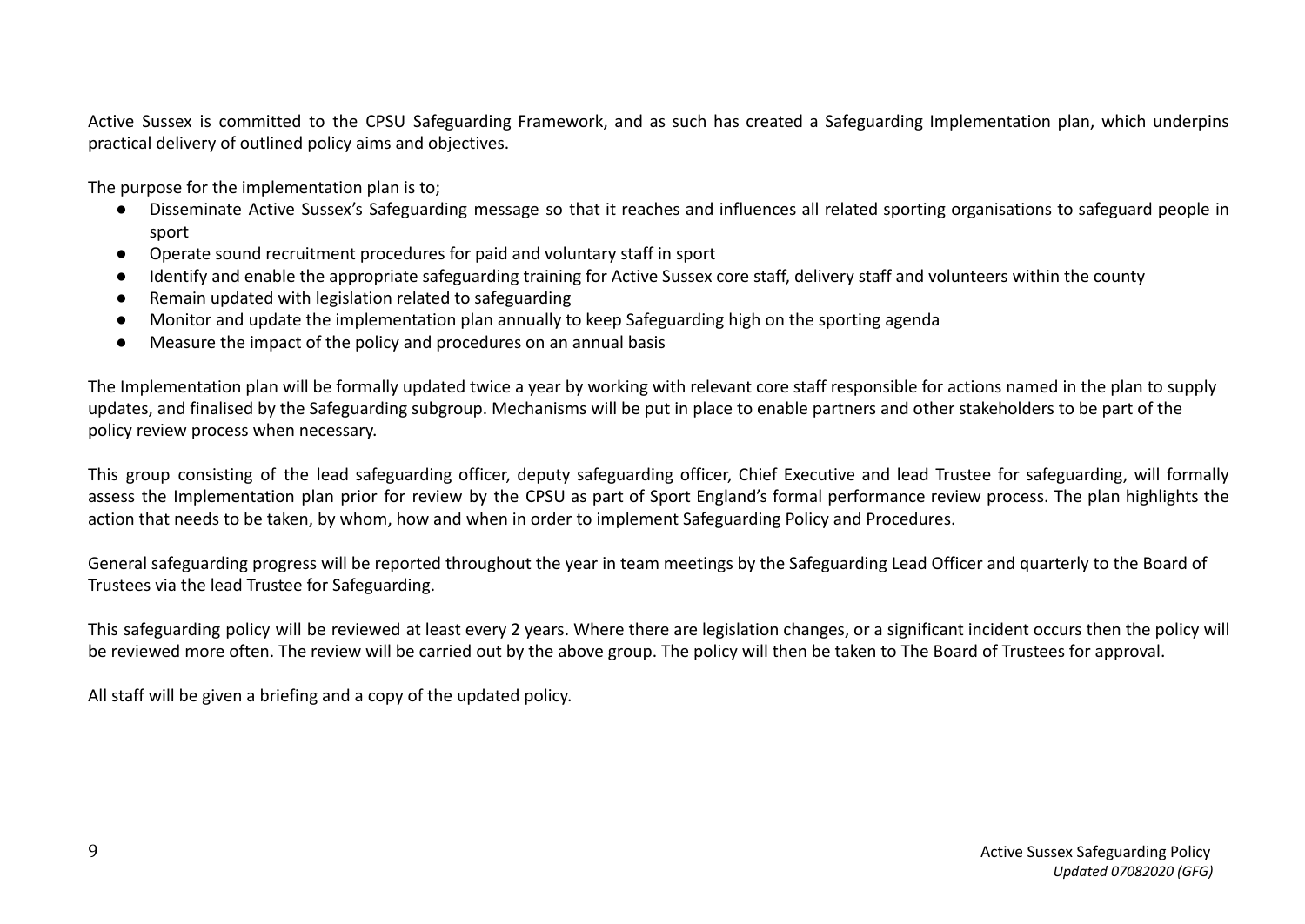# **Appendix A: Minimum standards for Safeguarding**

Being physically active can help people to manage stress and anxiety, retain focus and attention, and generally feel better and more connected, as well as improving their general health.

It is important to keep in mind everyone has the right to be safe and enjoy the sports activities that they take part in; and where applicable parents and others, including staff and volunteers, have a right to believe that organisations provide a safe environment.

This is just as important for online provision as it is face to face.

This checklist covers the usual 'offline' criteria but will also help you to think through what the potential risks of an 'online' offer might be, consider what you already have in place that will help you and your members, and what additional safeguards you might need to build in.

This checklist is designed to be a working tool to enable you to keep revising and improving your provision, based on observations, feedback, latest guidance, examples of good practice that we will endeavour to share, and resources available on our website.

We ask clubs and organisations to think about what you can realistically achieve when you complete this checklist, and how you can continue to reassess and address any gaps over time. Use the 'actions' sections to record your decision making, and please share with us any changes that you make.

**[E]** *– an essential element that should already be in place*

**[P]** *– an element that should be planned or being developed and continually revised*

**[G]** *– an element that is good practice*

**\*Delete as appropriate (if only referring to children or adults)**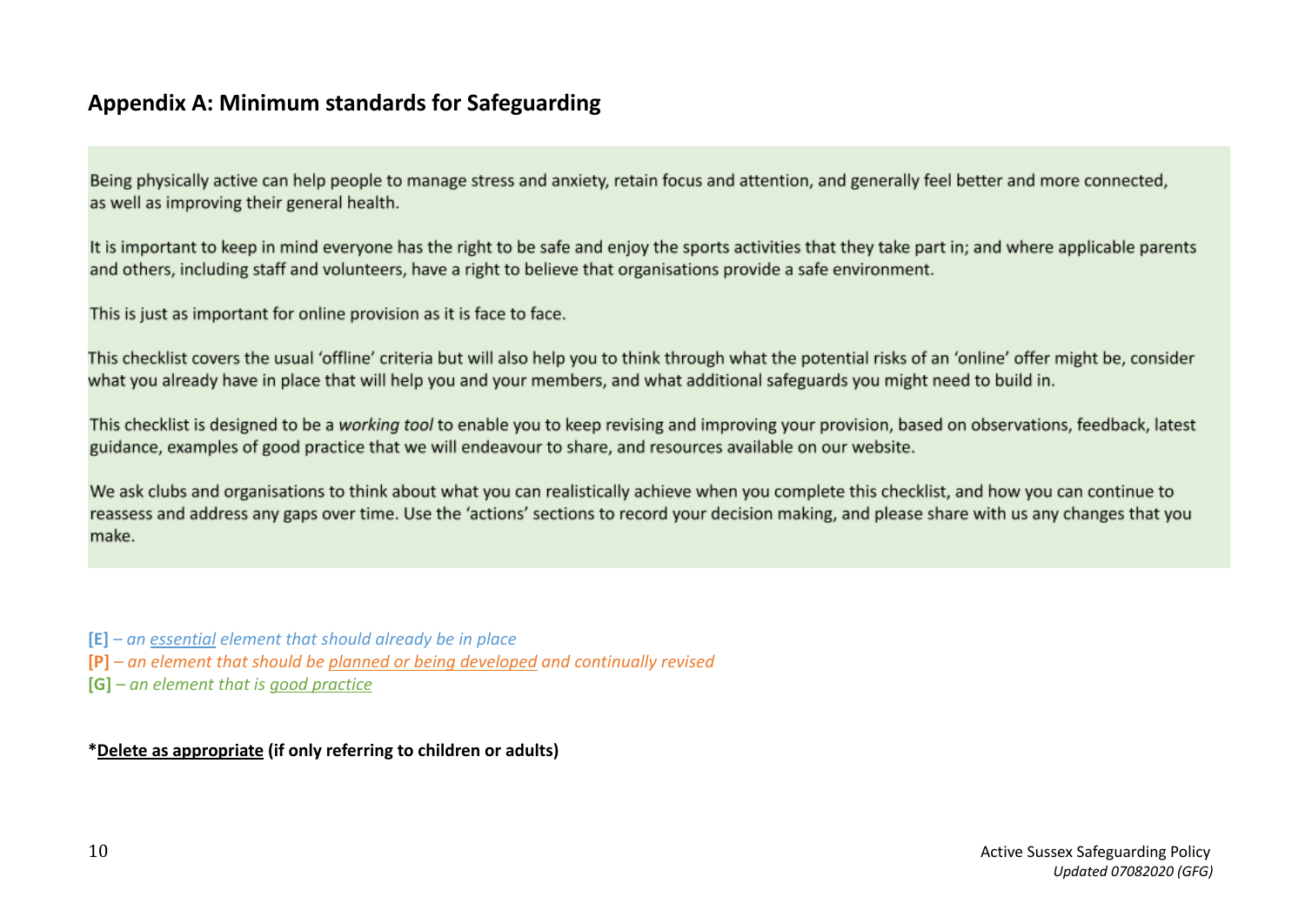| Organisation: | Project: |
|---------------|----------|
|               |          |

| <b>Criteria</b>                                                                                                                                                                                             |                                                                                                                           |                   |                       |
|-------------------------------------------------------------------------------------------------------------------------------------------------------------------------------------------------------------|---------------------------------------------------------------------------------------------------------------------------|-------------------|-----------------------|
| 1. Safeguarding Policy                                                                                                                                                                                      | <b>Points to note</b>                                                                                                     | Yes/<br><b>No</b> | <b>Comment/action</b> |
| [E] There is a *child protection/safeguarding policy<br>and/or a Safeguarding Adults policy that all involved in<br>the activity are required to adhere to                                                  |                                                                                                                           |                   |                       |
| [E] The policy meets the requirements of the activity                                                                                                                                                       | Your existing policies are vital and should                                                                               |                   |                       |
| [P] The policy is publicised, promoted and available to all<br>stakeholders, including *children, young people and/or<br>adult participants, parents and carers                                             | be a point of reference when making<br>decisions. Make them available,<br>accessible and communicate them to<br>everyone. |                   |                       |
| [G] The policy has been endorsed by a local external<br>safeguarding agency e.g. Safeguarding Children<br>Partnerships, Children's Social Care, Local Safeguarding<br><b>Adult Board, Adult Social Care</b> |                                                                                                                           |                   |                       |

| 2. Procedures                                                                                                                                                                                                                       | <b>Points to note</b>                                                                                                                                                  | Yes/<br><b>INo</b> | <b>Comment</b> |
|-------------------------------------------------------------------------------------------------------------------------------------------------------------------------------------------------------------------------------------|------------------------------------------------------------------------------------------------------------------------------------------------------------------------|--------------------|----------------|
| [E] There are clear procedures for recording, reporting and<br>sharing concerns, including clear instructions on what to do<br>in the event of concerns about the welfare of a child or<br>adult arising outside the sport/activity | Some children may be exposed to risk due<br>to or despite isolation, and may still turn to<br>trusted adults for support. Know what to<br>do if concerns are raised.   |                    |                |
| [E] There are clear procedures for raising and dealing with<br>allegations against staff or poor practice against those<br>involved with delivery of the activity                                                                   | Expectations of behaviour should remain as<br>high as always. Everyone should know what<br>these are, how to raise concerns, and the<br>consequences of non-adherence. |                    |                |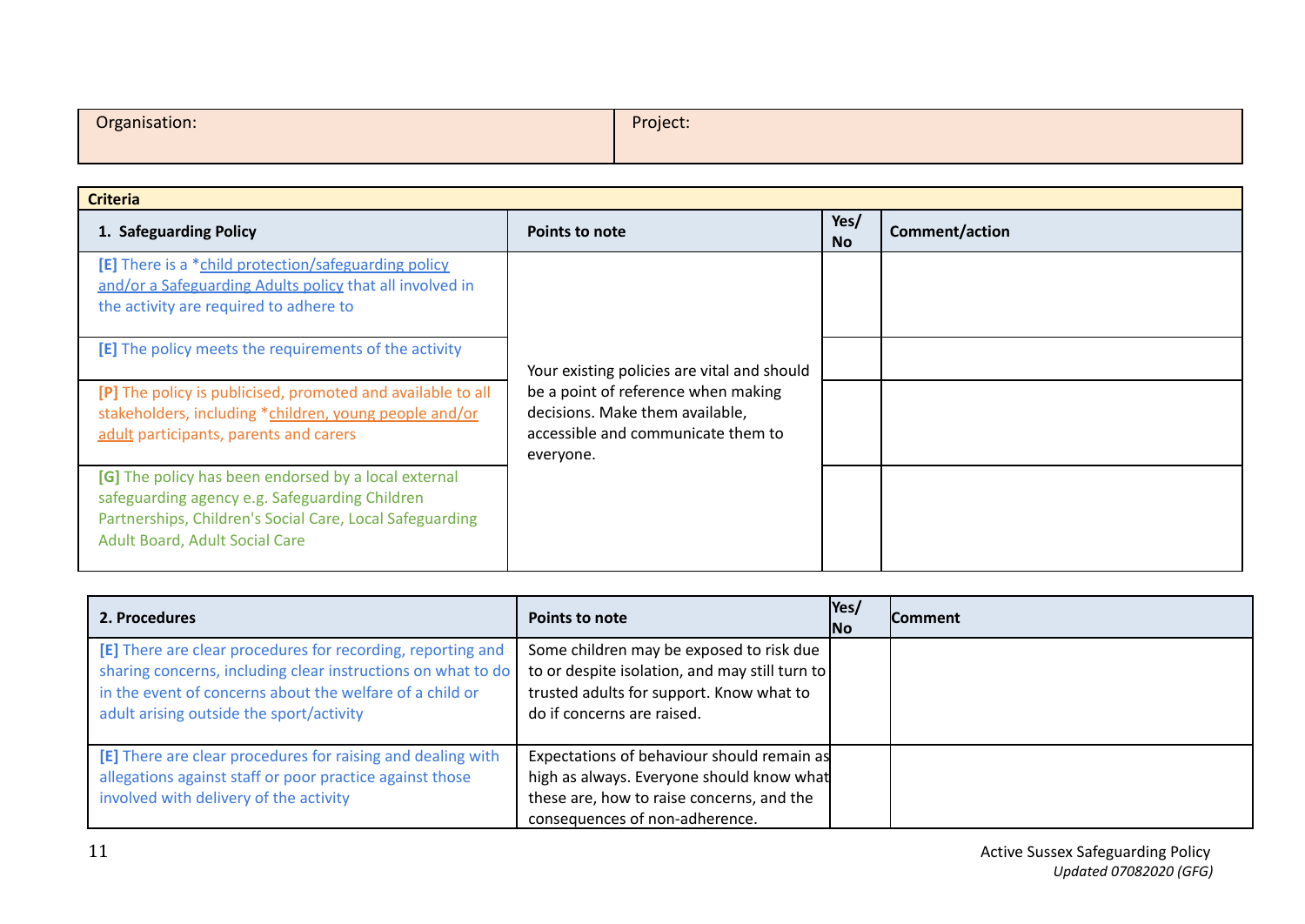| [E] In all instances, there are clear guidelines for recording<br>concerns about the welfare or safeguarding needs of a<br>*child or adult and the organisation's response and reasons<br>through the organisation's management structure |                                                                                                                                                                            |  |
|-------------------------------------------------------------------------------------------------------------------------------------------------------------------------------------------------------------------------------------------|----------------------------------------------------------------------------------------------------------------------------------------------------------------------------|--|
| [P] There are clear guidelines for when and how to report<br>concerns to external agencies (such as Children's Social<br>Services or Adult Social Care or Police) and partner agencies                                                    | See our reporting concerns page to check<br>you have listed the right local contacts                                                                                       |  |
| [P] There are complaints and disciplinary procedures to<br>manage concerns about the behaviour of staff, coaches,<br>volunteers, etc.                                                                                                     |                                                                                                                                                                            |  |
| [P] Online safety policy, social media policy and acceptable<br>use statement                                                                                                                                                             | If you don't have them in place already, this<br>should be a priority. Existing policies should<br>be revisited and reissued to staff,<br>volunteers, members and parents. |  |
| [G] There is information about how support can be accessed<br>following an incident, including arrangements to support<br>whistleblowers                                                                                                  |                                                                                                                                                                            |  |

| 3. Prevention                                                                                                                                                                                                                           | <b>Points to note</b>                                                                                                                | Yes/<br> No | <b>Comment</b> |
|-----------------------------------------------------------------------------------------------------------------------------------------------------------------------------------------------------------------------------------------|--------------------------------------------------------------------------------------------------------------------------------------|-------------|----------------|
| [E] There is an identified Lead Officer or identified staff<br>within each partner organisation, with designated<br>responsibility for safeguarding and protecting *children or<br>adults, and who will be informed if a concern arises | This should be communicated within<br>existing policies. Make alternative<br>arrangements should a key person<br>become unavailable. |             |                |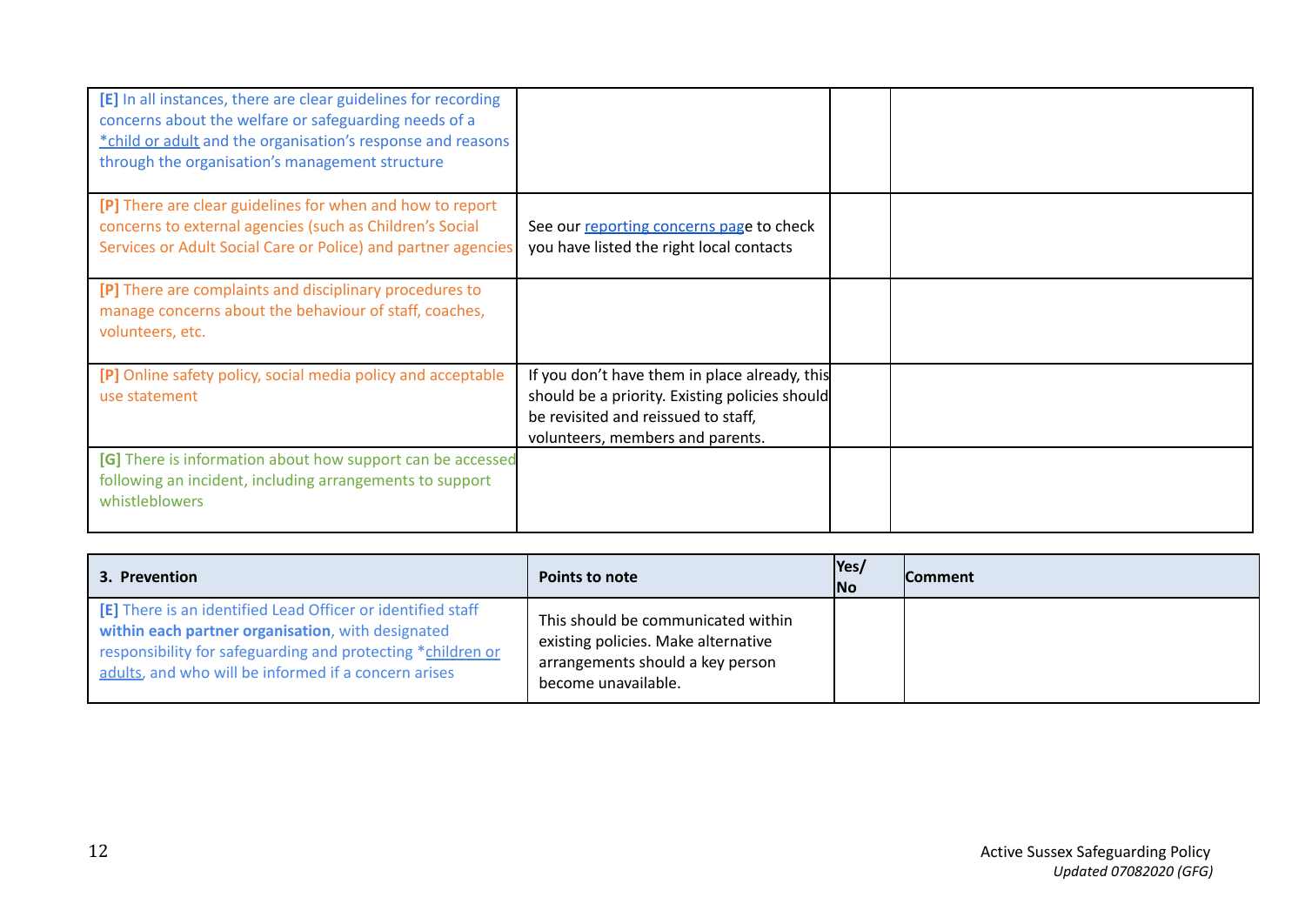| [E] There are procedures for safe recruitment of staff and<br>volunteers including DBS checks where appropriate                                                                                                                                        | Existing processes to ensure that coaches<br>have been recruited appropriately will be<br>reassuring to parents. Difficulties with<br>interviews, observations and DBS checks<br>mean that safe recruitment of new<br>coaches is not easily achievable at this<br>time. |  |
|--------------------------------------------------------------------------------------------------------------------------------------------------------------------------------------------------------------------------------------------------------|-------------------------------------------------------------------------------------------------------------------------------------------------------------------------------------------------------------------------------------------------------------------------|--|
| [E] There are operating procedures in relation to the<br>organisation's duty of care to *children or adults                                                                                                                                            |                                                                                                                                                                                                                                                                         |  |
| [E] The activity provider has valid public liability insurance                                                                                                                                                                                         | Check with your governing body and/or<br>insurance provider for guidance on cover<br>for any new provision or activities.                                                                                                                                               |  |
| [P] There are robust health & safety arrangements in place,<br>including First Aid                                                                                                                                                                     | Online sessions should be carefully<br>planned to minimise risk of injury.<br>Communicate to participants and parents<br>what their responsibilities are. See more<br>guidance here.                                                                                    |  |
| [P] Risk assessments are undertaken that are specific to the<br>activity and audience (age and ability), and consider the<br>specific environments in which people will be participating<br>(including facilities and equipment), plus staffing ratios | Risk assessments should still be<br>undertaken, with the usual<br>considerations and any additional risks<br>being addressed. How can any potential<br>risks be minimised? How will incidents<br>be managed? Guidance can be found<br>here                              |  |
| [P] Self-employment status of coaches has been verified,<br>where applicable                                                                                                                                                                           |                                                                                                                                                                                                                                                                         |  |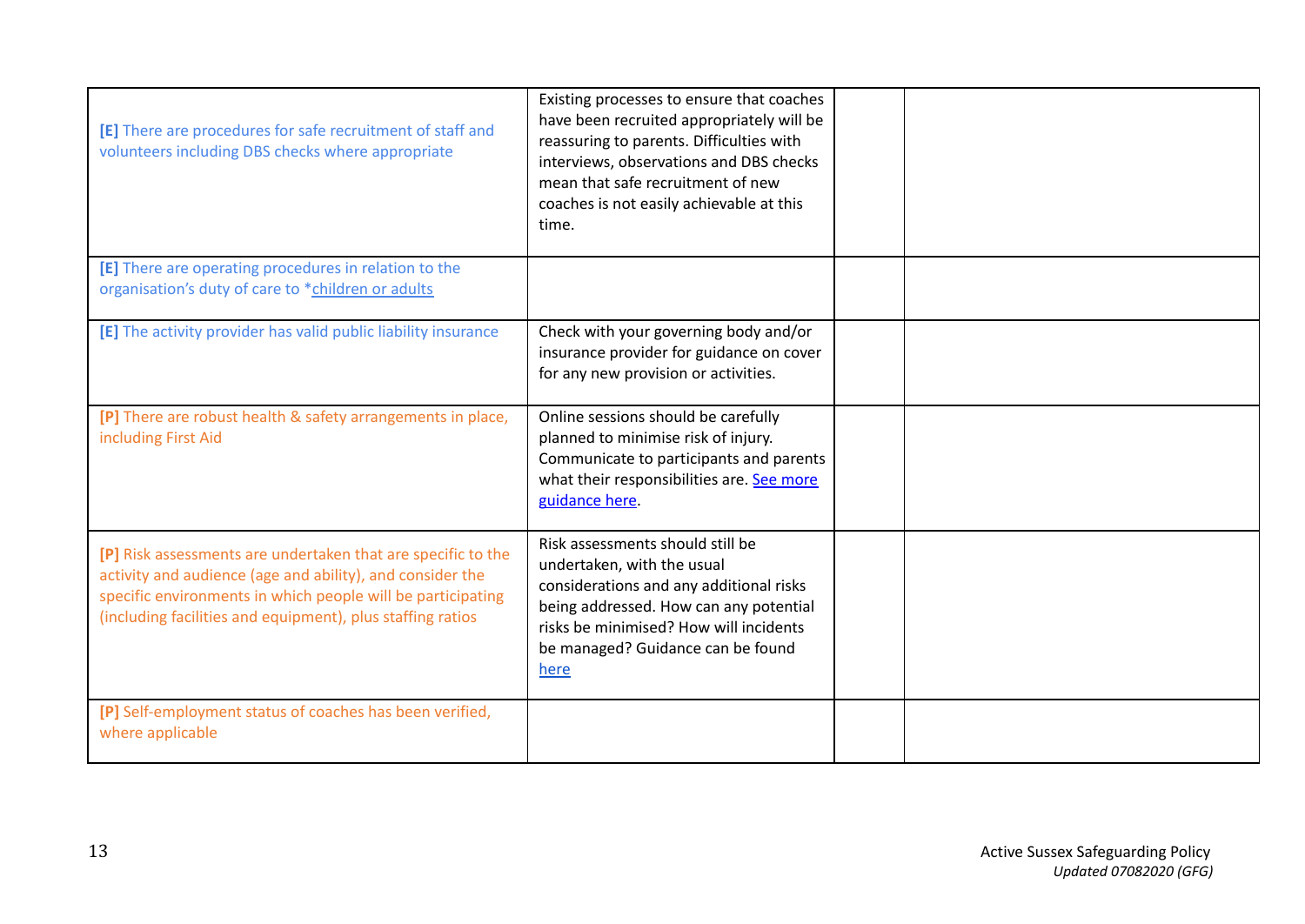| [P] There are codes of conduct and ethics for staff, coaches,<br>volunteers and participants        | Existing codes of conduct are still relevant<br>and should be reiterated to all staff,<br>volunteers, participants and parents, or<br>updated to reflect new ways of working.          |              |                |
|-----------------------------------------------------------------------------------------------------|----------------------------------------------------------------------------------------------------------------------------------------------------------------------------------------|--------------|----------------|
| [G] Young people are involved in developing codes of conduct                                        | This is a great opportunity to tap into<br>young people's knowledge of online and<br>social platforms, to help put a code<br>together to keep everyone safe during<br>online sessions. |              |                |
| 4. Communication                                                                                    | Points to note                                                                                                                                                                         | Yes/<br>INo. | <b>Comment</b> |
| [G] All stakeholders, including participants, have been<br>informed about the policy and procedures |                                                                                                                                                                                        |              |                |

| 5. Education and Training                                                                                                                                                                                                         | <b>Points to note</b>                                                                                                                                                                                                                                   | Yes/<br><b>No</b> | <b>Comment</b> |
|-----------------------------------------------------------------------------------------------------------------------------------------------------------------------------------------------------------------------------------|---------------------------------------------------------------------------------------------------------------------------------------------------------------------------------------------------------------------------------------------------------|-------------------|----------------|
| [E] All staff, coaches and volunteers appropriately<br>skilled, qualified and insured to undertake their role in<br>providing the activity                                                                                        | Check with your governing body for guidance on  <br>coaches delivering face to face and online<br>sessions. See our <b>Active at Home Workforce</b> and<br>Safeguarding pages for tips and resources to<br>help you deliver successful online sessions. |                   |                |
| [P] All staff and volunteers receive an adequate<br>induction which addresses facilities, health & safety,<br>supervision and accountability, including basic<br>information on how to record and report safeguarding<br>concerns | Ensure that the usual processes for recording and<br>reporting concerns are still feasible, and if not,<br>what changes can be made? Communicate this td<br>everyone.                                                                                   |                   |                |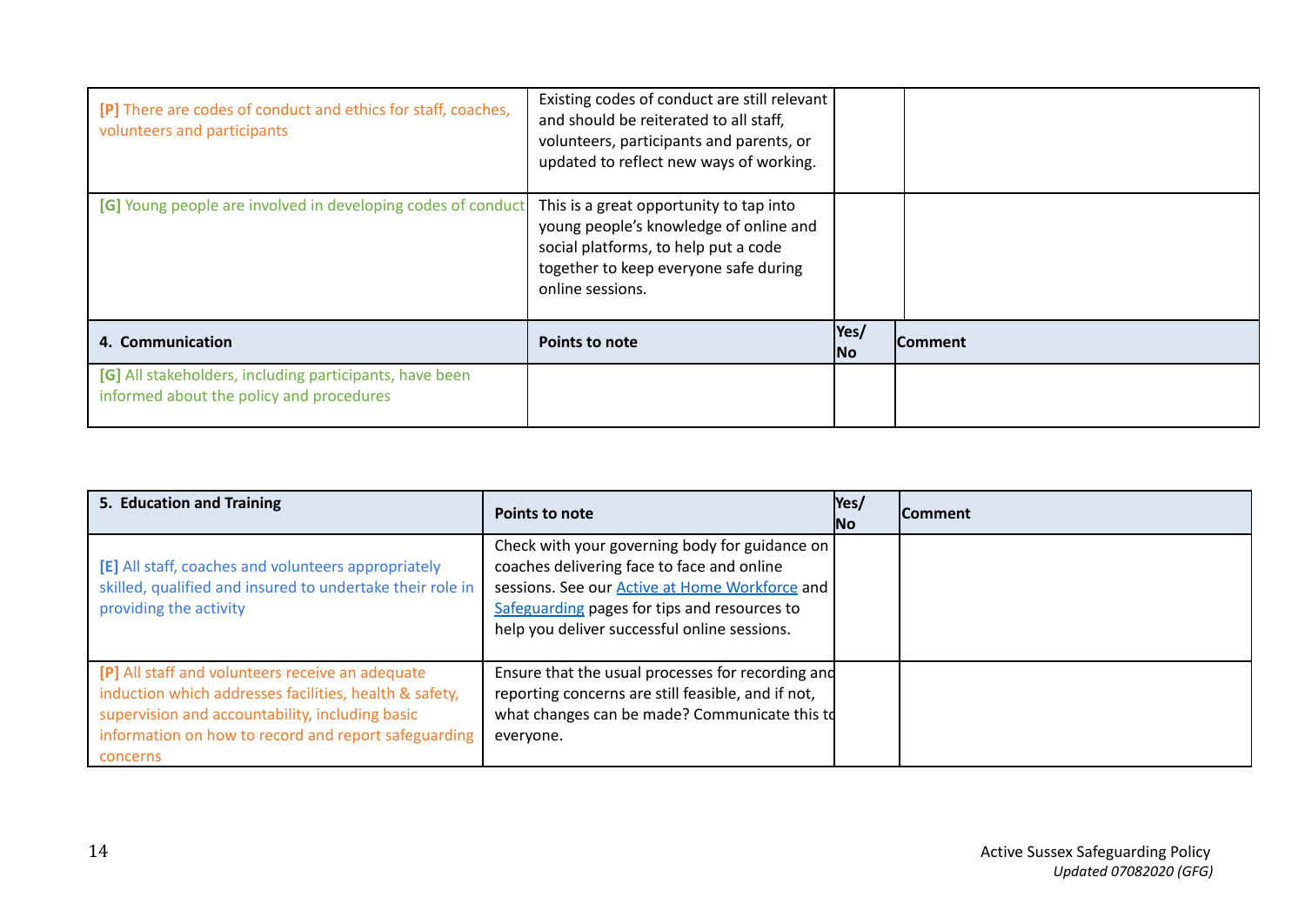| [G] All staff and volunteers have access to training<br>about safeguarding                            | Use this period to ensure all staff have refreshed<br>their safeguarding training. Whilst attending<br>workshops may not be possible, online training<br>is available. |                   |                |
|-------------------------------------------------------------------------------------------------------|------------------------------------------------------------------------------------------------------------------------------------------------------------------------|-------------------|----------------|
| 6. Equality and Diversity                                                                             | Points to note                                                                                                                                                         | Yes/<br><b>No</b> | <b>Comment</b> |
| [P] All members should have access to the sessions to<br>avoid anyone feeling excluded from the group | Consider how communication between the<br>coach, the children and their parents is<br>managed. Is this in line with your existing<br>safeguarding procedures?          |                   |                |
| [P] Staff are supported to recognise and respond to<br>additional needs of some children              | Online sessions should be carefully planned to<br>meet the abilities of participants as closely as<br>possible. Consider how individual needs can be<br>met.           |                   |                |

| 7. Review and Monitoring                                                                                                                                                                                                   |                                                                                                                                                                                                                                                                                                                                                  | Yes/<br><b>No</b> | <b>Comment</b> |
|----------------------------------------------------------------------------------------------------------------------------------------------------------------------------------------------------------------------------|--------------------------------------------------------------------------------------------------------------------------------------------------------------------------------------------------------------------------------------------------------------------------------------------------------------------------------------------------|-------------------|----------------|
| [E] The policy is monitored and reviewed (Policy date<br>for review)                                                                                                                                                       |                                                                                                                                                                                                                                                                                                                                                  |                   |                |
| [P] There are processes for seeking, holding and<br>sharing information (following Data protection<br>regulations), including participant registration,<br>disability, medical and photography consent where<br>applicable | Parental involvement is critical to ensure you<br>have consent for participation in any new<br>offer, particularly if it involves sharing<br>images or recordings of the child. Consider<br>the privacy, security and confidentiality of<br>any online platform that is being used, and<br>ensure coaches are not putting themselves<br>at risk. |                   |                |
| [P] There are strategies for addressing any difficulties<br>or disagreements within the partnership arrangement                                                                                                            |                                                                                                                                                                                                                                                                                                                                                  |                   |                |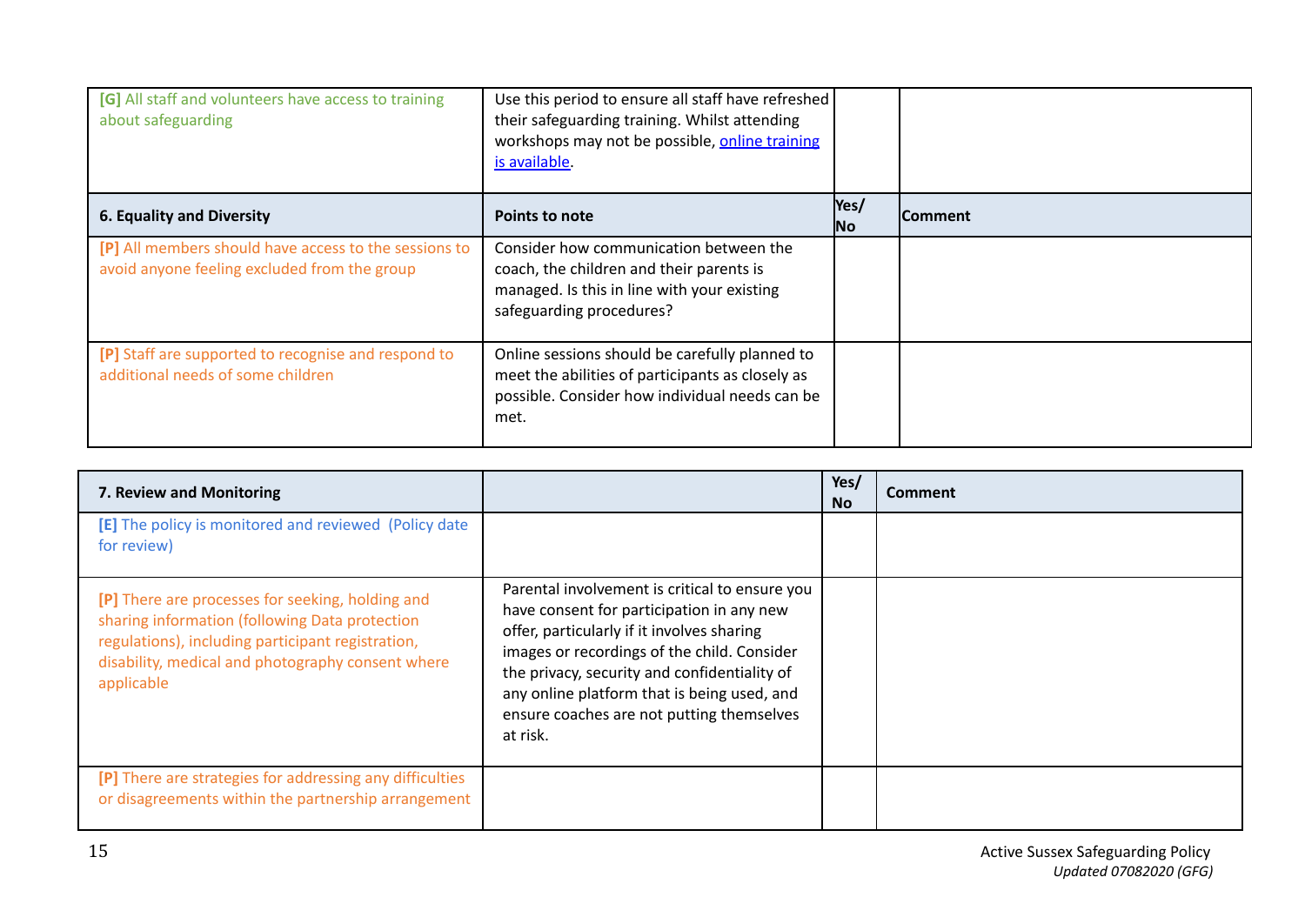| [P] There are clear procedures for parents, children,<br>staff and volunteers to voice their concerns or lodge<br>complaints if they feel unsure or unhappy about<br>anything | This could be an existing complaints policy<br>but should be publicised to participants and<br>parents.                                                               |  |
|-------------------------------------------------------------------------------------------------------------------------------------------------------------------------------|-----------------------------------------------------------------------------------------------------------------------------------------------------------------------|--|
| [G] There are plans in place to capture and use<br>participant and parent feedback                                                                                            | This is the best way to ensure your new offer<br>is meeting the needs of your members and<br>their parents, and to improve on anything<br>that isn't working as well. |  |

| <b>Organisational sign off</b>     | Date of next review: |       |
|------------------------------------|----------------------|-------|
| Contact responsible for checklist: | Signed:              | Date: |
| Safeguarding lead:                 | Signed:              | Date: |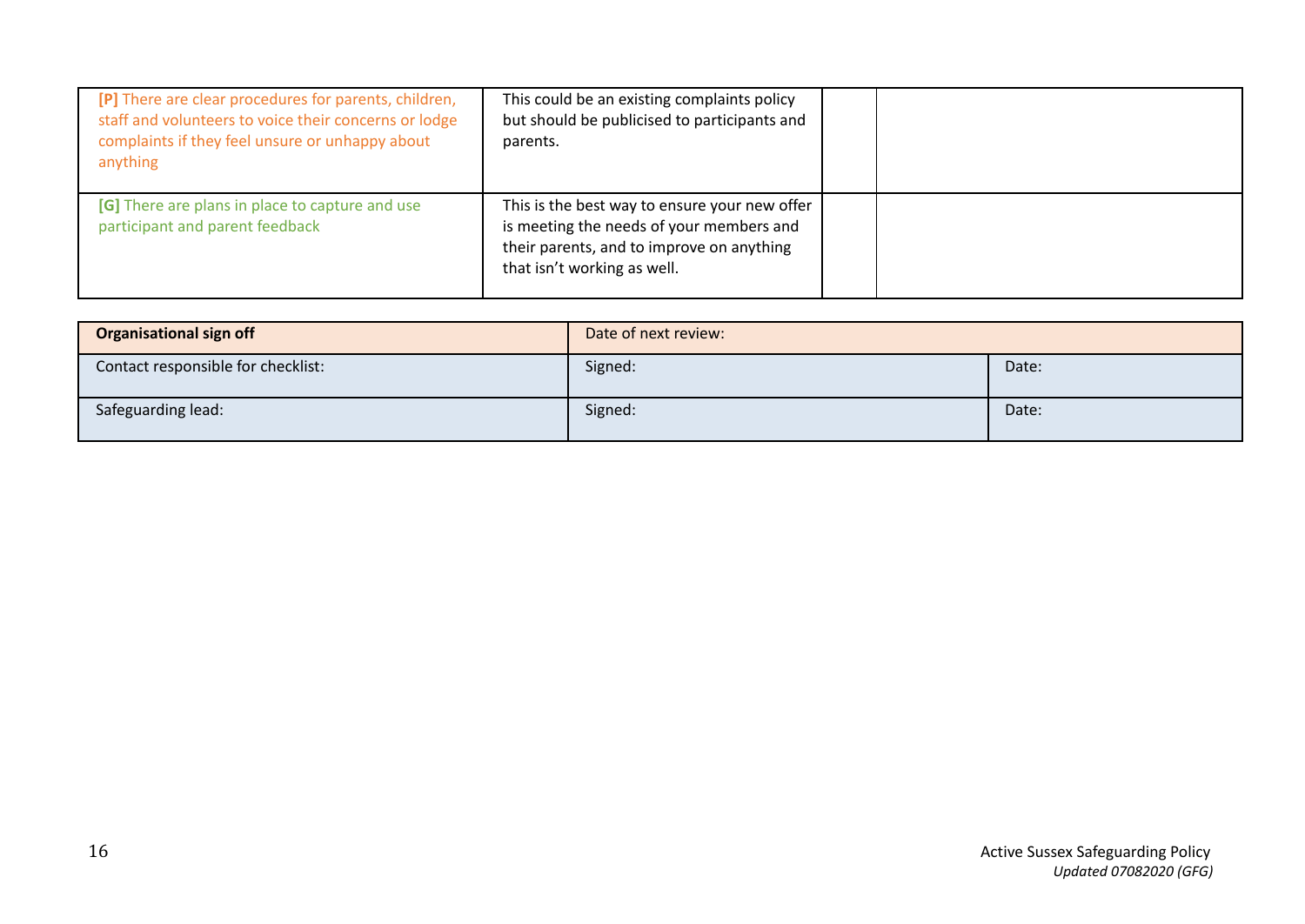# **Appendix B: Contact details**

## **Contacts for Specialist Advice**

If you would like any independent or specialist advice or need to report a suspicion out of hours, you can telephone the local Children's Services department and speak to the duty worker. You can also seek expert specialist advice such as the NSPCC 24-hour free phone Helpline, or the Police have specially trained child protection teams who will give guidance and support and deal with enquiries.

N.B. Information passed to Children's Services or the Police must be as helpful as possible, hence the necessity for making a detailed record at the time of the disclosure or concern (Appendix E). A copy of this information should be sent to Active Sussex's Lead Safeauardina Officer.

## **Sussex Police**

**Child Protection Team:** 0845 6070999 **Sussex Police**: 101 (Dial 999 only in an emergency)

#### **National Safeguarding Contacts**

**[NSPCC](http://www.nspcc.org.uk/)** – 0808 800 5000

**Child [Protection](http://www.thecpsu.org.uk/) in Sport Unit** – 01163 665 580

**[Childline](http://www.childline.org.uk/)** – 0800 1111

**[Kidscape](http://www.kidscape.org.uk/)** - 020 7730 3300

## **Active Sussex Safeguarding contacts**

**Nick Chellel –** Lead Safeguarding Officer (LSO) for Children & Young People [nchellel@activesussex.org](mailto:nchellel@activesussex.org) / 07766 894494

**Gemma Finlay-Gray** – Deputy Safeguarding Officer (DSO) for Children & Young People / Lead Adult Safeguarding Officer [gfinlay-gray@activesussex.org](mailto:gfinlay-gray@activesussex.org) / 07760 164001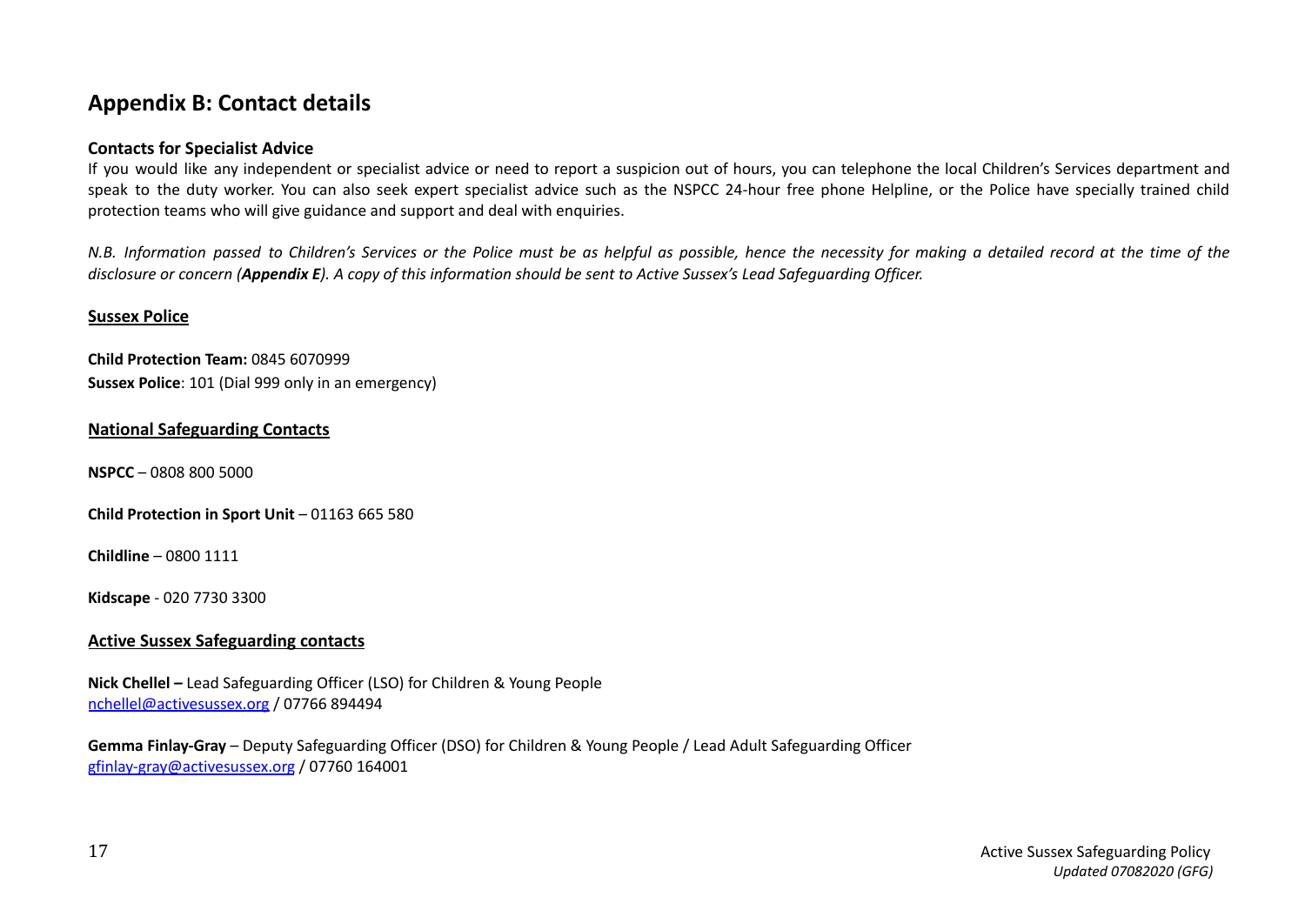## **Safeguarding Children in Sussex**

## **Pan Sussex Child Protection and [Safeguarding](http://sussexchildprotection.procedures.org.uk/) Procedures website** [http://sussexchildprotection.procedures.org.uk/#](http://sussexchildprotection.procedures.org.uk/)

All local contacts can be found on the [here](http://sussexchildprotection.procedures.org.uk/yqkth/appendices/local-contact-details), but for quick reference please see below.

#### **Brighton & Hove [Safeguarding](http://www.brightonandhovelscb.org.uk/) Children Partnership**

If you are concerned about a child in Brighton & Hove contact;

- **Multi Agency Safeguarding Hub (MASH)/ Front Door for Families:** [FrontDoorForFamilies@brighton-hove.gcsx.gov.uk](mailto:FrontDoorForFamilies@brighton-hove.gcsx.gov.uk%20) / 01273 290400
- **Local Authority Designated Officer**: darrel.clews@brighton-hove. gov.uk / 01273 295643
- **Emergency Duty Service:** 01273 335905/06

#### **East Sussex [Safeguarding](http://www.eastsussexlscb.org.uk/) Children Partnership**

If you have concerns for a child within East Sussex call one of the following teams dependent on your location;

- **● Single Point of Advice (SPoA)** Mon-Thurs 8.30am-5pm and Fri 8.30am-4.30pm**:** [0-19.SPOA@eastsussex.gov.uk](mailto:0-19.SPOA@eastsussex.gov.uk) **/** 01323 464222
- **Out of Hours Social Care Service Children's services:** 01273 335905/6
- **Local Authority Designated Officer Referral:** <https://www.eastsussex.gov.uk/childrenandfamilies/professional-resources/lado/referrals/form-lado-referral/>

#### **West Sussex [Safeguarding](http://www.westsussexscb.org.uk/children-young-people/) Children Partnership**

Concerns about the welfare of a child in West Sussex contact;

- **Multi Agency Safeguarding Hub** (**MASH)** Monday to Friday between 9am-5pm -[MASH@westsussex.gov.uk](mailto:MASH@westsussex.gov.uk) / 01403 229900
- **Emergency team -** all other times, including nights, weekends and bank holidays: 0330 222 6664

## **Safeguarding Adults at risk in Sussex**

**Sussex [Multi-Agency](http://pansussexadultssafeguarding.proceduresonline.com/index.htm) Policy and Procedures for Safeguarding Adults at Risk website** <http://pansussexadultssafeguarding.proceduresonline.com/index.htm>

**[Brighton](http://www.brighton-hove.gov.uk/content/health-and-social-care/safeguarding-adults-risk) & Hove City Council Adult Social Care** – 01273 295555 **West Sussex County [Council](https://www.westsussex.gov.uk/social-care-and-health/social-care-and-health-information-for-professionals/adult-safeguarding-guidance-for-social-care-professionals/) Adult services** – 01243 642121 **East Sussex County [Council](https://new.eastsussex.gov.uk/socialcare/worried/report/) Adult social care & health** – 0345 60 80 191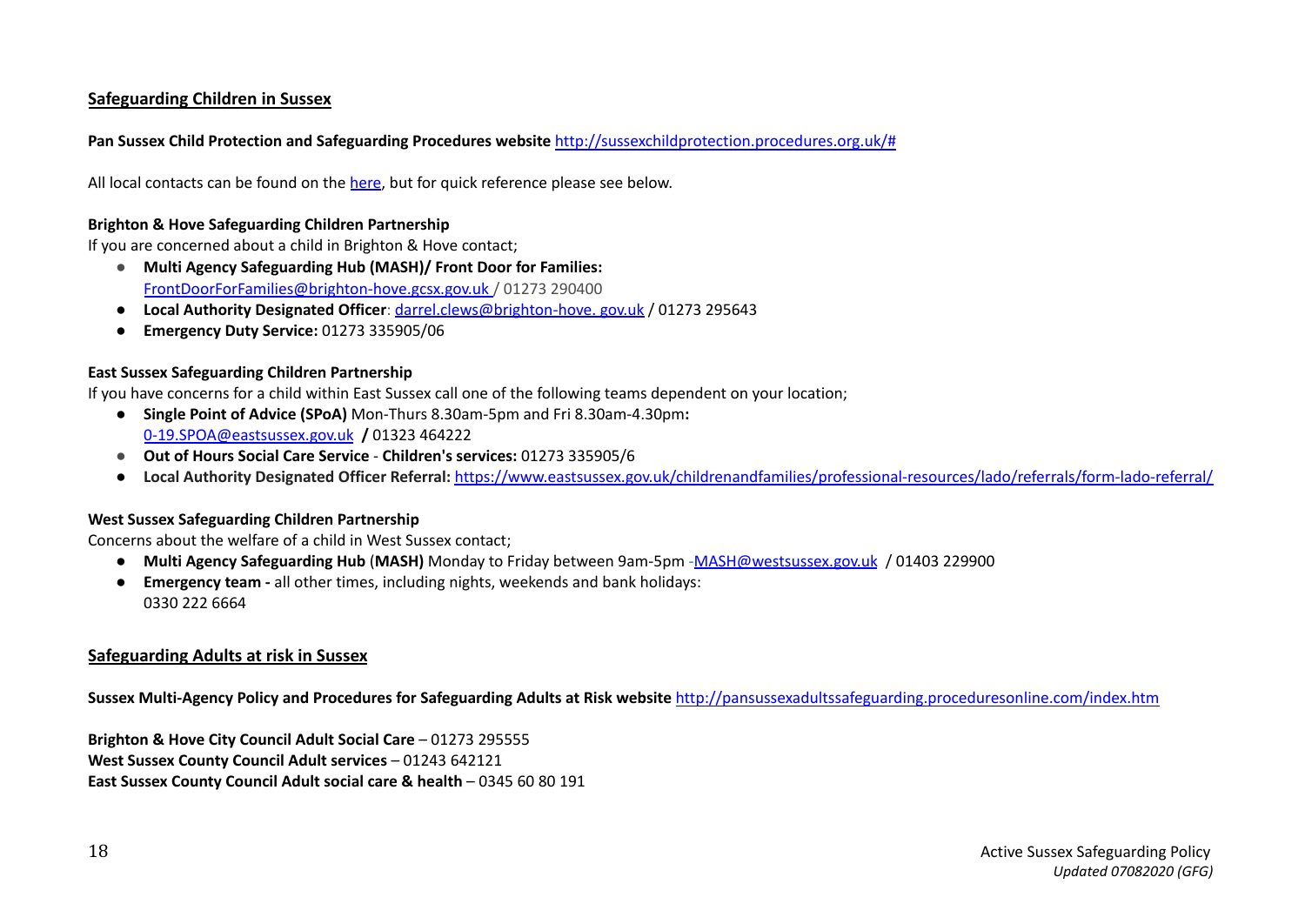# **Appendix C: Dealing with concerns/allegations about the welfare of a young person**

#### **Dealing with concerns and allegations about the welfare of a young person**

It is the responsibility of the child protection experts to determine whether or not abuse has taken place, but it is everyone's responsibility to report any concerns. The reporting of such concerns should never be delayed and allegations made by children or young people must never be dismissed.

The supporting flow diagram provides a clear illustration of the steps to be followed if you have a concern about poor practice or abuse. Where necessary, you should always ensure the immediate safety of the child involved (and other children) before clarifying concerns.

#### **Concerns about poor practice and possible abuse within a sport setting**

Recent enquiries indicate that abuse that occurs within a public setting is rarely a one-off event. It is crucial that those involved in sport are aware of this possibility and that all allegations are treated seriously and appropriate actions taken. Allegations may also relate to poor practice where an adult or peer's behaviour is inappropriate and may be causing concern to a young person.

If a young person says or indicates that he or she is being abused (by an adult or another child) or information is obtained which gives concern that a young person is being abused, immediate action should always be taken. As part of your role within Active Sussex, it is your responsibility to act upon any concerns that you may have, reporting such matters should never be delayed. It is, however, important to note that it is not your responsibility to determine whether or not abuse has or is *taking place.*

#### **Types and indicators of abuse**

It is important that people working with children are aware of the indicators of abuse and have the confidence to respond to any indication that a child may have been abused. Some indicators of child abuse are:

- bruising, particularly in the face, head or neck region
- multiple bruising or injuries for example, burns, scalds, sprains, dislocations or fractures
- injury left untreated
- differing versions of how an injury occurred
- child/relative advising of abuse
- a child, referring to someone else being abused, may mean him/herself
- sexual behaviour that is inappropriate for the age of the child
- nightmares/bedwetting/going to bed fully-clothed
- a high level of distrust of other people
- an inability to relate well with adults and/or children
- extreme attention-seeking behaviour, disruptive or aggressive behaviour and bullying
- seeking indiscriminate or inappropriate adult affection.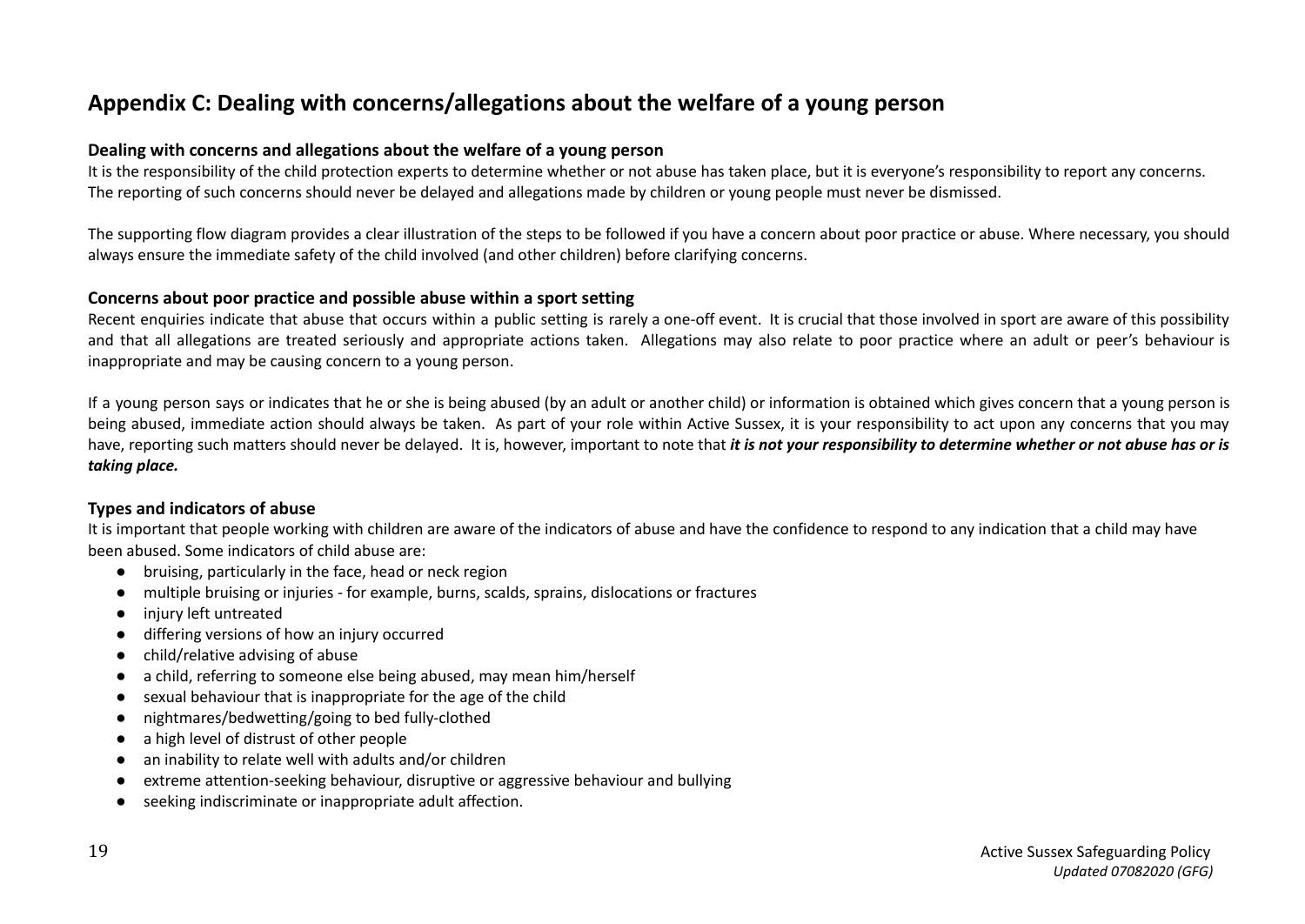The presence of one indicator does not necessarily suggest that a child is the subject of abuse. People working with children need to consider the context in which the indicators are observed and use common sense. If you feel any doubt, contact your state or territory's child protection agency.

## **How to respond to a safeguarding concern**

#### If a child or young person is in immediate danger contact Emergency services - dial 999 or 101 and ask for the Child Protection Team.

If you have serious concerns for the welfare or safety a child or young person but they aren't in immediate danger this should be reported directly to Children's **Services via the Pan Sussex Child Protection and [Safeguarding](http://sussexchildprotection.procedures.org.uk/) Procedures website (details Appendix B).**

Concerns should be reported immediately, or at the earliest opportunity, to one of the designated Active Sussex Safeguarding Officers, who will take such steps as considered necessary to ensure the safety of the child in question and any other child who may be at risk.

- The designated person will refer the allegation to Children's Services (out-of-hours services are available) who may involve the Police, or go directly to the Police;
- The parents or carers of the child will be contacted as soon as possible following advice from the Children's Services department;
- Active Sussex's will follow their internal media protocols document to deal with any media enquiries;
- It is essential to ensure the safety of the young person (if present) if the young person needs immediate medical treatment, call a doctor or an ambulance, inform doctors of concerns or suspicions of abuse to ensure that they are aware that it is a child protection issue;
- Make a full record of what has been said, heard or seen as soon as possible (**Appendix E**);
- Continue to follow the step-by-step process shown diagrammatically in **Appendix D**

While all staff and volunteers working for Active Sussex will have received training on issues of child protection, they are not experts, and it is not their responsibility to determine whether or not abuse has taken place. If there is any doubt about whether or not the alleged behaviour constitutes abuse, the concern must be shared with professional agencies that will be responsible for subsequent action.

## **Records and confidentiality**

#### *Confidentiality should be maintained at all times.*

Information should be handled and disseminated on a need to know basis only. This includes the following people:

- The designated person in charge;
- The parents of the person who is alleged to have been abused;
- The person making the allegation;
- Social services and police;
- Designated officers within the governing body of sport e.g. Legal Adviser, Lead Child Protection Officer;
- The alleged abuser;
- Parents of the abuser, (if the alleged abuser is a child) Seek Children's Services advice on who should approach the alleged abuser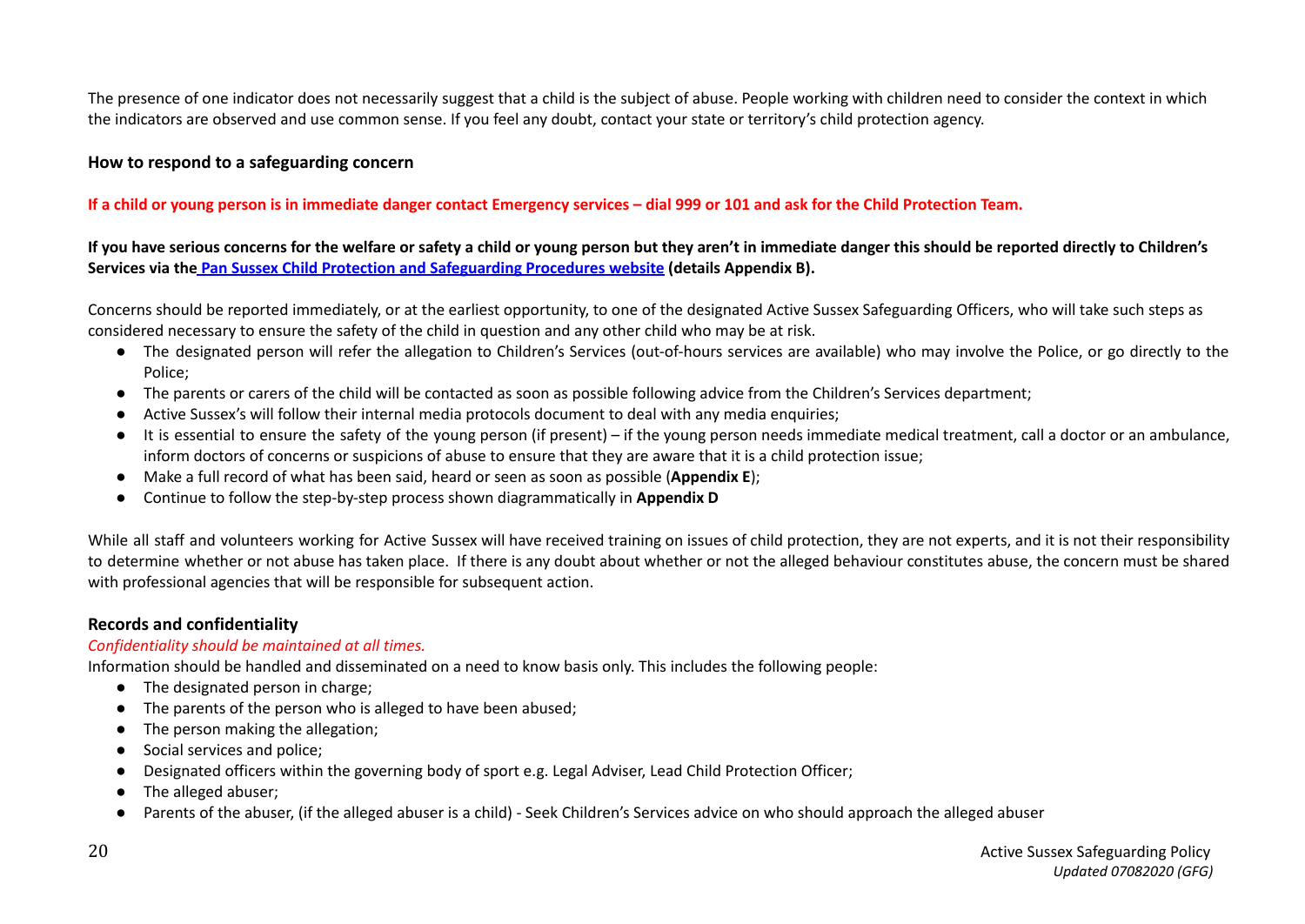# **Appendix D: Reporting process**

## **Report the concern**

If a child or young person is in immediate danger or you have serious concerns about their welfare or safety then this should be reported directly to Children's Services or the Emergency services

|             | If you are affiliated to a national governing body you can also | If your club or activity isn't affiliated to a | If no one else is available to help and you |
|-------------|-----------------------------------------------------------------|------------------------------------------------|---------------------------------------------|
|             | refer to their safeguarding procedures about who to report the  | governing body contact Active Sussex or your   | are concerned for the child welfare, then   |
| concerns to |                                                                 | local Children's Social Care (Social Services) | contact the police                          |
|             |                                                                 |                                                |                                             |

## **Procedures for responding to disclosure, allegations and suspicions**



*Updated 07082020 (GFG)*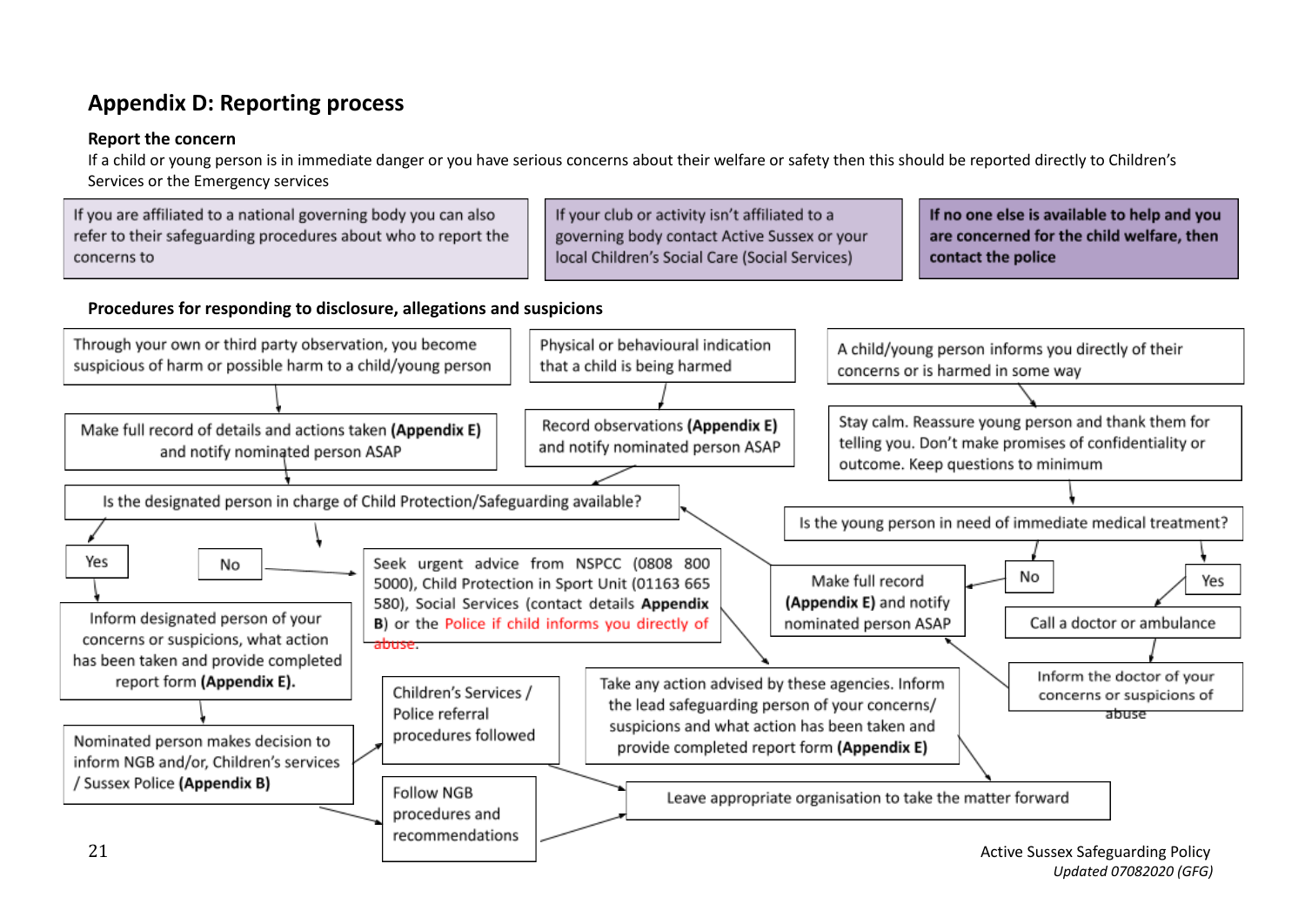# **Appendix E: Incident Report Form**

Information passed to the Children's Services department or the Police must be as helpful as possible and it may be used in any subsequent legal action, hence the necessity for making a detailed record.

The report should contain as much of the following information as possible:

- The young person's name, address and date of birth, ethnicity and disability (if appropriate);
- The nature of the allegation;
- The child's account, if it can be given, of what has happened and how any bruising or other injuries occurred;
- A description of any visible bruising or other injuries;
- Any observations that have been made by you or to you;
- Any times, locations, dates or other relevant information;
- A clear distinction between what is fact, opinion or hearsay;
- Your knowledge of and relationship to the young person;
- Information and details of the abuser, where possible;
- Referrals to Children's Services should be confirmed in writing within 24 hours;
- Keep a record of the name and designations of the Children's Services member of staff or Police Officer to whom concerns were passed and record the time and date of call, in case any follow-up is needed

To record an incident, please use the following form.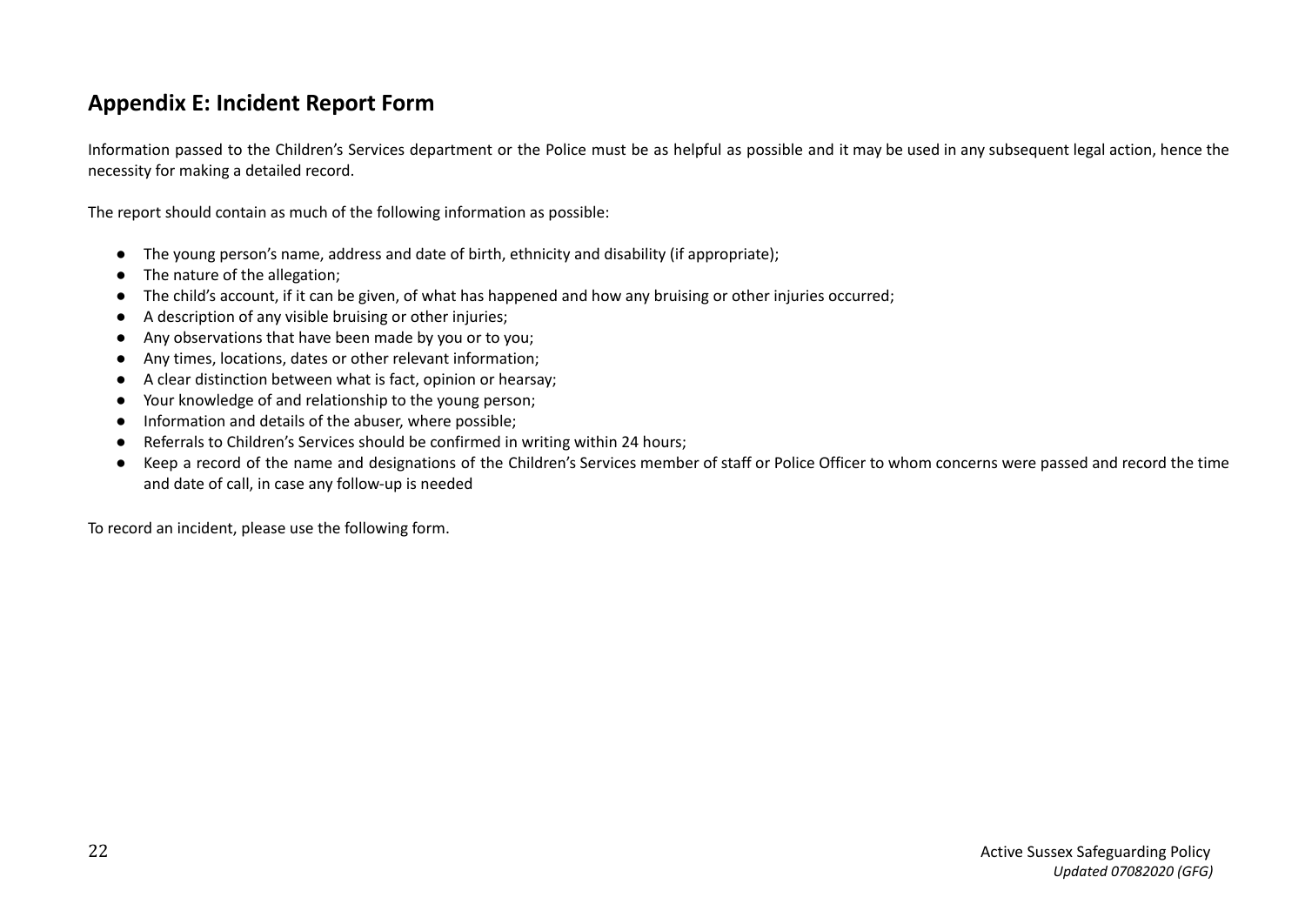| <b>INCIDENT REPORT FORM (To be used for any Welfare Incidents, accidents or injuries)</b>                                                                                                                                   |                   |                              |       |                                                                      |       |
|-----------------------------------------------------------------------------------------------------------------------------------------------------------------------------------------------------------------------------|-------------------|------------------------------|-------|----------------------------------------------------------------------|-------|
| Date:                                                                                                                                                                                                                       | Time of incident: |                              |       | Location of Accident/Incident:                                       |       |
| Individual involved in incident<br>Name:                                                                                                                                                                                    | Male              | Female<br>DOB:               | Other | Name of all individuals(s) who dealt with the Incident:              |       |
| Any known disability:<br>Ethnic Background: (if Discrimination Incident)                                                                                                                                                    |                   |                              |       |                                                                      |       |
| Individuals Address and Contact Telephone Number:                                                                                                                                                                           |                   |                              |       |                                                                      |       |
| Nature of incident (welfare incident /accident/injury):                                                                                                                                                                     |                   |                              |       |                                                                      |       |
| Child's Disclosure (in their own words where possible) Continue on a separate sheet if necessary.                                                                                                                           |                   |                              |       |                                                                      |       |
| Coach / Staff observations (injury / bad practice) Continue on a separate sheet if necessary.                                                                                                                               |                   |                              |       |                                                                      |       |
| If you are passing on someone else's concerns, record their name, address, position and contact number below:                                                                                                               |                   |                              |       |                                                                      |       |
| Please detail names and contact numbers of those who have been contacted (External agencies contacted, parent etc.):                                                                                                        |                   |                              |       |                                                                      |       |
| Has the incident been resolved?                                                                                                                                                                                             | Y/N               | If NO what will happen next? |       |                                                                      |       |
| First Aid Treatment given if necessary:                                                                                                                                                                                     |                   |                              |       |                                                                      |       |
| Main witness details:<br>acknowledge that the details described above are accurate and will remain strictly<br>confidential between myself, the Active Sussex designated Safeguarding Officer(s) and<br>statutory services. |                   |                              |       | Name:<br>Position:<br>Organisation:<br>Contact Number:<br>Signature: | Date: |
|                                                                                                                                                                                                                             |                   |                              |       | <b>First Aider (if applicable)</b>                                   |       |
| Child/Young person<br>Signed:                                                                                                                                                                                               |                   |                              |       | Signed:                                                              |       |
| Print Name:                                                                                                                                                                                                                 |                   | Date:                        |       | Print Name:                                                          | Date: |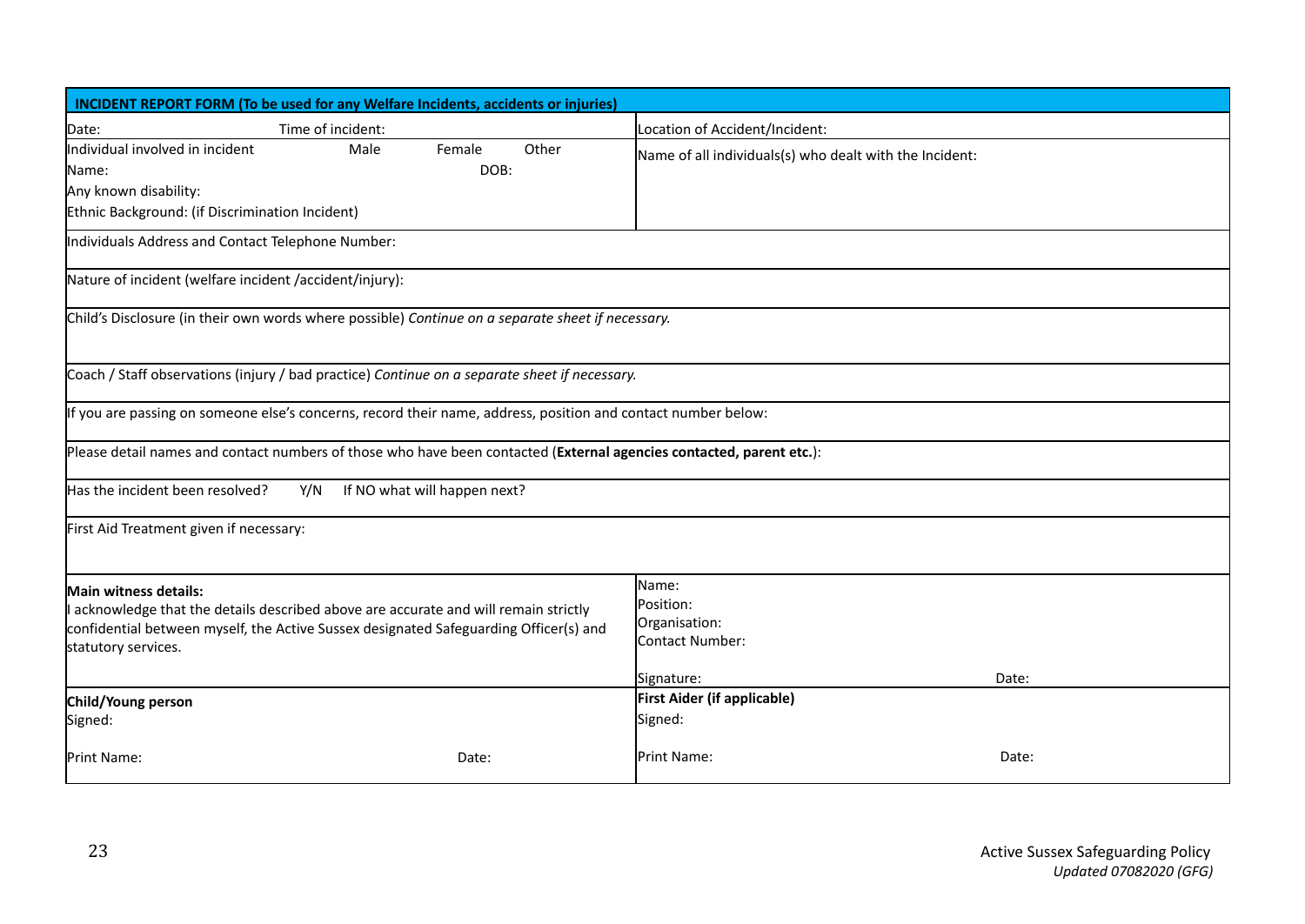# **Appendix F: Photography policy and guidance**

There is evidence that certain individuals will visit sporting events to take inappropriate photographs or video footage of young and disabled sports people in vulnerable positions. All clubs should be vigilant about this possibility. Any concerns during an event should be reported to a club official or other responsible person.

Active Sussex has developed relevant procedures to minimise this risk, via the use of cameras at events and have produced consent forms (see appendix I), for those wishing to take photographic or video footage, as well as consent forms for parents/guardians to allow their child to be photographed and/or videoed.

The below states the procedures that the AP follows, as well as guidance and considerations for other organisations.

#### **Professional photography**

If a professional photographer is commissioned or the press are invited to an event, it is important that they understand your expectations of them in relation to child protection. The AP will:

- Provide a clear brief about what is considered appropriate in terms of their behaviour and the content of the photography;
- Issue them with identification which they must display at all times;
- Inform athletes and parents that a photographer will be present at the event and ensure they consent to filming and photography and to its publication;
- Will not allow photographers unsupervised access to child athletes or one-to-one photo sessions during the event;
- Will not approve photo sessions outside the events or at a participant's home
- Will ensure that they are aware of how to identify anyone without consent

If parents or other spectators are intending to photograph or video at an event they will also be made aware of the AP's expectations:

- Spectators will be asked to register at an event if they wish to use photographic equipment;
- They will be issued with identification which they must display at all times;
- Athletes and parents will be informed that if they have concerns, they can report these to the organiser;
- Concerns regarding inappropriate or intrusive photography should be reported to the organiser and recorded in a child protection manner

#### **Seeking permission**

Parental permission will be sought from parents to take and use images of individual or smaller groups of participants in which their child would easily be recognisable. The child's permission will also be sought to use their image. The AP will:

- let parents know how, where and in what context an image may be used (within the consent form or verbally relayed)
- make parents aware of your policy on using children's images, and of the way these represent the organisation or activity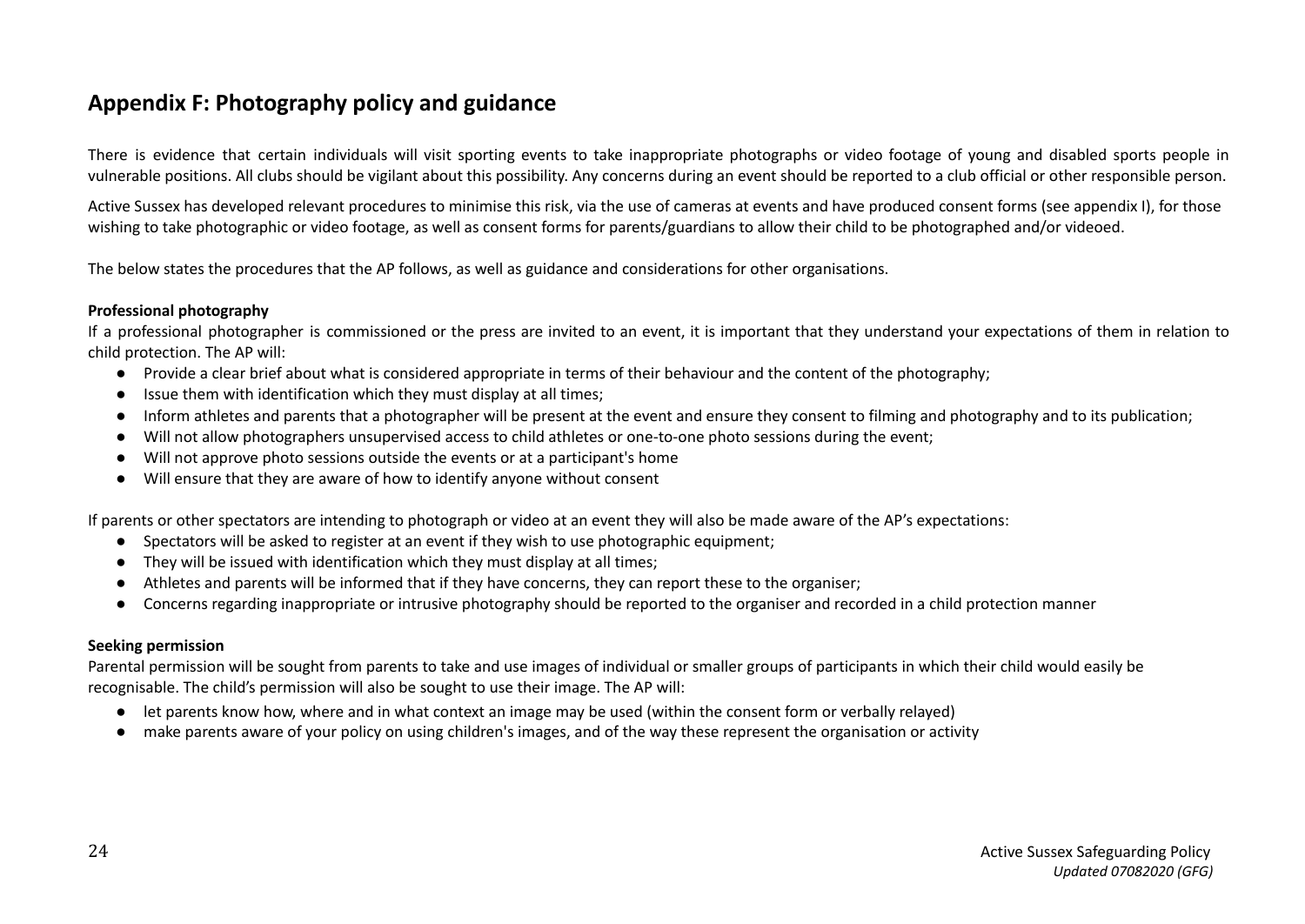# **What to do when parental consent is not given**

Organisers have a responsibility to put in place arrangements to ensure that any official or professional photographers can identify (or be informed about) which children should not be subject to close-up photography.

This could involve providing some type of recognisable badge, sticker or wrist band, and/or a system for photographers to check with the activity organiser and/or team manager to ensure its clear which groups or individuals should not feature in images.

# **General images of events**

At many events more general images will be taken of the event, the site, opening and closing ceremonies, and so on.

It's usually not reasonable, practical or proportionate to secure consent for every participating child in order to take such images, or to preclude such photography on the basis of the concerns of a small number of parents. In these circumstances, organisers should make clear to all participants and parents that these kinds of images will be taken, and for what purposes.

The consent stated in the form used by the AP relates to 'identifying' photographs/footage and therefore parents/carers and children should be aware that wide angled and more general photos of the event sites, opening and closing ceremonies, and so on will be taken during, or at specific points during the event, and it has been deemed unreasonable, practical or proportionate to require parental consent for non 'identifying' photographs/footage.

## **Secure storage of images**

Images or video recordings of children must be kept securely:

- hard copies of images should be kept in a locked drawer
- electronic images should be in a protected folder with restricted access
- images should not be stored on unencrypted portable equipment such as laptops, memory sticks or mobile phones

Avoid using any personal equipment to take photos and recordings of children – use only cameras or devices belonging to your organisation.

If you're storing and using photographs to identify children and adults for official purposes – such as identity cards – ensure you comply with the legal requirements for handling personal information. For guidance on the Data Protection Act and other privacy regulations, visit the **Information [commissioner's](https://ico.org.uk/) office (ICO)** website.

# **Photography in changing rooms and showers**

A growing number of incidents involving inappropriate or illegal photography of children in changing and shower areas of many sports and leisure facilities are being reported.

Some incidents clearly involve an individual with bad intent deliberately targeting a vulnerable child to take and misuse images. These images may be uploaded to social media or shared with other likeminded individuals or groups motivated by sexual interest.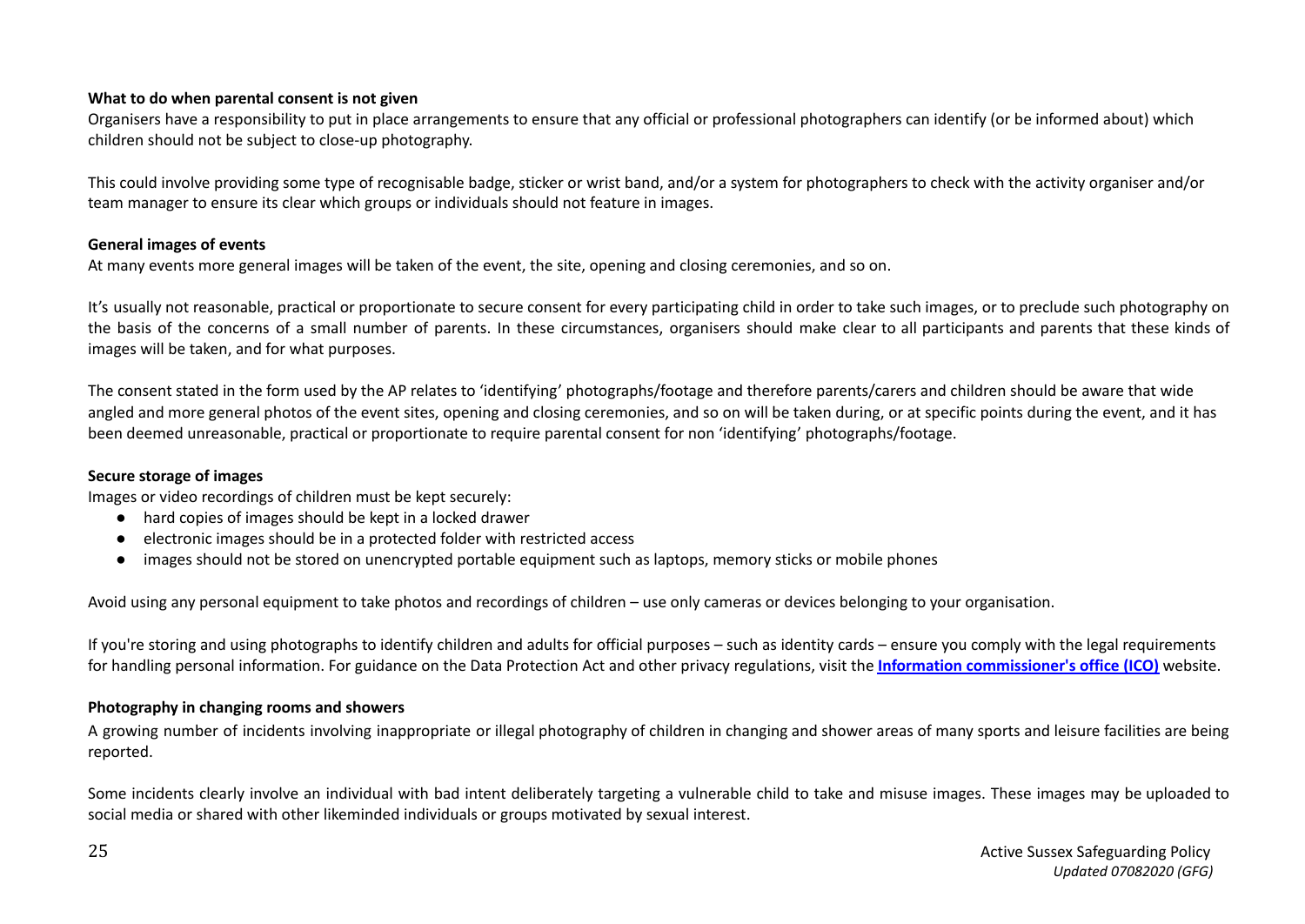Occasionally, these images are also used to threaten and force the child into unwanted, illegal sexual activity.

Taking and sharing images like this may form part of wider bullying of the targeted young person by other young people, motivated more by a wish to cause humiliation and embarrassment.

Even in the context of a shared joke among friends, without abusive intent, a young person taking and sharing inappropriate images may be committing a serious offence and risk criminal prosecution.

Many facility operators have put in place policies and procedures to reduce the likelihood of such incidents taking place. These almost always include imposing a ban on photography of any form in these areas of the facility (regardless of rules that apply in other areas). Such bans cover participants, spectators, all staff and volunteers.

It can be difficult to be sure whether someone using a mobile phone is actually taking photos or videoing their environment. In order to further deter photography in changing and shower areas, some operators have banned the use of mobiles and other equipment capable of taking images altogether from these areas.

It's important that all users, staff and volunteers within the facility understand the operator's stance on photography. For instance, policies can be communicated through clear signage and posters. Responding to concerns

Everyone should be made aware of what they should do if they have concerns about the behaviour of any other person in this context.

If anyone is suspected of taking images of children (or adults) in a state of undress, the facility manager or safeguarding lead should be informed immediately, and the police consulted.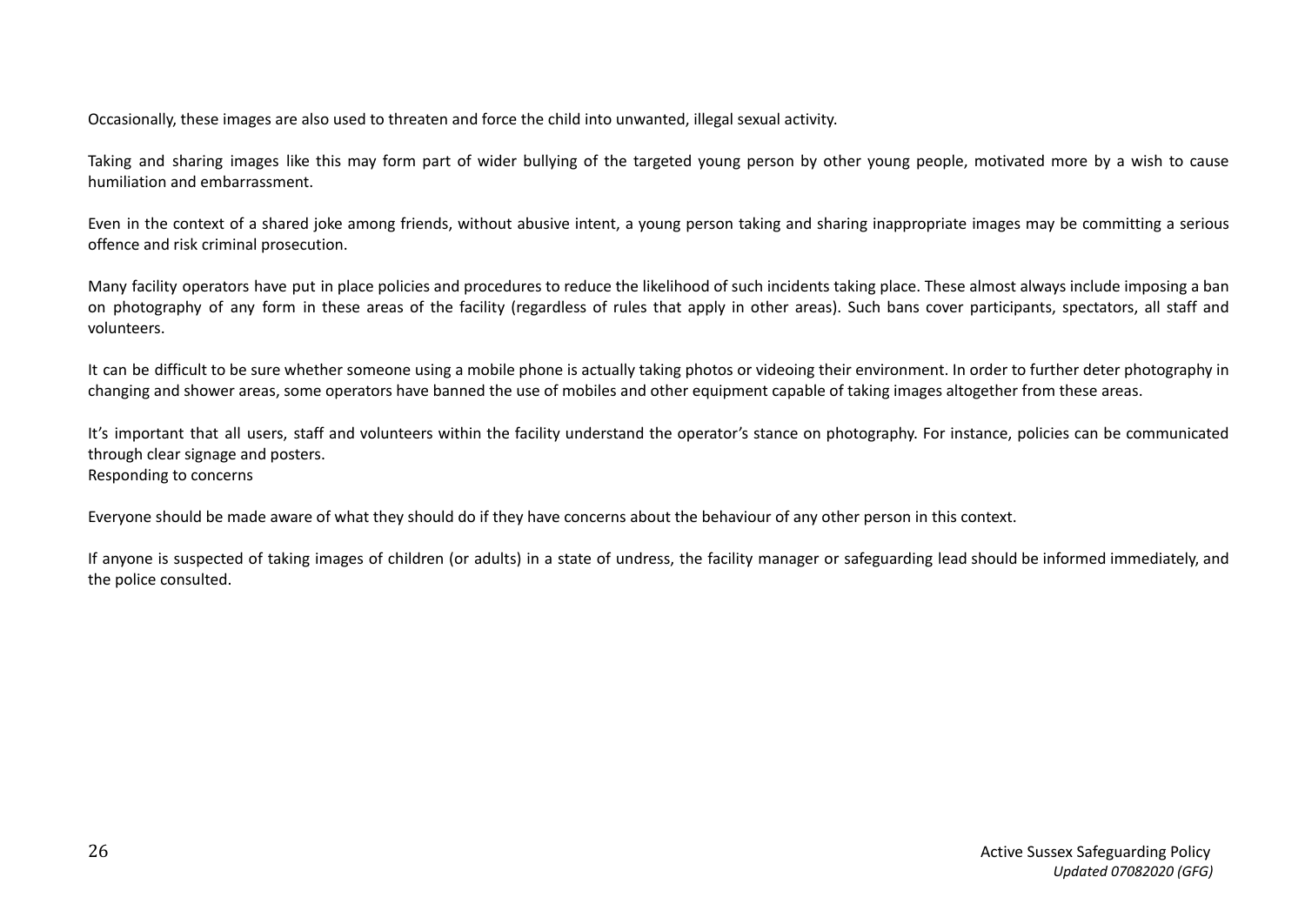# **Appendix G: Photography consent forms**

| PHOTOGRAPHER / CAMERA OPERATOR CONSENT FORM                                                                                                                                                                                                                                                                                                                                                                                                                |                                |  |  |  |
|------------------------------------------------------------------------------------------------------------------------------------------------------------------------------------------------------------------------------------------------------------------------------------------------------------------------------------------------------------------------------------------------------------------------------------------------------------|--------------------------------|--|--|--|
|                                                                                                                                                                                                                                                                                                                                                                                                                                                            |                                |  |  |  |
| NB: Individuals should be registered even if they are sharing a camera                                                                                                                                                                                                                                                                                                                                                                                     |                                |  |  |  |
| Name:                                                                                                                                                                                                                                                                                                                                                                                                                                                      | <b>ID Presented?</b> Yes<br>No |  |  |  |
| Home address:                                                                                                                                                                                                                                                                                                                                                                                                                                              | Type of ID seen:               |  |  |  |
| Postcode                                                                                                                                                                                                                                                                                                                                                                                                                                                   | <b>Sticker number ID:</b>      |  |  |  |
| Contact number:                                                                                                                                                                                                                                                                                                                                                                                                                                            |                                |  |  |  |
| PARENT / GUARDIAN / PHOTOGRAPHER - please complete and sign this statement                                                                                                                                                                                                                                                                                                                                                                                 |                                |  |  |  |
| I am taking photographs / video footage for the purpose of (please tick all that apply):<br>Personal use, for close friends and family only (images not accessible to the general public)<br>$\circ$<br>School use (images not accessible to the general public)<br>0<br>Media use (for websites, newsletters, publicity material etc.)<br>o<br>I hereby agree that all details are correct on this form and will abide by the event rules on photography. |                                |  |  |  |
| Signature:<br>Date:                                                                                                                                                                                                                                                                                                                                                                                                                                        |                                |  |  |  |
| MEDIA ONLY - please sign this statement                                                                                                                                                                                                                                                                                                                                                                                                                    |                                |  |  |  |
|                                                                                                                                                                                                                                                                                                                                                                                                                                                            |                                |  |  |  |
| I understand that Active Sussex may contact me via the details above to request use of the images resulting from this photo / film shoot. This may include reproductions or adaptions<br>of the images for all general purposes, and at any time, in relation to Active Sussex's work. Young people identified by a sticker should not be photographed.                                                                                                    |                                |  |  |  |
| Organisation:                                                                                                                                                                                                                                                                                                                                                                                                                                              | Signature:                     |  |  |  |
| Date:<br>Name:                                                                                                                                                                                                                                                                                                                                                                                                                                             |                                |  |  |  |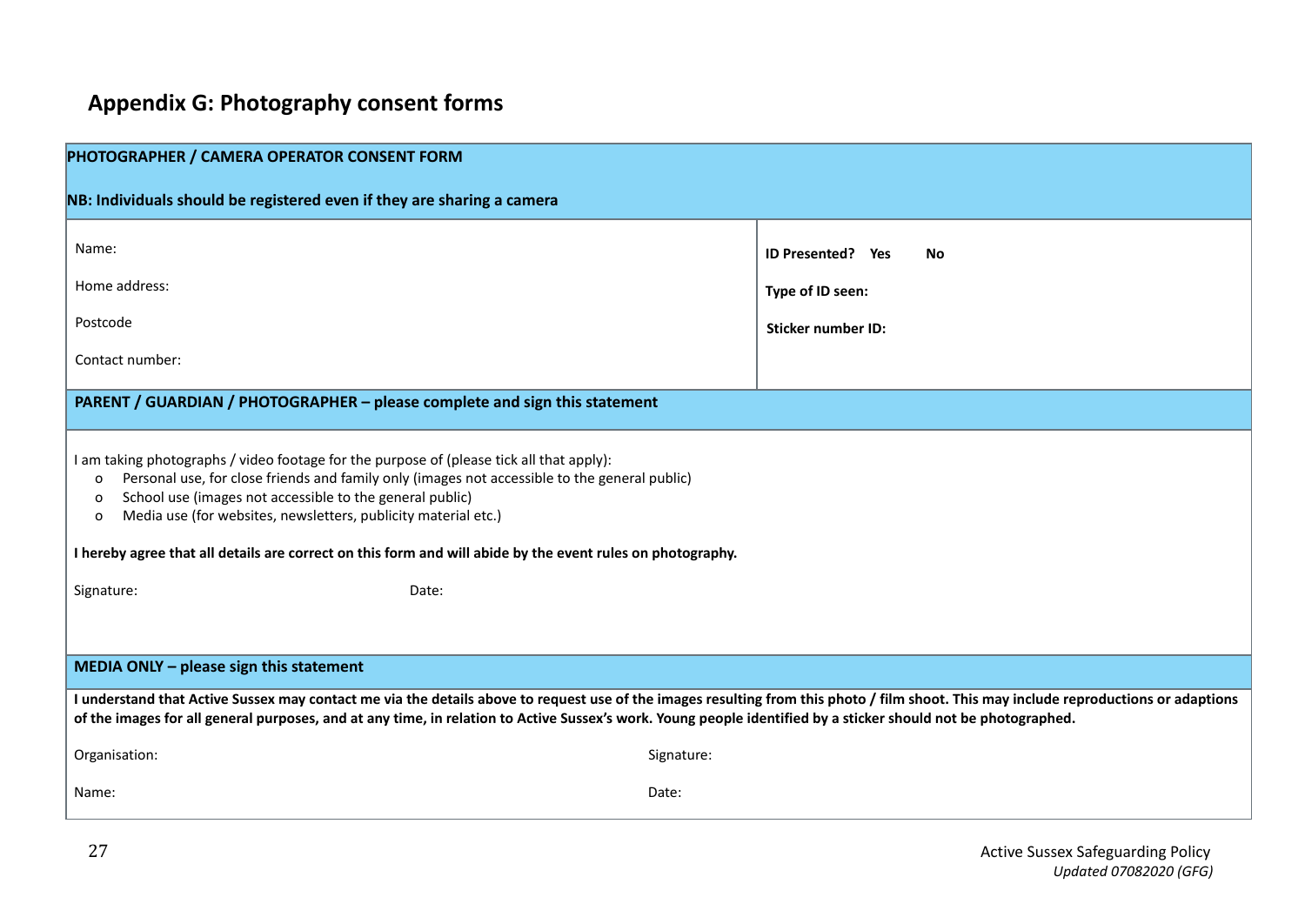#### **PARENTAL / CARER AND YOUNG PERSON PHOTO /VIDEO CONSENT FORM NB: Separate forms need to be completed for each young person**

This form is to be signed by the Legal Guardian of a young person under the age of 18, together with the young person. It provides permission for images of the young person to be used. Please note that if you have more than one child under the age of 18 you will need to complete a separate form for each young person.

This consent relates to 'identifying' photographs/footage and therefore parents/carers and children should be aware that wide angled and more general photos of the event sites, opening and closing ceremonies, and so on will be taken during, or at specific points during the event, and it has been deemed unreasonable, practical or proportionate to require parental consent for non 'identifying' photographs/footage.

Active Sussex recognises the need to ensure the welfare and safety of all young people in sports and physical activity. As part of our commitment to ensure the safety of young people we will not permit photographs, video images or other images of young people to be taken or used without the consent of the parents/carers and the young person.

Active Sussex follows the guidance for the use of images of young people, as detailed within the Active Sussex Child Protection Policy.

Active Sussex will take steps to ensure these images are used solely for the purposes they are intended, which is the promotion and celebration of sports and physical activity in Sussex.

If you become aware that these images are being used inappropriately, you should inform the Active Sussex Lead Safeguarding Officer. Contact details can be found here: <http://www.activesussex.org/deliver-sport/safeguarding>

If at any time either the parent/carer or the young person wishes the data to be removed from any of our social media platforms, please contact the Active Sussex Lead Safeguarding Officer after which the data will be removed.

| TO BE COMPELTED BY PARENT / GUARDIAN *Delete as appropriate                                                                                                                                                                                                                                                                                                   |       | <b>TO BE COMPELTED BY YOUNG PERSON</b> * Delete as appropriate                                                                                              |
|---------------------------------------------------------------------------------------------------------------------------------------------------------------------------------------------------------------------------------------------------------------------------------------------------------------------------------------------------------------|-------|-------------------------------------------------------------------------------------------------------------------------------------------------------------|
| Parent/Carer full name:                                                                                                                                                                                                                                                                                                                                       |       | Name of young person:                                                                                                                                       |
| *Does/does not, consent to Active Sussex photographing or videoing of (Name of young<br>under the stated rules and<br>person)<br>conditions above, and I confirm I have legal parental responsibility for this child and am entitled<br>to give this consent. I also confirm that there are no restrictions related to taking photos of this<br>young person. |       | *Does/does not, consent to Active Sussex photographing or videoing my<br>involvement in sports and physical activity under the stated rules and conditions. |
|                                                                                                                                                                                                                                                                                                                                                               |       | Signature:                                                                                                                                                  |
|                                                                                                                                                                                                                                                                                                                                                               |       | Date:                                                                                                                                                       |
| Signature:                                                                                                                                                                                                                                                                                                                                                    | Date: |                                                                                                                                                             |
| Contact number:                                                                                                                                                                                                                                                                                                                                               |       |                                                                                                                                                             |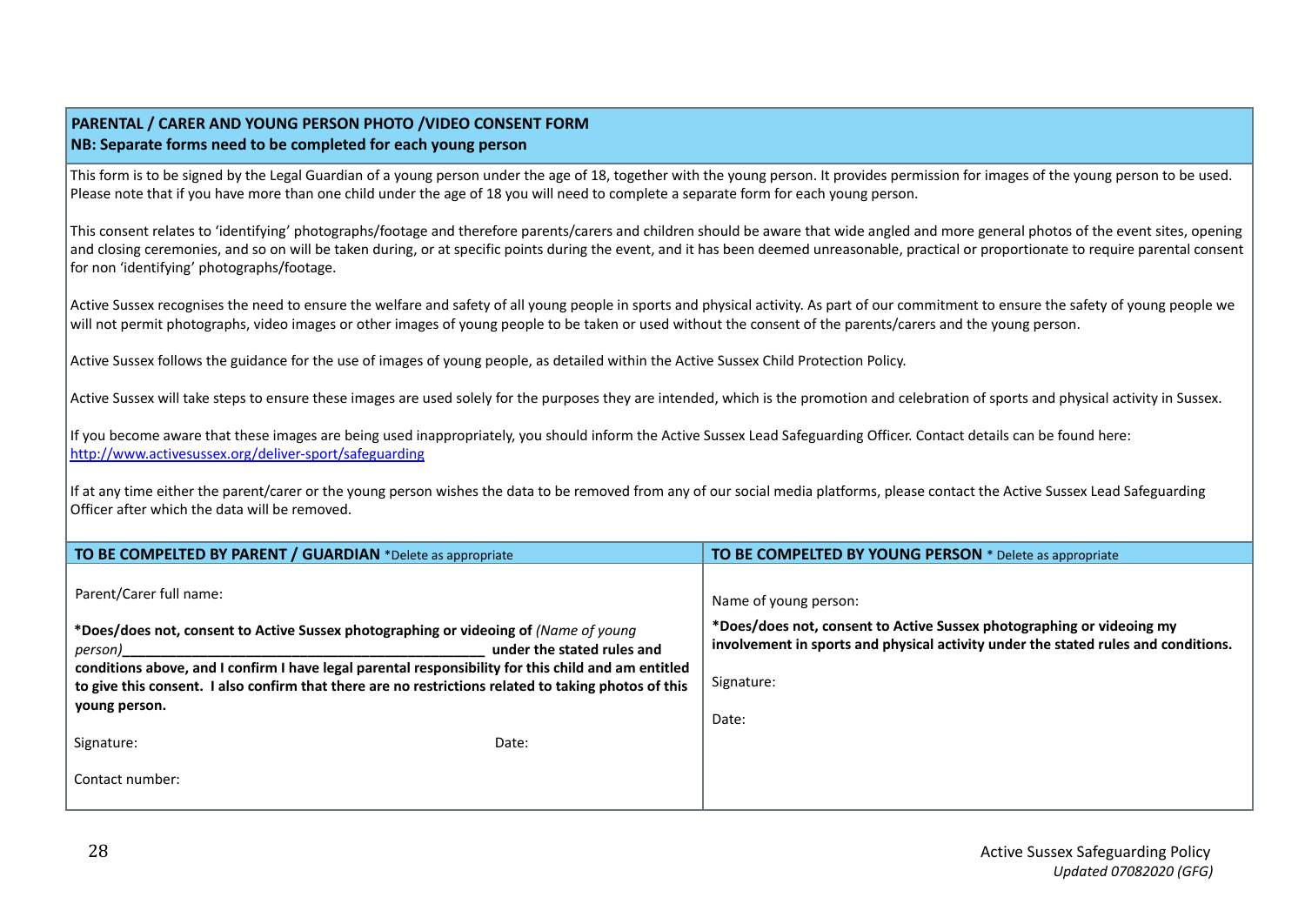# **Appendix H: Electronic communication protocols**

There are growing concerns about what is and what is not permissible in the area of communication between adults and children and young people in sport. Understandably, with use of mobile phones, text messaging, e-mail and other forms of electronic communication becoming commonplace, these methods of communicating have become a feature of the sporting landscape.

There is evidence of the use of mobile phones and other electronic communication for grooming or other purposes by coaches and others in positions of trust in relation to children throughout sport. There have also been incidents of young athletes becoming very distressed as a result of bullying by coaches or others who have contacted them without parental knowledge on their mobile phones.

The use of text messaging to communicate with individual young participants increases the vulnerability of both the young person and (typically) the coach/volunteer/officer. However, there may be exceptional circumstances in which it is justified, subject to appropriate safeguarding considerations. For example the coach of an elite athlete who is not part of a group of participants may need to pass on information about practical training arrangements or feedback on competition results.

Therefore Active Sussex has established a policy guiding the use of electronic communication, which reflects Child Protection in Sport Unit (CPSU) good practice. We acknowledge the potential risks and additional vulnerability of children and young people, and advise against the use of mobile phones and other forms of electronic communication for the purposes outlined below.

#### **Guidelines for the Use of Electronic Communication**

Active Sussex recognises that mobile phones have a valuable role to play in ensuring the safety and welfare of coaches and participants, particularly when an emergency occurs. However, the use of mobile phones by coaches during practical delivery, for the general purposes of either making or receiving calls, is considered to be unsafe and inappropriate conduct. The primary responsibility of the coach must be the supervision and safety of the children and young people that they coach and the provision of a structured, quality coaching experience.

Some sports and many Local Authorities have strict regulations about the use of mobile phones in sports centers and use of such devices which have integrated photographic/video cameras are not permitted based on concerns that have been identified about their potential misuse. It should be recognised that coaches using mobile phones may be breaching guidance, and undermining the ability of a facility to enforce their restrictions.

Active Sussex encourages clubs to use disclosed lists for sending club information via electronic communications through a designated and suitably trained adult (because of their position this person should also have been subject to appropriate selection and vetting processes).

Active Sussex also advises that group emails should give individuals the opportunity to have their contact details removed from the list by including a statement such as: "If you wish to be removed from this e-mail list please contact the administrator" or having an "unsubscribe" link.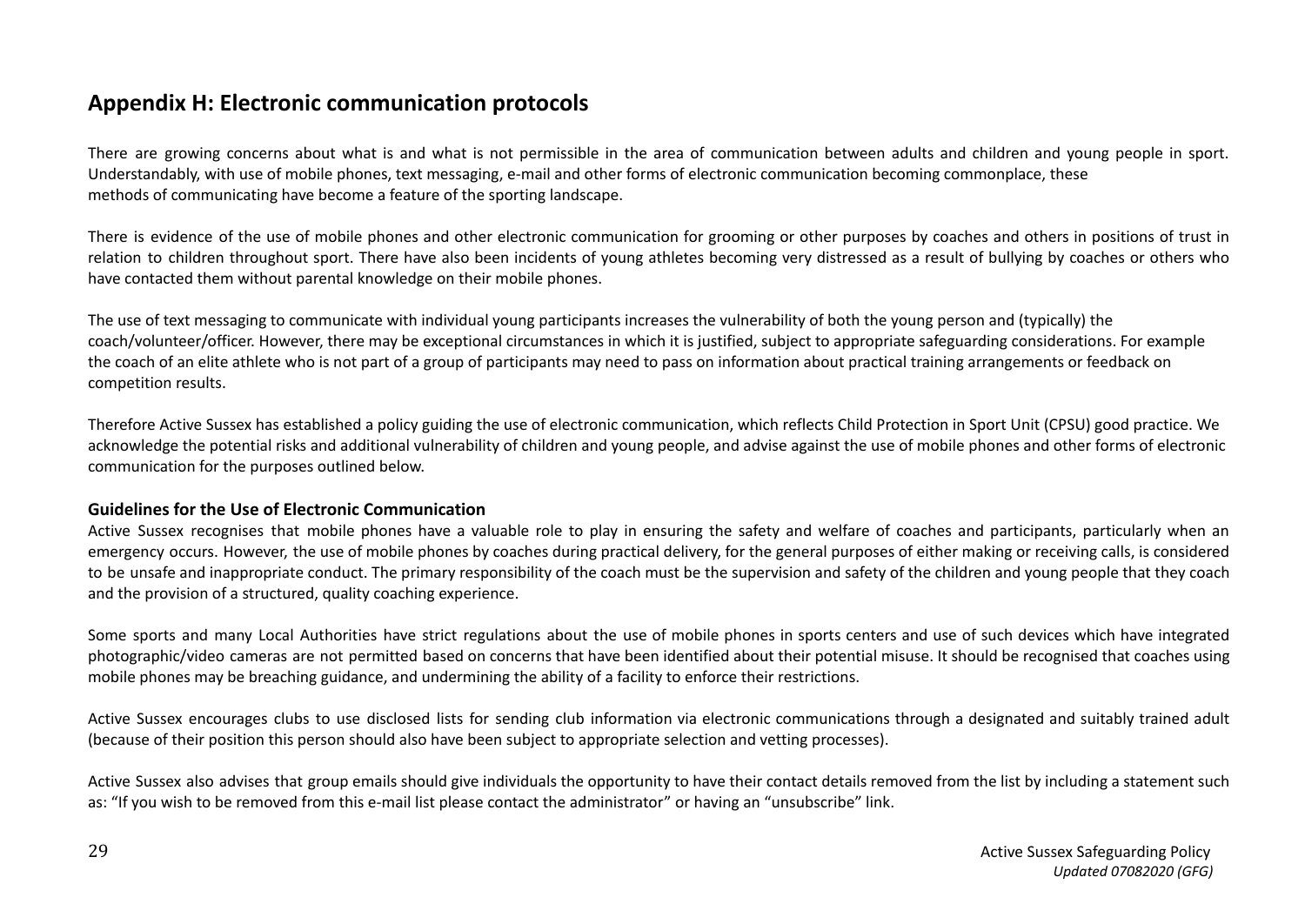# **Appendix I: Social Media Guidance**

#### **Guidelines on use of Social Media**

Interactive social media technology has revolutionised the way that people connect and interact.

Facebook, Twitter, blogs, instant messaging and photo and video exchange sites are increasingly popular, and provide an opportunity for the sporting world to connect with children and young people.

However the use of social networking sites also introduces a range of potential safeguarding risks to children and young people. The NSPCC Child Protection in Sport Unit has been commissioned by Sport England to provide safeguarding guidelines for Active Partnerships, National Governing Bodies and other sports organisations which Active Sussex recommend clubs and local partners utilise when considering use of social media within their organisation.

## **Potential risks to children and young people using social networking and other interactive services**

Most children and young people use the internet positively but sometimes behave in ways that may place themselves at risk. Some risks do not necessarily arise from the technology itself but result from offline behaviours that are extended into the online world, and vice versa. Potential risks can include, but are not limited to:

- bullying by peers and people they consider 'friends'
- posting personal information that can identify and locate a child offline
- sexual grooming, luring, exploitation and abuse contact with strangers
- exposure to inappropriate and/or content
- involvement in making or distributing illegal or inappropriate content
- theft of personal information
- exposure to information and interaction with others who encourage self
- harm
- exposure to racist or hate material
- encouragement of violent behaviour, such as 'happy slapping'
- glorifying activities such as drug taking or excessive drinking
- physical harm to young people in making video content, such as
- enacting and imitating stunts and risk-taking activities
- leaving and running away from home as a result of contacts made
- online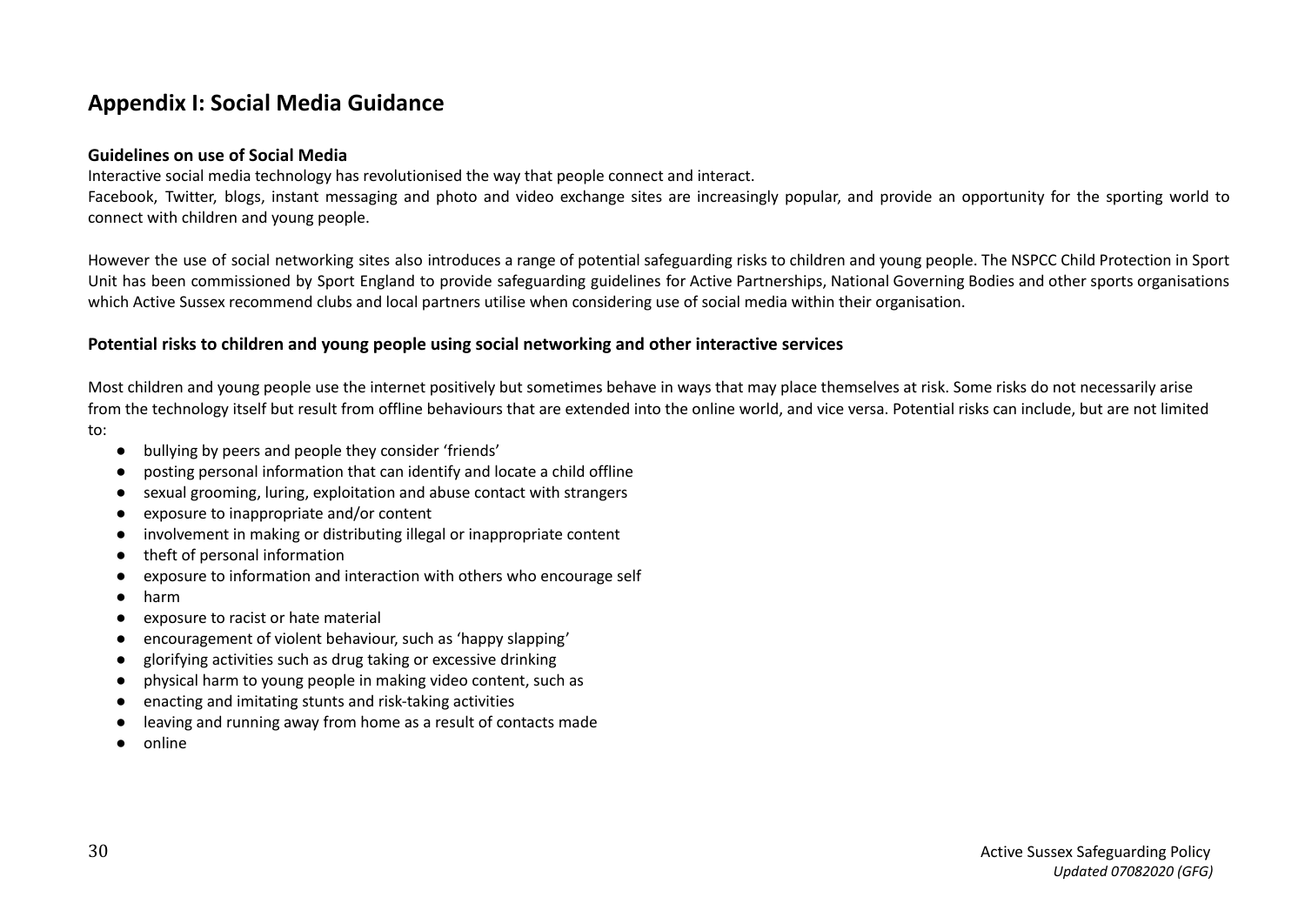#### **Potential indicators of online grooming and sexual exploitation of children and young people**

There is also concern that the use of social networking services may increase the potential for sexual exploitation of children and young people. Exploitation can include exposure to harmful content (including adult pornography and illegal child abuse images), and encouragement for young people to post inappropriate content or images of themselves. There have also been a number of cases where adults have used social networking and user interactive services as a means of grooming children and young people for sexual abuse. The Home Office Task Force on Child Protection on the

Internet identifies that online grooming techniques include:

- gathering personal details, such as age, name, address, mobile
- number, name of school and photographs
- promising meetings with sports idols or celebrities or offers of
- merchandise
- offering cheap tickets to sporting or music events
- offering material gifts including electronic games, music or software
- paying young people to appear naked and perform sexual acts
- bullying and intimidating behaviour, such as threatening to expose the
- child by contacting their parents to inform them of their child's
- communications or postings on a social networking site, and/or saying
- they know where the child lives, plays sport, or goes to school
- asking sexually themed questions, such as 'Do you have a boyfriend?'
- or 'Are you a virgin?'
- asking to meet children and young people offline
- sending sexually themed images to a child, depicting adult content or
- the abuse of other children
- masquerading as a minor or assuming a false identity on a social
- networking site to deceive a child
- using school or hobby sites (including sports) to gather information
- about a child's interests likes and dislikes. Most social networking sites
- set a child's web page/profile to private by default to reduce the risk of
- personal information being shared in a public area of the site.

# **Good practice guidelines for sports organisations**

For CPSU documents relating to on-line safety measures visit: <https://thecpsu.org.uk/resource-library/?topic=1104>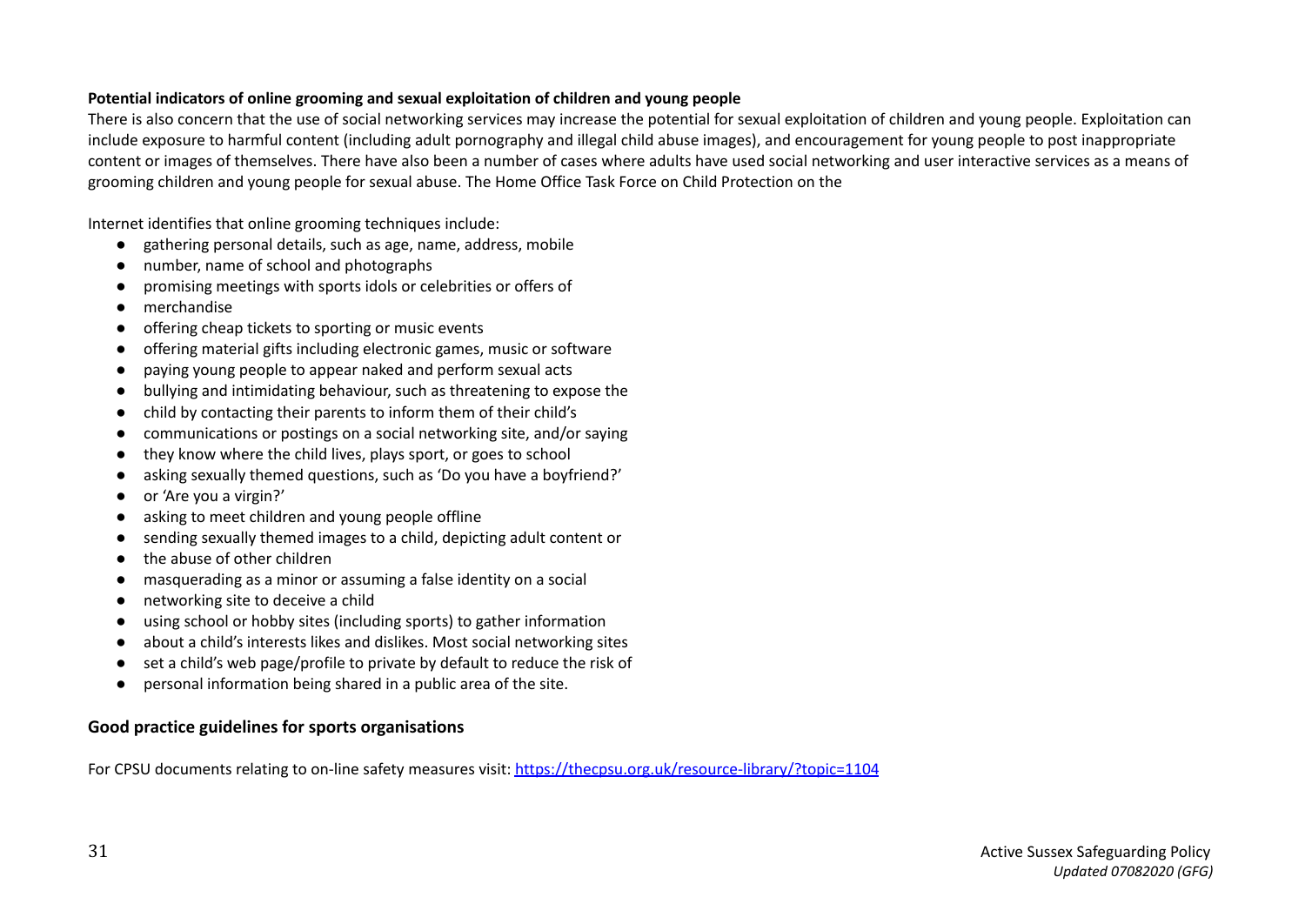# **E-safety checklist**

1. Understand the safety aspects including what is acceptable and unacceptable behaviour when using digital technology such as social networking sites (e.g. Twitter and Facebook), mobile phones, game consoles and the internet.

2. When engaging with digital technology/social networking companies (e.g. Facebook, Twitter or Instagram) it is important to ensure that they adhere to relevant legislation and good practice guidelines.

3. Review existing safeguarding policies and procedures to ensure that online safeguarding issues are fully integrated

- reporting online concerns about possible abuse
- reporting other breaches of terms
- 4. Decide how your sports webpage/profile will be managed within your club/organisation
	- vetting and managing the webpage/profile
	- training for the person/s managing the organisation's online profile
	- involvement from your club's/organisation's designated safeguarding lead person
	- ensure any interactive content is moderated e.g. club social network page/discussion forums
- 5. Registration or 'signing up' to your sports club/organisation:
	- choose an appropriate email address to register/set up a profile/account
	- ensure appropriate security settings are set up

6. Ensure that adequate privacy settings are in place either restricting or allowing access to photos, personal information, comments about others, friends and followers.

7. Ensure that staff and volunteers, including coaches and athletes, are aware of the need to protect their privacy online. Staff and volunteers should be encouraged by the club/organisation to carefully consider who they give access to their personal information online. All staff and volunteers should ensure that a clear differentiation between their personal and professional profiles.

8. Address safety when adding content to your webpage/profile:

- sports contact details
- promote your sports webpage/profile
- promote safe and responsible use
- avoid taking personal details of children and young people
- when uploading content  $-$  'think before you post'
- report fake or impostor webpage/profiles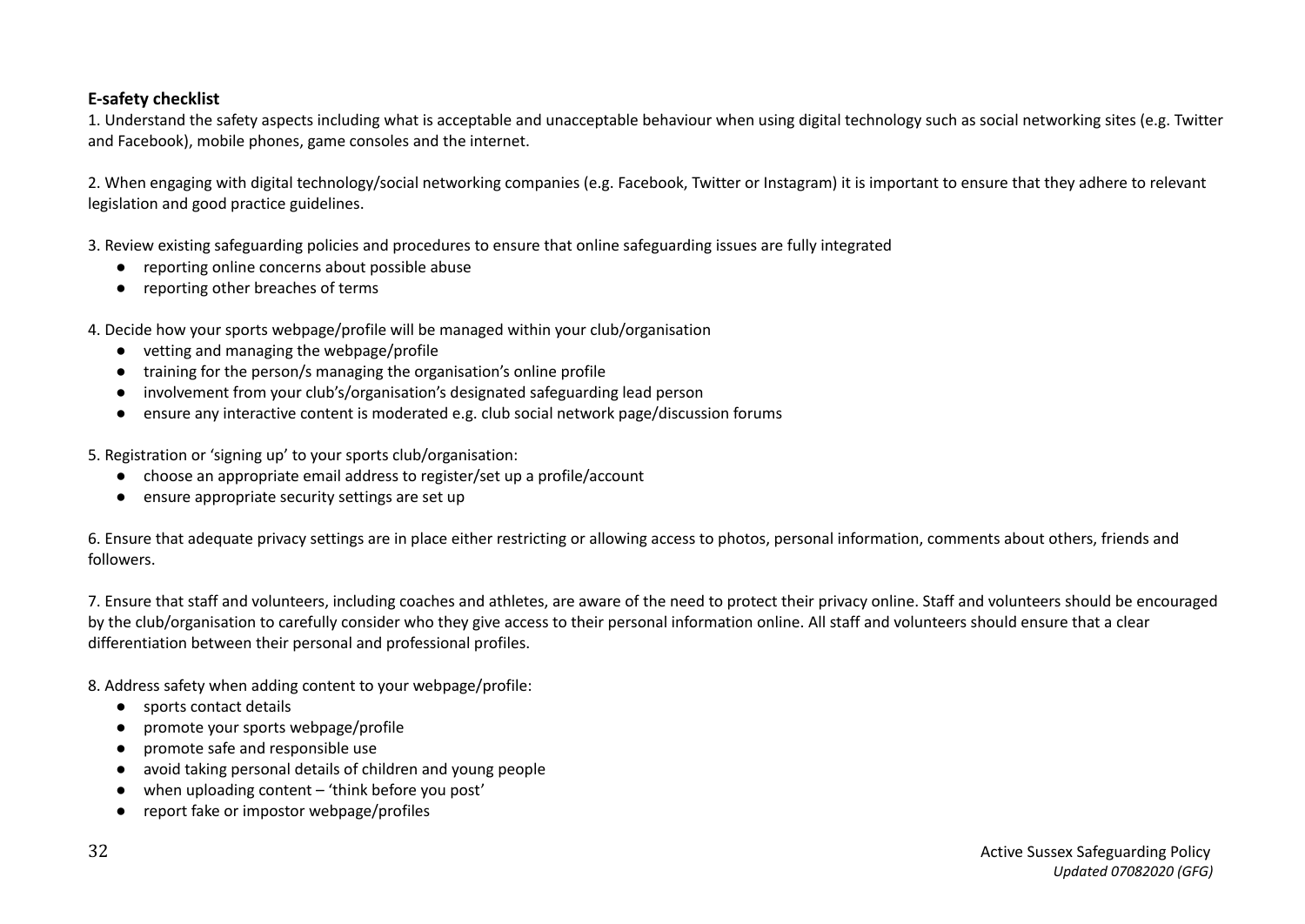9. Address safeguarding when promoting the sport, organisation, events and competitions.

10. Promote your sports webpage/profile

● where possible use the club's/organisation's own webpage/profile/email instead of using personal accounts

11. If you are delivering sessions online, please refer to following documents have been created to support the workforce when delivering online session:

- Active Sussex [Delivering](https://www.activesussex.org/wp-content/uploads/2020/05/Active-Sussex-Delivery-Super-Online-Sessions-Final.pdf) Super Online Sessions
- Active Sussex Identifying & [minimising](https://www.activesussex.org/wp-content/uploads/2020/05/Active-Sussex-Identifying-and-minimising-risks-Delivering-Online-sessions-Covid-19.pdf) risks delivering online sessions
- Active Sussex [Safeguarding](http://www.activesussex.org/wp-content/uploads/2020/05/Active-Sussex-Safeguarding-Children-Checklist-Online-Sessions.doc.pdf) Children Checklist Online Sessions

## **Reporting concerns about possible online abuse**

All staff should be familiar with your organisation's reporting procedures which should include the reporting of potentially illegal/abusive content or activity, including child sexual abusive images and online grooming. In addition to referring concerns to your organisation's designated person, you should immediately report online concerns to the Child Exploitation and Online Protection Centre (CEOP) or the police, in line with internal procedures. Law enforcement agencies and the service provider may need to take urgent steps to locate the child and/or remove the content from the internet.

Child Exploitation and Online Protection Centre at [www.ceop.uk](http://www.ceop.uk)

In the UK, you should report illegal sexual child abuse images to the Internet Watch Foundation at [www.iwf.org](http://www.iwf.org).

**Where a child or young person may be in immediate danger, always dial 999 for police assistance.**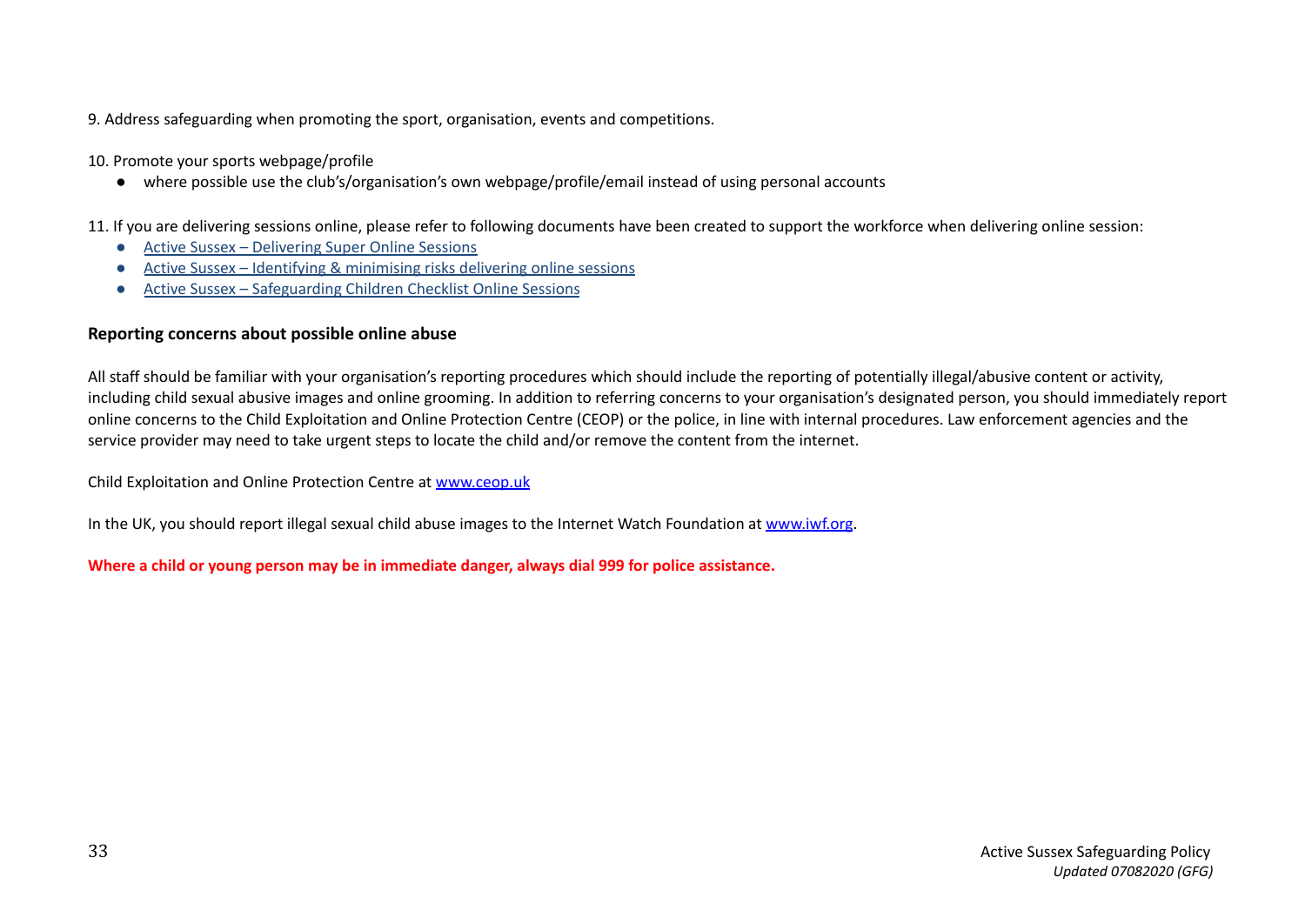# **Appendix J: Information sharing**

**Flowchart of when and how to share information**



<sup>1.</sup> Consent must be unambiguous, freely given and may be withdrawn at any time

*Information sharing Advice for practitioners providing safeguarding services to children, young people, parents and carers (Published by the Department for Education, July 2018)*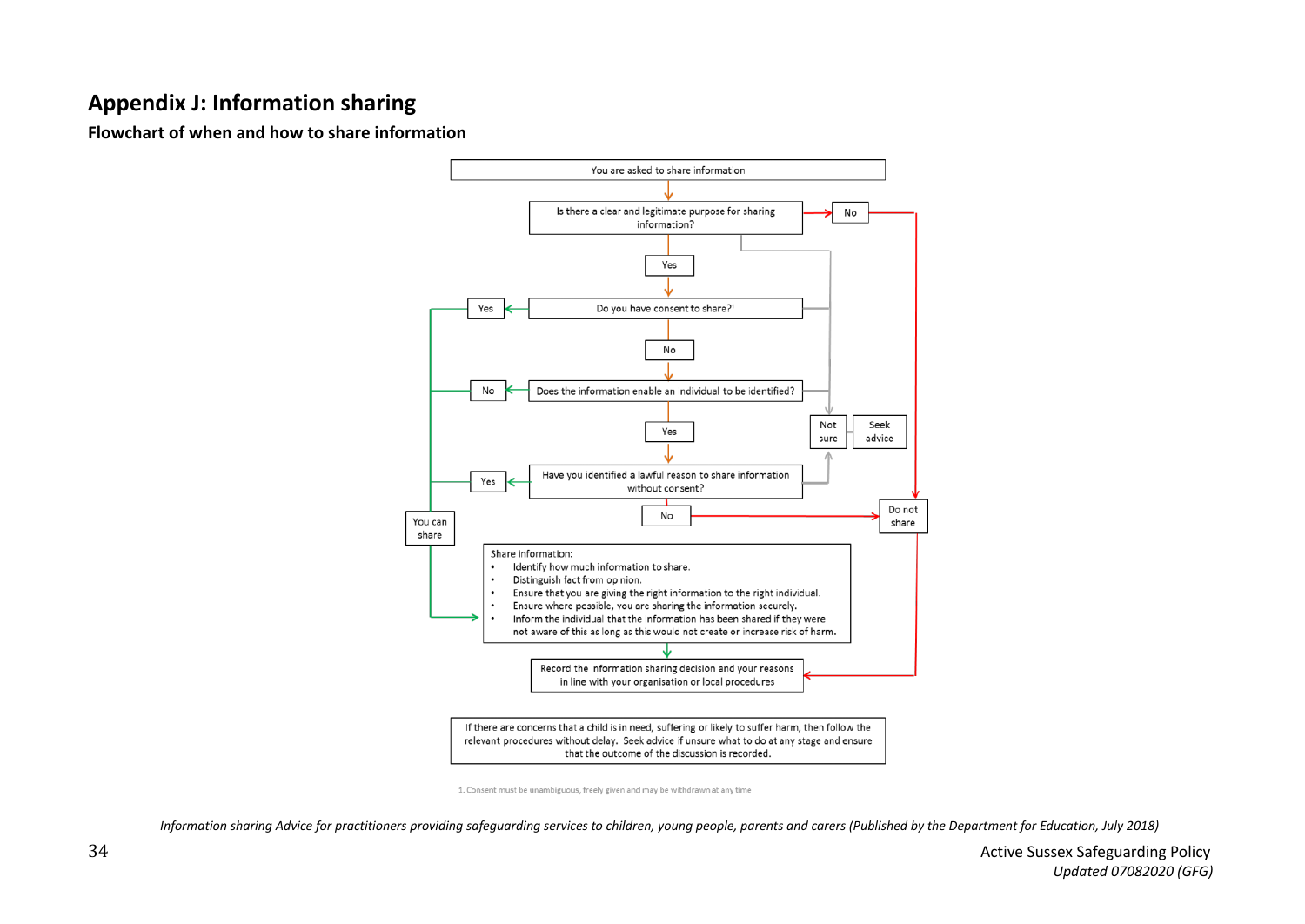# **Appendix K: Duty of care guidance**

CPSU has created a briefing paper to clarify what duty of care entails for sporting organisations, and to provide some guidance as to what steps can be taken in **order to demonstrate that this duty is being met.**

Sports organisations have a duty of care towards children and young people. This briefing paper aims to clarify what that duty means and to provide some guidance about what can be done to demonstrate that this duty is being met.

In order to fulfil its duty of care a sports body needs to take reasonable measures in the circumstances to ensure that individuals will be safe to participate in an activity they are providing or is under their auspices.

When children and young people are involved in organised sports activities and are to any extent under the care and/or control of one or more adults, the adult(s) have a duty to take reasonable care to ensure their safety and welfare.

A duty of care may be imposed by:

- common law or statute
- contract
- acceptance by an individual

In some cases the law imposes a duty of care. For example, the duty of care the police have towards a person that they arrest.

There is no general duty of care upon members of the public towards the public at large. However there is a duty of care if there is a formal relationship, for example between a club and a club member, or a coach and an athlete.

The duty occurs in two ways:

- A Legal Duty of Care
- A Moral Duty of Care

The Legal Duty of Care has a strict definition. An example of this is in Health and Safety procedures. These provide clear guidance about what reasonable steps should be taken to reduce hazards related to activities, substances or situations.

Given the health and safety considerations, it is generally accepted that a sports organisation or individual (e.g. coach) owes a duty of care to its members. However, it is also recognised that accidents can and do happen, and that it is not possible to predict every situation.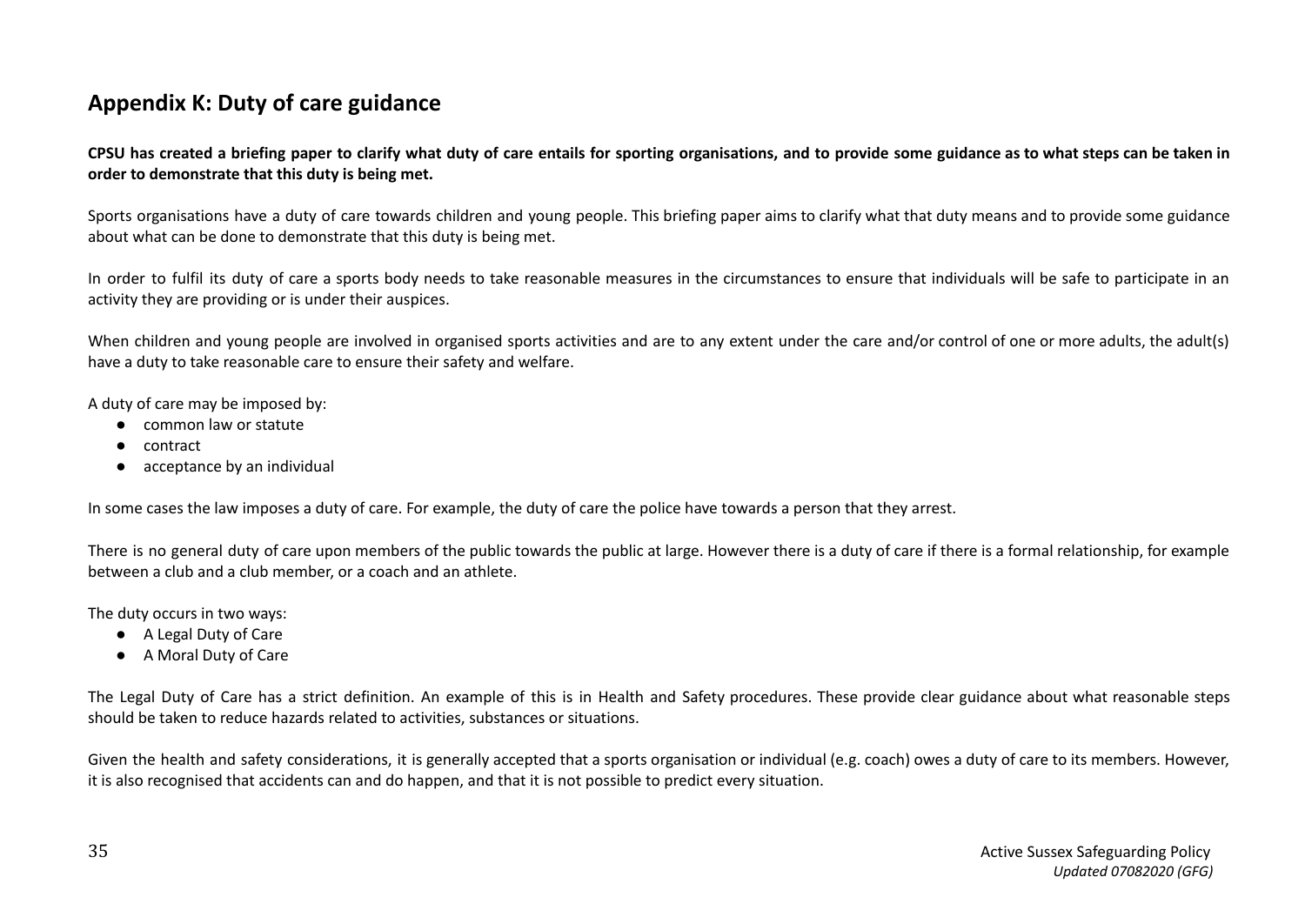Liability for failing to meet the legal duty of care would only arise if an incident occurs and it can be proved that the risk was foreseeable but no action had been taken to avoid it.

If legal action is taken, the following criteria would be used to decide if an organisation or individual should be held responsible:

- Injury is reasonably foreseeable
- **Proximity**
- It is fair, just and reasonable to impose a duty of care

The claimant would have to show:

- That they were owed a duty of care
- That the defendant breached this duty
- That they suffered damage as a result of the breach

Children and young people are owed a higher duty of care and those working with children and young people must reflect this.

The responsible person must be prepared for children to be less careful than adults. This is even more significant if a child is known to have learning difficulties or a medical condition which may make them more vulnerable than other children.

#### **Children and Young People in a club or sports activity**

Any person in charge of children and young people involved in a sports club or activity has a duty of care. The duty when children are involved in a sports club is reasonably straightforward. It is comparable to the duty of a teacher in charge of a class of children of the same age.

There have been many examples of cases around liability for accidents suffered by school pupils while at school. These can be usefully applied to a sports setting. As a result of these cases, the expected standard of care for teachers is generally identified as that of a *reasonably prudent parent*. It also takes into account the fact that a teacher will have responsibility for a whole class of children.

Another term that can be used for this level of responsibility is acting '*in loco parentis'.* This is not necessarily referring to the child's actual parent; what a parent may allow, the sport may choose not to. For example, a parent may say that their child can stay out until midnight but a reasonable parent, or the sport, may not.

If a teachers supervision falls below the standards of a reasonably prudent parent and a child is hurt as a result, the teacher may be held to be negligent. Those managing or supervising children and young people in a club setting should consider what steps they may need to take to demonstrate they are providing a *reasonable* standard of care. Examples of this could include:

- Keeping up to date registers of attendance
- Keeping up to date records of contact details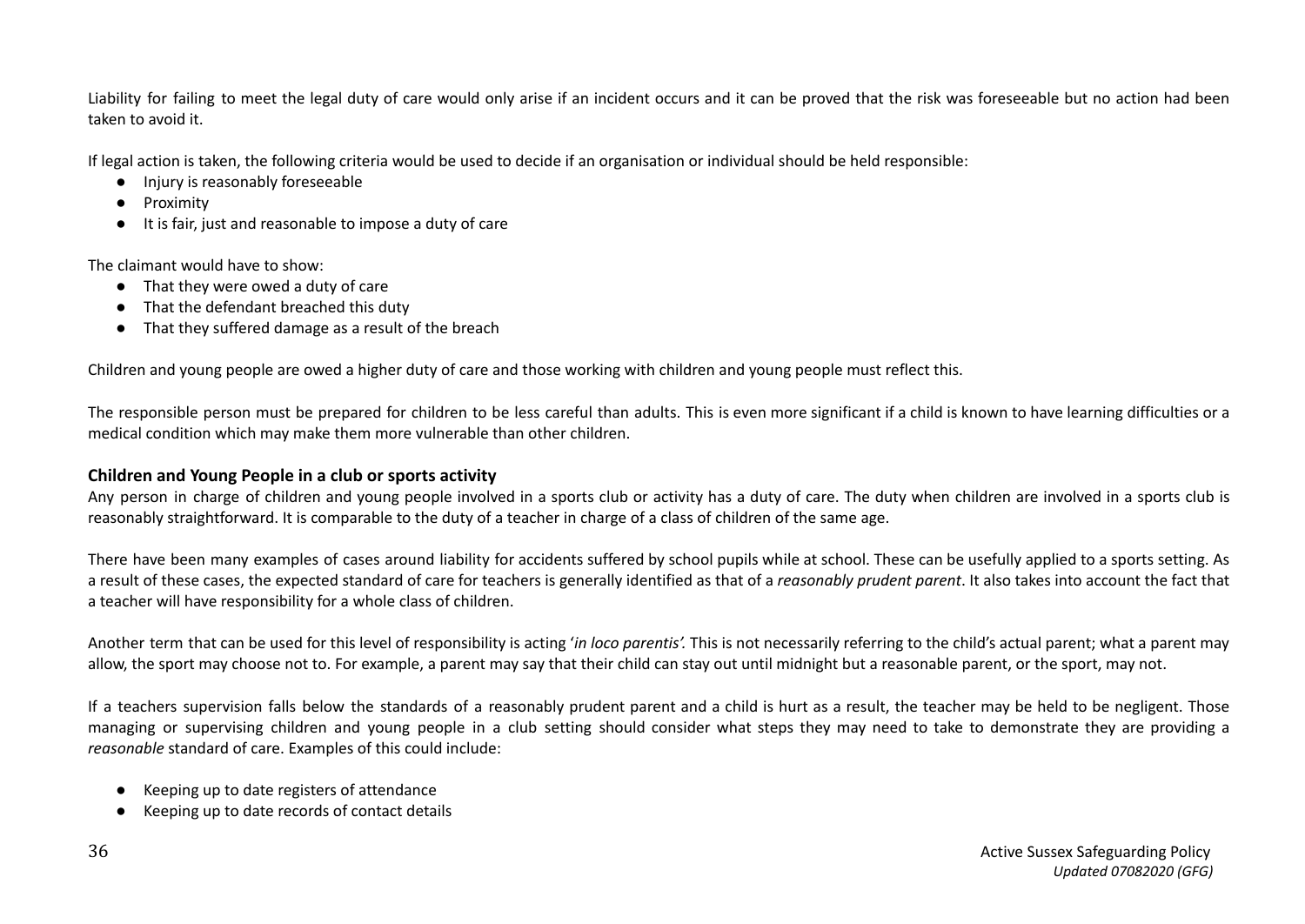- Maintaining appropriate supervision ratios
- Maintaining up to date information on specific medical conditions allergies, asthma, epilepsy
- Ensuring that first aid provision is available at the venue
- Ensuring those responsible for supervising the children and young people have been through appropriate recruitment and selection processes

The Management of Health and Safety Regulations 1999 states that employers must make risk assessments and specify controls to reduce the risks of their activities.

Those responsible for sports activities should think of themselves like an employer and carry out a risk assessment for their activities. This must include elements related to duty of care and health and safety. Some sports have developed risk assessment templates and it is important, to complete these.

It is not necessary to complete an assessment on each individual activity or session if this occurs on a regular basis. An annual or seasonal assessment would be sufficient. If, however, potentially dangerous equipment is used as part of the activity then this equipment must be checked before the start of every session.

The **Moral Duty of Care** is more correctly a *responsibility* for safety and welfare. Members of staff have a responsibility for those children and young people, and other staff, who are under their control.

To determine if the duty of care has been breached, the ordinary civil law of negligence would be applied. The question is whether the accused, has failed to reach the standard of *a reasonable person.*

In specialist sports activities the qualified instructor has a duty of care for all those taking part whatever their age or position. The key point here is that the individual delivering the activity, whatever their status, should be appropriately trained and authorised.

Within sports organisations the duty of care should begin by ensuring the activity is authorised by the sport and the relevant instructors are qualified for the task. The next step will be to manage the activity in a safe manner throughout. This is best explained as what is considered to be reasonable.

#### **Reasonable measures**

For sport in England the Child Protection in Sport Unit has established the Standards for Safeguarding and Protecting Children and Young People in Sport (2003) to identify what an organisation should reasonably undertake in relation to child protection.

The Standards require sports organisations (National Governing Bodies [NGBs] and Active Partnerships [APs]) to have in place:

- Standard 1 child protection policy
- Standard 2 procedures and systems
- Standard 3 prevention
- Standard 4 codes of practice and behaviour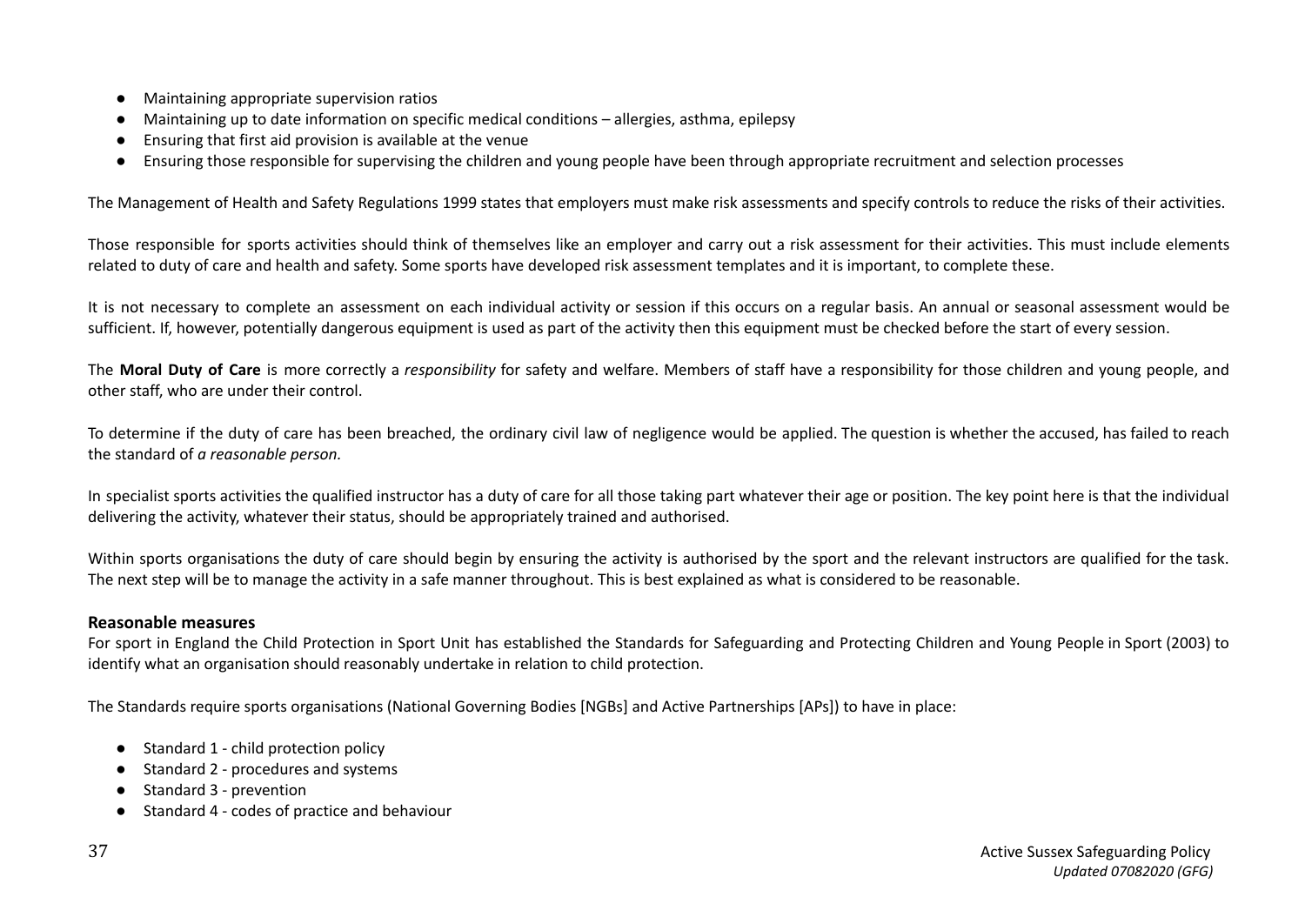- Standard 5 equity
- Standard 6 communication
- Standard 7 education and training
- Standard 8 access to advice and support
- Standard 9 implementation plan.

For affiliated clubs it is reasonable to expect that they will adopt and follow the NGB's or another organisation's policy and procedures.

For more information on the Standards visit [www.thecpsu.org.uk.](http://www.thecpsu.org.uk)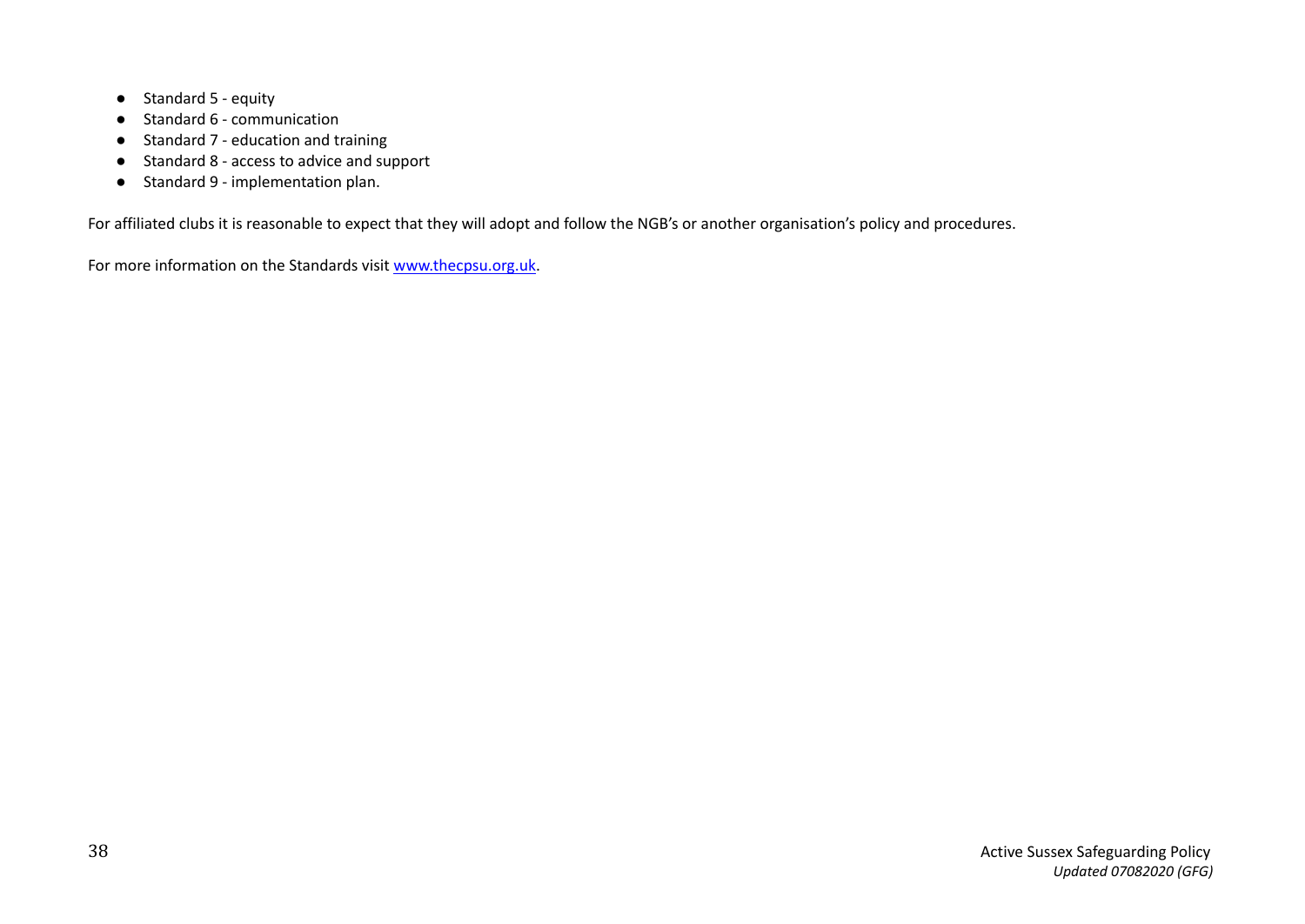# **Appendix L: Managing challenging behaviour**

Staff/volunteers who deliver sports activities to children may, on occasions, be required to deal with a child's challenging behaviour.

This guideline created by the CPSU aims to promote good practice and are based on the following principles:

- The welfare of the child is the paramount consideration
- Children must never be subject to any form of treatment that is harmful, abusive, humiliating or degrading
- The specific needs a child may have (e.g. communication, behaviour management, comprehension and so on) should be discussed with their parent/carer and where appropriate the child, before activities start. Where appropriate it may be helpful to record the details of any agreed plan or approach and provide copies to all parties
- Every child should be supported to participate. Consideration to exclude a child from activities should apply only as a last resort and after all efforts to address any challenge have been exhausted, in exceptional circumstances where the safety of that child or of other children cannot be maintained

## **Planning Activities**

Planning for activities should include consideration of whether any child involved may need additional support or supervision to participate safely. This should address:

- Assessment of additional risk associated with the child's behaviour
- Appropriate supervision ratios and whether numbers of adults should be increased
- Information sharing for all/volunteers on managing any challenging behaviour to ensure a consistent approach
- Specialist expertise or support that may be needed from carers or outside agencies. This is particularly relevant where it is identified that a child may need a level of physical intervention to participate safely. (see below)

## **Agreeing Acceptable and Unacceptable Behaviours**

Staff, volunteers, children, young people and parents/carers should be involved in developing an agreement about:

- what constitutes acceptable and unacceptable behaviour (code of conduct)
- the range of sanctions which may be applied in response to unacceptable behaviour

This can be done at the start of the season, in advance of a trip away from home or as part of a welcome session at a residential camp. It should involve the views of children and young people to encourage better buy in and understanding.

Where challenges are anticipated in light, for example of a child's impairment or other medical condition, a clear plan/agreement should be established and written down.

Ensure that parents/carers understand the expectations on their children, and ask them to reinforce this ahead of any trip or activity.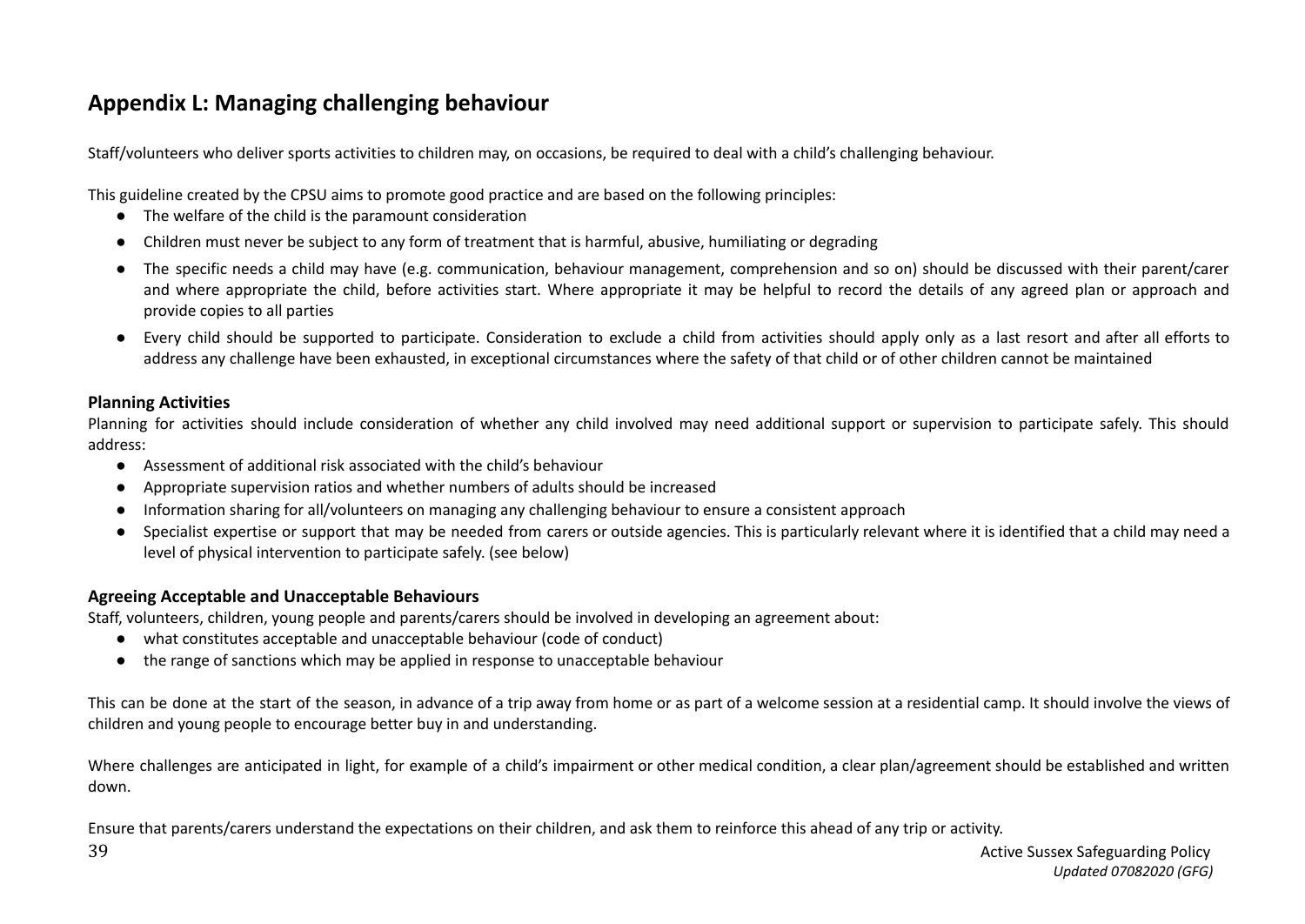## **Managing Challenging Behaviour**

In responding to challenging behaviour the response should always be:

- Proportionate to the actions you are managing.
- Imposed as soon as is practicable.
- Fully explained to the child and their parents/carers

In dealing with children who display negative or challenging behaviours, staff and volunteers might consider the following options:

- Time out from the activity, group or individual work
- Reparation the act or process of making amends
- Restitution the act of giving something back
- Behavioural reinforcement rewards for good behaviour, consequences for negative behaviour
- De-escalation of the situation talking with the child and distracting them from challenging behaviour
- Increased supervision by staff/volunteers
- Use of individual 'contracts' or agreements for the child's future or continued participation
- Sanctions or consequences e.g. missing an outing or match
- Seeking additional/specialist support through working in partnership with other agencies
- Temporary or permanent exclusion

The following should never be permitted as a means of managing a child's behaviour:

- Physical punishment or the threat of such
- Refusal to speak to or interact with the child
- Being deprived of food, water, access to changing facilities or toilets or other essential facilities
- Verbal intimidation, ridicule or humiliation

# **Physical Intervention**

Staff/ volunteers should consider the risks associated with employing physical intervention compared with the risks of not employing physical intervention. The use of physical intervention should always:

- Be avoided unless it is absolutely necessary to prevent a child injuring themselves or others, or causing serious damage to property
- Aim to achieve an outcome that is in the best interests of the child whose behaviour is of immediate concern
- Form part of a broader approach to the management of challenging behaviour
- Be the result of conscious decision-making and not a reaction to an adult's frustration
- Employ the minimum force needed to avert injury to a person or serious damage to property applied for the shortest period of time
- Used only after all other strategies have been exhausted
- Be recorded as soon as possible using the appropriate organisational reporting form and procedure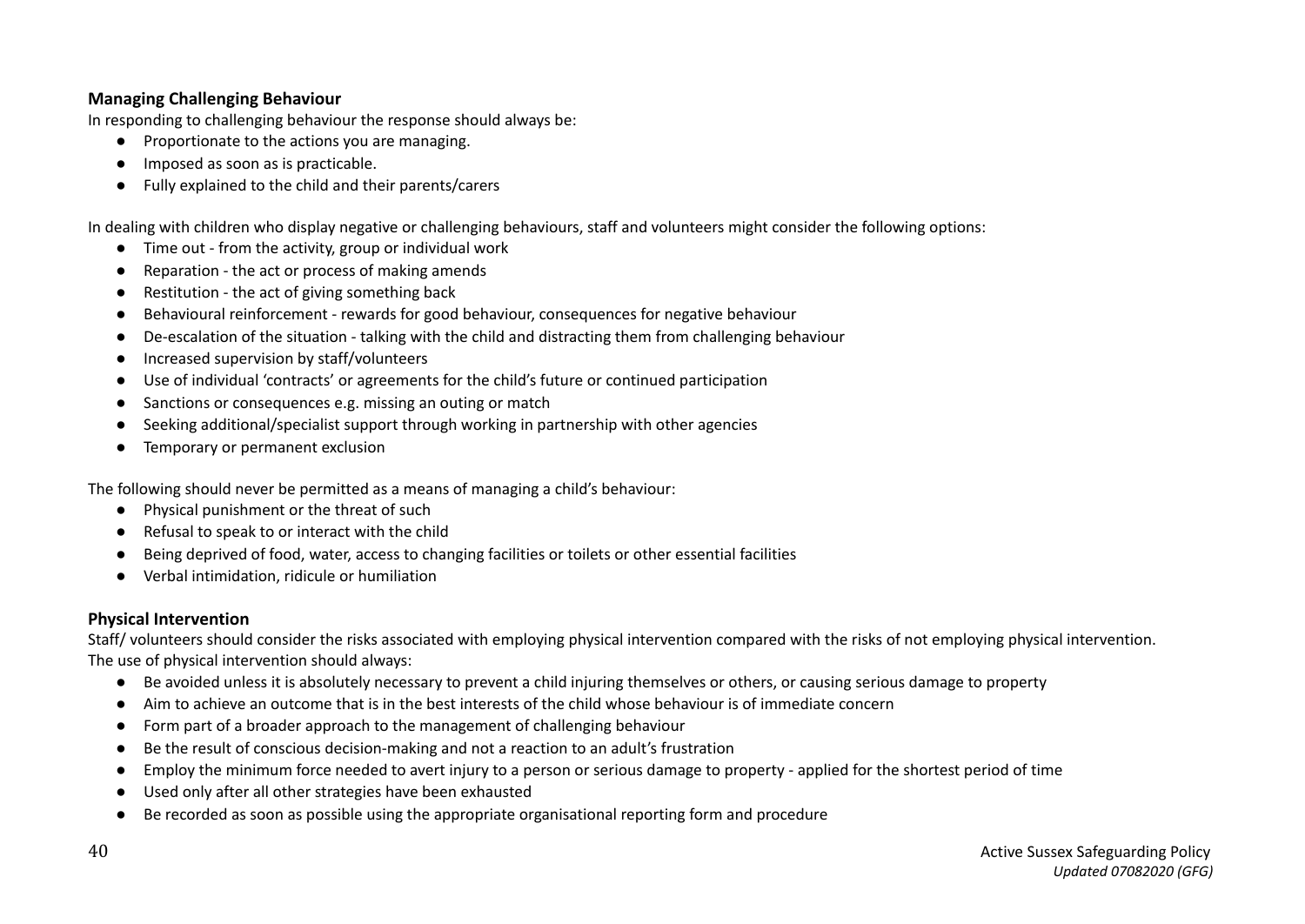Parents should always be informed following an incident where a coach/volunteer has had to physically intervene with their particular child. Physical intervention must not:

- Involve contact with buttocks, genitals and breasts
- Be used as a form of punishment
- Involve inflicting pain

## **Views of the child**

A timely de-brief for staff/volunteers, the child and parents should always take place in a calm environment following an incident where physical intervention has been used. Even children who haven't directly been involved in the situation may need to talk about what they have witnessed.

There should also be a discussion with the child and parents about the child's needs and continued safe participation in the group or activity.

## **A policy for managing challenging behaviour**

All organisations that have a duty of care to children and young people should develop and implement a policy and procedures on managing challenging behaviour.

It should include:

- The standard of conduct expected from staff/volunteers and participants
- How the organisation will respond to unacceptable behaviours
- How your organisation will respond to 'high risk' behaviours
- The circumstances in which physical interventions will be used
- Guidance, support and/or training available to staff/volunteers
- The circumstances where external agencies will be contacted for support or in response to concerns e.g. Children's Social Care services, the Police
- What will happen after an incident with regards to debrief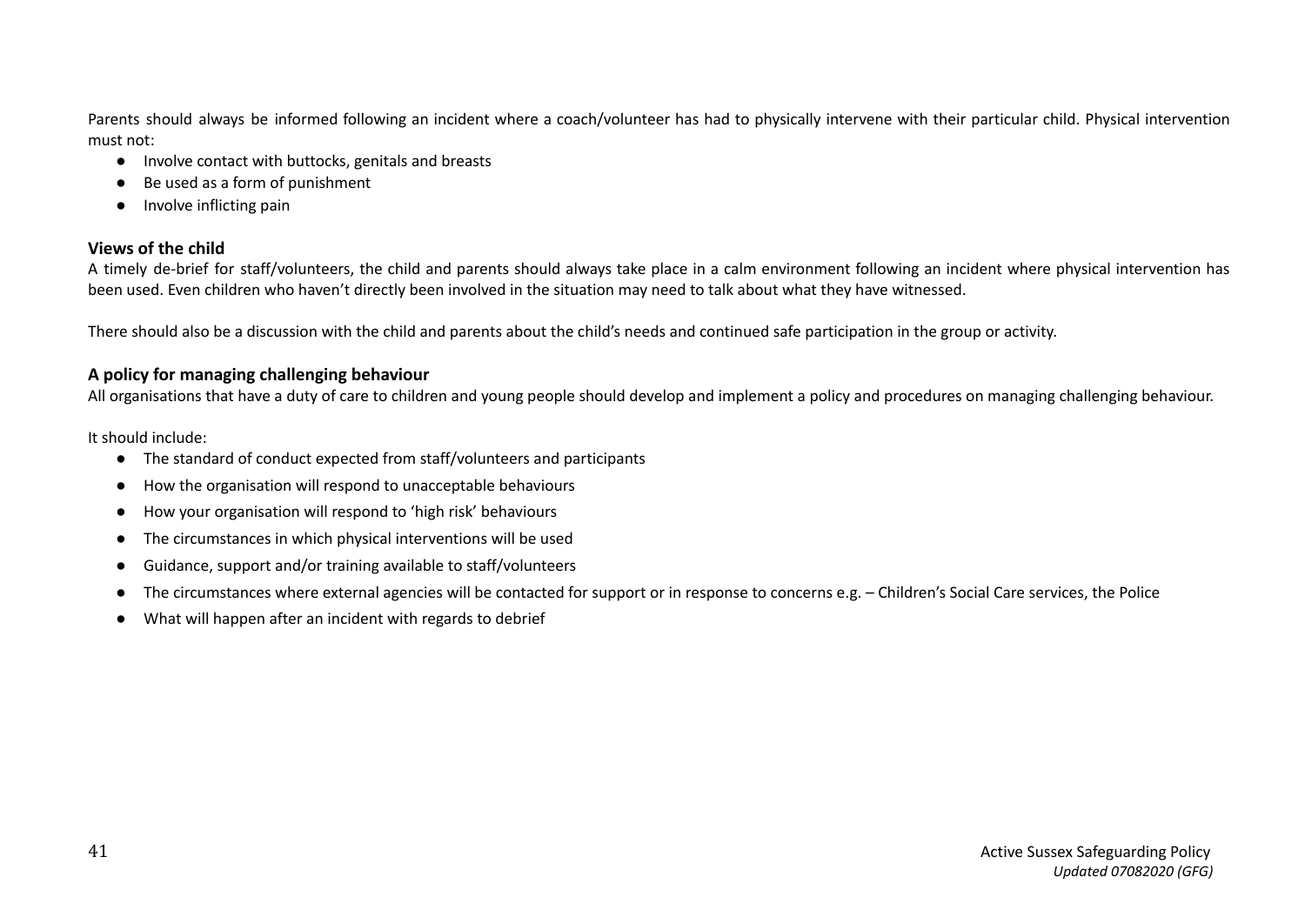# **Appendix M: Guidance on addressing the additional vulnerability of certain groups of children**

It is important to be aware that some groups of children or young people may be more vulnerable than others.

Therefore the Active Partnership (AP) will always do it's upmost to ensure that partners working with these potentially vulnerable individuals/groups are provided with advice and guidance. Below are some resources from the CPSU and other organisations that provide more information on addressing the additional vulnerability of these groups.

#### **Disabled children and young people**

It's very important that everyone who will be responsible for, or in contact with, young people appreciate and understand the additional vulnerability of disabled children and young people.

The briefing from CPSU provides guidance on how to recognise and respond to concerns about the welfare of a child. <https://thecpsu.org.uk/resource-library/2013/safeguarding-deaf-and-disabled-children-and-young-people/>

#### **Talented/elite young athletes**

For many young people, reaching a representative level has been their focus for a number of years, and they will have trained hard to achieve this. Some parents will also have made a significant contribution and often considerable sacrifices to support their child's progress and success.

The briefing from CPSU is designed to assist governing bodies, coaches and parents to consider the impact and pressure being placed on talented young elite athletes and what is acceptable practice within their sport. <https://thecpsu.org.uk/resource-library/2013/safeguarding-the-elite-young-athlete/>

#### **LGBT young people**

Some people still discriminate against anyone who is seen as different and demonstrate discriminatory attitudes or behaviors. The changes to the law mean that organisations have a responsibility to provide services and support for all children and young people – including those who are lesbian, gay, bisexual or transgender.

There are things that can be done to help make sure LGBT children and young people feel included and valued in a group, and there are a wealth of resources for safeguarding LGBT young people in sport which can be found here - <https://thecpsu.org.uk/help-advice/topics/lgbt-young-people-in-sport/>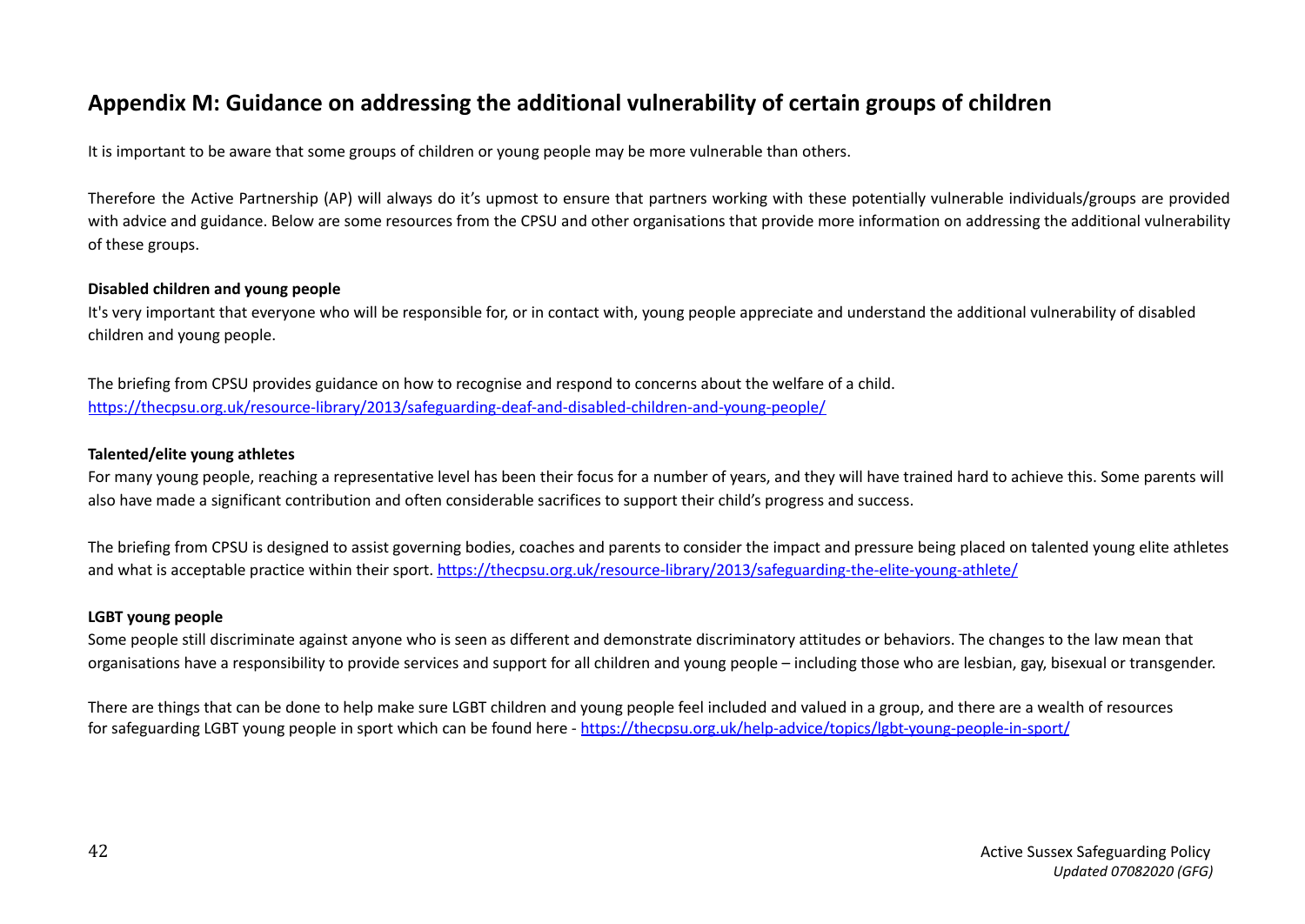# **Appendix N: Away Trips and Hosting Briefing (CPSU)**

## **Away Trips**

Travelling to away fixtures is a regular event for many clubs and teams. Trips may vary from short journeys across town to play another local team or involve more complicated arrangements involving overnight stays and events overseas. But even what may appear as the most straightforward of trips will require some level of planning. The following will outline a number of issues that need to be considered when travelling with children.

## **Communication with:**

- **Children** they should be aware of the travel plans, venue and time for collection, time of return and any costs. Children should also have a clear understanding of what standard of behaviour is expected of them. Children must know what sports kit they need to bring with them
- **Parents** should be made aware of the above and must have completed a consent form detailing any medical issues that the team manager should be aware of. Parents should also have the name and contact details of the team manager in the event of an emergency
- Other coaches is volunteers need to be made aware of what their responsibilities are in advance of the trip. If the trip is a long journey, it is important that all coaches / volunteers have an itinerary

## **Transport**

Planning needs to take place before the event to make sure that, whatever mode of transport is being used, any safeguarding concerns can be addressed. A more detailed transporting children briefing is available on our [website.](https://thecpsu.org.uk/)

#### **Ratio**

Dependent on the sport the ratio of [adult](https://thecpsu.org.uk/resource-library/2013/guidelines-on-staffingsupervision-ratios-for-childrenyoung-peoples-activities/) to child may vary but what ever is considered appropriate would generally need to be increased when travelling away from home.

#### **Insurance**

The team manager needs to ensure that the club's general insurance covers travel to away events and cover should include baggage loss, medical cover and emergency expenses to cover accommodation and transport. Further guidance is available within our Safe Sport Events [Management](https://thecpsu.org.uk/event-management/) Tool.

#### **Emergencies**

Procedures need to be in place in the case of an emergency taking place during an away trip or whilst being hosted. Further guidance is available within our [Safe](https://thecpsu.org.uk/event-management/) sport events [Management](https://thecpsu.org.uk/event-management/) Tool as to what should be in place before the trip takes place and what to consider whilst the young person is away.

#### **Hosting**

- A host should be provided with as much information about the child/children staying with them and details of the competition
- The host should agree to provide references and be vetted when this is available. When arranging for events/trips abroad, the club or Governing Body will be dependent on the ability of the host organisation to access vetting services and obtain appropriate references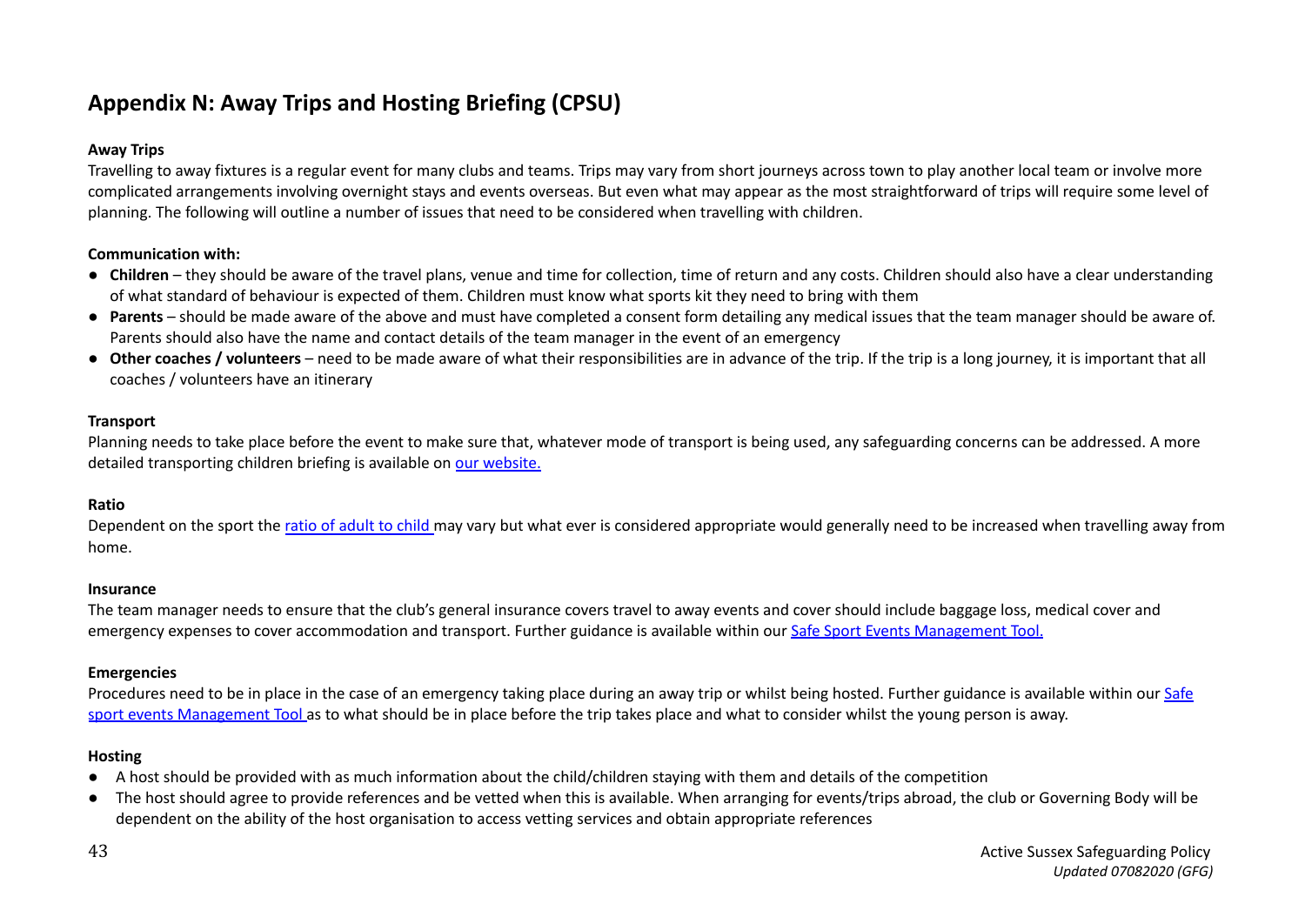For further more detailed information on taking children away on a residential, please refer to our [Safe](https://thecpsu.org.uk/event-management/) Sport Events [Management](https://thecpsu.org.uk/event-management/) Tool.

| <b>CHILD / YOUTH MEMBER</b>                                                                                                                                                                                                                                                                                                                                                                                                                                                                                                                                                                                               |                                                                                                                                                                                                                                                                                                                                                                                                                                                                                                                                                                                                                                                                       |  |  |
|---------------------------------------------------------------------------------------------------------------------------------------------------------------------------------------------------------------------------------------------------------------------------------------------------------------------------------------------------------------------------------------------------------------------------------------------------------------------------------------------------------------------------------------------------------------------------------------------------------------------------|-----------------------------------------------------------------------------------------------------------------------------------------------------------------------------------------------------------------------------------------------------------------------------------------------------------------------------------------------------------------------------------------------------------------------------------------------------------------------------------------------------------------------------------------------------------------------------------------------------------------------------------------------------------------------|--|--|
| <b>Right To</b>                                                                                                                                                                                                                                                                                                                                                                                                                                                                                                                                                                                                           | <b>Responsibility</b>                                                                                                                                                                                                                                                                                                                                                                                                                                                                                                                                                                                                                                                 |  |  |
| $\bullet$ Be safe<br>Have any concerns listened to<br>Be respected by their coach and host family<br>• Have easy access to phone contact with the trip organiser<br>• Have a list of events (itinerary)<br>Regular group meetings with other young people<br>• Have their religious needs facilitated<br>Have prior knowledge of the climatic variation to enable them to bring adequate<br>clothing<br>Be made aware of the codes required for phoning home<br>Maps of the local area<br>• Have the currency of the country they are visiting explained to them<br>Be made aware of collection and drop off arrangements | Show respect to their host families<br>Show respect to other youth members and their leaders<br>Attending any prior planning meeting to ensure they are fully informed of the plans<br>Maintain the sport's reputation by adhering to their code of conduct<br>Discussing their dietary needs with the host family (though it is the parent's/organiser's<br>responsibility to ensure this information is passed on in advance)<br>Maintain the accommodation to the standard set by the family<br>Be aware that they are acting as an ambassador for their sport and on occasions their<br>country<br>Dependent on arrangements with parents, manage their own money |  |  |

| <b>Right To:</b>                                                                      | <b>Responsibility</b>                                                                 |  |  |  |
|---------------------------------------------------------------------------------------|---------------------------------------------------------------------------------------|--|--|--|
| • Have support form their Governing Body if reporting any concerns about the          | To plan well in advance of the trip                                                   |  |  |  |
| arrangements                                                                          | Check Governing Body guidelines                                                       |  |  |  |
| Respectful behaviour from children and young people, other adults, members or         | Gather information on destination and venue (if possible carry out a risk assessment) |  |  |  |
| parents involved in the trip                                                          | Facilitate information meetings prior to the trip for parents and children            |  |  |  |
| • Not be left vulnerable when working with children                                   | Maintain confidentiality about sensitive information                                  |  |  |  |
| Receive the relevant information from parents/guardians in advance of the trip i.e.   | Model effective behaviour including time keeping, commitment and compliance with      |  |  |  |
| Dietary needs                                                                         | procedures                                                                            |  |  |  |
| Any personal care needs                                                               | Fostering team work to ensure the safety of youth members in their care               |  |  |  |
| Emergency contact numbers                                                             | Respond to children/youth members' statements and concerns and report these in        |  |  |  |
| Signed medial consent form                                                            | accordance with organisational procedures                                             |  |  |  |
| List of any medication/allergies                                                      | Record any complaints or accidents on relevant documentation                          |  |  |  |
|                                                                                       | Provide the children, parents and host with an itinerary                              |  |  |  |
| The European Health Insurance Card (EHIC) allows you to access state-provided         | Have clear arrangements for collecting and transporting children during the trip      |  |  |  |
| healthcare in all European Economic Area (EEA) countries and Switzerland at a reduced | Ensure that if a young person has to share a room that it is with someone of the same |  |  |  |
| cost or sometimes free of charge.                                                     | sex and that they are aware of who this is in advance                                 |  |  |  |
| • To have any personal "out of pocket" expenses reimbursed                            | Check adequate insurance cover is arranged                                            |  |  |  |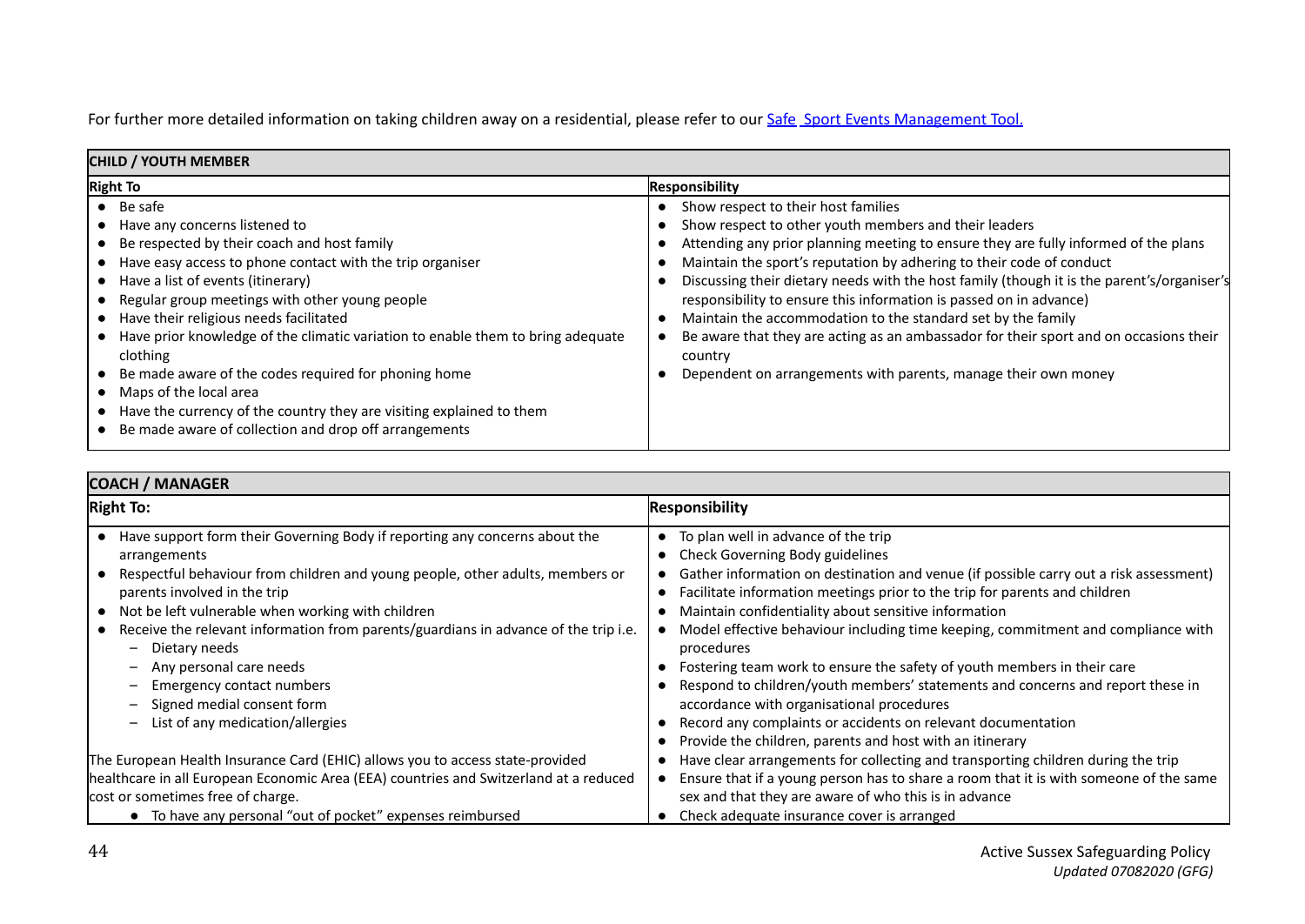| • To be able to apply sanctions in line with the Governing Body guidelines and | Ensure they have received the relevant documentation from the child's                |
|--------------------------------------------------------------------------------|--------------------------------------------------------------------------------------|
| discussed prior to the trip                                                    | parents/guardians                                                                    |
| • To share responsibilities, such as being an emergency contact, with other    | To ensure that there is an appropriate adult/child ratio                             |
| staff/volunteers rather than being solely responsible                          | To submit a report to club or Governing Body after the trip                          |
|                                                                                | Make parents and children aware of photographic policy and obtain parent's signature |
|                                                                                | (or include on permission form)                                                      |

# **PARENTS / GUARDIANS**

| <b>Right To:</b>                                                                                                                                                                                                                                                                                                                                                                                                                                                                                         | <b>Responsibility</b>                                                                                                                                                                                                                                                                                                                                                                                                                                                                                                                                                                                                                                |
|----------------------------------------------------------------------------------------------------------------------------------------------------------------------------------------------------------------------------------------------------------------------------------------------------------------------------------------------------------------------------------------------------------------------------------------------------------------------------------------------------------|------------------------------------------------------------------------------------------------------------------------------------------------------------------------------------------------------------------------------------------------------------------------------------------------------------------------------------------------------------------------------------------------------------------------------------------------------------------------------------------------------------------------------------------------------------------------------------------------------------------------------------------------------|
| $\bullet$ Know their child is safe<br>• Be informed of any problems or concerns relating to their children<br>• Be informed if their child is injured<br>• Have their consent sought prior to the trip<br>• Contribute to the decisions in planning the trip (when appropriate)<br>• Have knowledge of where their child is staying and with whom<br>• Have a contact number for their child's hosts and trip organiser<br>• Have a detailed itinerary of events that their child will be taking part in | • To be aware of the Code of Conduct for children, coaches and hosts and encourage<br>their child to abide by these<br>To agree sanctions with the coach and child prior to the trip, in accordance with<br>organisational procedures<br>Ensure the child has appropriate spending money<br>To pay for relevant costs prior to their child going on the trip<br>Provide the coach with all relevant documents and emergency contact number<br>Ensure the child has a passport (if required) prior to the trip<br>Provide appropriate clothing to meet the needs of the child while away from home<br>Drop off and collect their child at agreed time |

| <b>HOSTS</b>                                                                                                                                                                                                                                                                                                                                                                                                                                                                                                             |                                                                                                                                                                                                                                                                                                                                                                                                                                        |  |  |
|--------------------------------------------------------------------------------------------------------------------------------------------------------------------------------------------------------------------------------------------------------------------------------------------------------------------------------------------------------------------------------------------------------------------------------------------------------------------------------------------------------------------------|----------------------------------------------------------------------------------------------------------------------------------------------------------------------------------------------------------------------------------------------------------------------------------------------------------------------------------------------------------------------------------------------------------------------------------------|--|--|
| <b>Right To:</b>                                                                                                                                                                                                                                                                                                                                                                                                                                                                                                         | <b>Responsibility</b>                                                                                                                                                                                                                                                                                                                                                                                                                  |  |  |
| • To be treated with respect by the children, coaches and parents<br>To have prior knowledge of any special requirements e.g.<br>- Medical<br>- Food<br>- Religious<br>- Transport<br>- Mobility<br>To have telephone contacts, lists of parents and coaches in the event of an<br>emergency<br>To be financially reimbursed for any expenses (when agreed)<br>$\bullet$<br>• To be informed of competition details<br>• To have clearly defined roles prior to the event<br>• To be consulted about any change in plans | To have agreed to a Code of Conduct<br>To consent to checks/references being sought into the appropriateness of them being<br>hosts<br>To provide a safe and supportive environment for the children while they are hosting<br>them<br>To attend host family meetings prior to and during the competition if arranged<br>To provide the child with a positive experience of staying away from home and possibly<br>a different culture |  |  |

**(August 2014)**